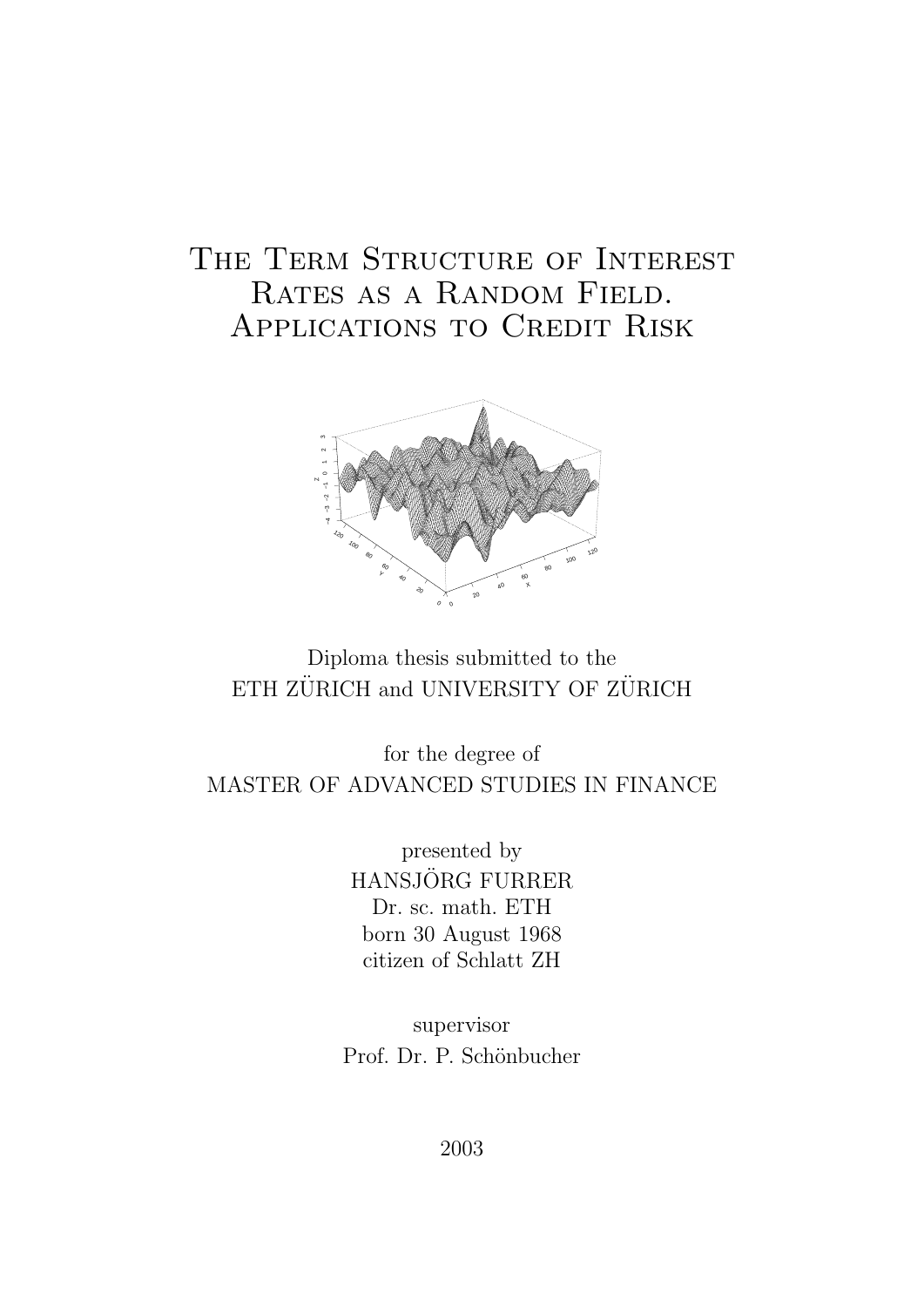The graph on the cover depicts a simulated Gaussian random field with correlation function

(0.0) 
$$
c(x,y) = \begin{cases} \frac{1}{2^{\gamma-1}\Gamma(\gamma)} \left( \frac{\|x-y\|}{\theta} \right)^{\gamma} J_{\gamma}(\|x-y\|/\theta), & \|x-y\| \neq 0, \\ 1, & \|x-y\| = 0, \end{cases}
$$

where we set  $\gamma = 5$  and  $\theta = 2$ . The function  $J_{\gamma}$  denotes a modified Bessel function of the third kind of order  $\gamma.$ 



Figure 0: Graph of the correlation function  $c$  in  $(0.0)$  for  $\gamma \in \{5, 2, 1, 0.5, 0.2\}$ , from top to bottom, all with  $\theta = 2$ .

Source: www.math.umd.edu/∼bnk/bak/generate.cgi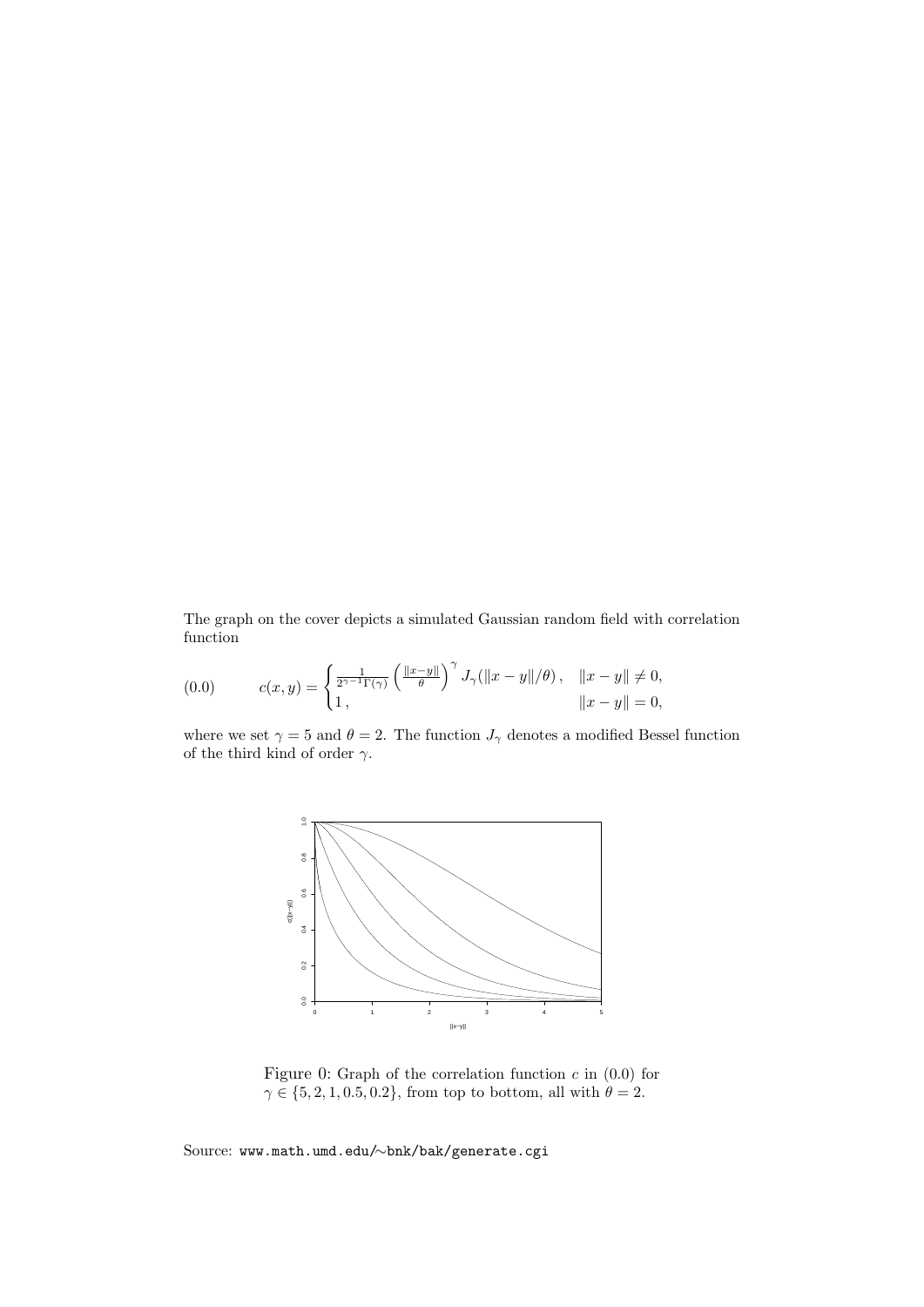## THE TERM STRUCTURE OF INTEREST RATES AS A RANDOM FIELD. APPLICATIONS TO CREDIT RISK

#### HANSJÖRG FURRER

Abstract. The principal aim of this paper is the modeling of the term structure of interest rates as a positive-valued random field. Special emphasis is given to chi-squared fields which can be generated from a finite number of Gaussian fields. In particular, we introduce a short rate model which is based on the square of an Ornstein-Uhlenbeck process. It is shown that bond prices can be expressed as an exponential-affine function of the short rate. We extend our approach to the credit risk area and model the default intensities of a class of obligors as a two-parameter positive-valued random field. Finally, random fields will be applied to the modeling of firm values in a structural credit risk framework.

#### 1. INTRODUCTION

Spatial patterns occur in a wide variety of scientific disciplines such as hydrology, meteorology, climatology, neurology, geo-statistics, soil science, and many more. To cover models of spatial variation, the theory of stochastic processes turns out to be useful provided the index set of the processes is defined in a general manner. If  $Z(\mathbf{x}), \mathbf{x} \in \mathcal{T}$ , labels topographical height for example, then  $\mathscr T$  is commonly assumed to be a subset of  $\mathbb R^2$ . In the event the dynamic aspect is of importance too, the index set may include an additional component capturing the development in time. This leads to socalled spatio-temporal models. The extension of single-parameter stochastic processes to multi-parameter processes is commonly designated as random field. To specify a random field it suffices to give the joint distribution of any finite subset of  $(Z(\mathbf{x}_1), \ldots, Z(\mathbf{x}_n))$  in a consistent way. Key characteristics of a random field are its mean and covariance function. In general, however, the distribution of a random field is not fully specified by the mean and covariance function alone. This is only the case for an important subclass of random fields known as Gaussian fields. In most modeling strategies, a specific parametric form for the covariance function  $R$  is assumed. Care has to be taken in order to derive a non-negative definite function. Correlation models that are not non-negative definite can lead to negative variances inconsistent with theory and intuition. For spatio-temporal processes, the main difficulty lies in specifying an appropriate space-time covariance structure. One simple way would be to multiply a time covariance function with a space covariance function. Such separable covariance models, however, neglect any space-time interactions, and are thus mainly used for convenience rather than for their ability to fit the data well.

Random fields in the realm of term structure models were introduced by Kennedy [16], [17]. He proposed a model where the instantaneous forward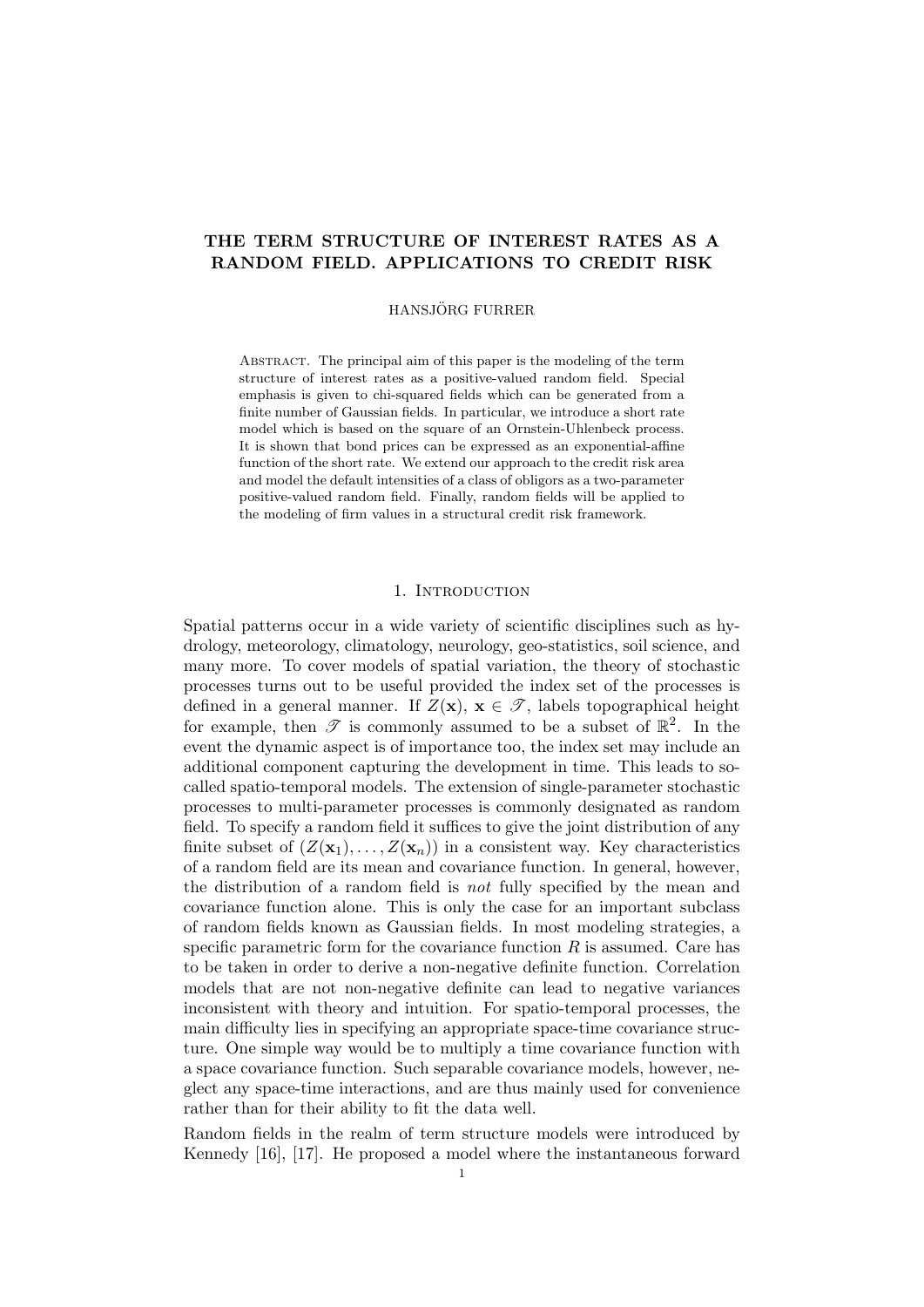rates  $f(t, T)$  are modeled as a two-parameter Gaussian random field. The first parameter of the forward rate surface corresponds to the current time, the second to the maturity date. In more technical terms, Kennedy sets  $f(t,T) = \mu(t,T) + Z(t,T)$ , and derives a necessary and sufficient restriction on the drift function  $\mu(t, T)$  to ensure that discounted zero-bond prices are martingales under the risk-neutral measure. A consequence of this modeling approach is that bond prices of different maturities are no longer perfectly correlated. Indeed, the correlation structure can be chosen in an arbitrary way. Goldstein [13] concentrates on the dynamics of the forward rates  $df(t, T) = \mu(t, T) dt + \sigma(t, T) dZ(t, T)$ , and generalizes Kennedy's drift restriction result to non-Gaussian fields. Collin-Dufresne and Goldstein [3] specify the bond price dynamics as a Gaussian random field, and consider a generalized affine framework where the log-bond prices themselves are taken as state variables. Thus, in contrast to the traditional affine framework, the state vector is of infinite dimension.

Our principal aim in this paper is the modeling of the term structure of interest rates as a positive-valued random field. Starting from an arbitrary Gaussian field, we obtain a positive-valued field by means of a positive transformation. Of particular importance is the Ornstein-Uhlenbeck process (OU process) with parameter  $\beta$  and size  $c > 0$ , characterized by the covariance function  $R(s,t) = c \exp\{-\beta |s-t|\}$ . Observe that the two processes one-dimensional Brownian motion and OU process are both zero-mean Gaussian processes. However, only the latter is stationary. We consider short rate models which include either the square of Brownian motion or the square of an OU process, and show that bond prices are exponentialaffine functions of the short rate. Our single-parameter models will then be carried forward to the credit risk area, thereby extending the parameter set to include an additional spatial component. In doing so, we arrive at a model for the default intensities of a family of obligors. Alternatively, a two-parameter spatio-temporal framework can also be used to model the obligors' market value of assets.

The rest of this paper is organized as follows. Section 2 is of expository nature and is devoted to a brief overview of the theory of random fields. The material in this section is mainly taken from the books of Adler [1] and Matérn [19]. As a prelude to the more specific random fields, we present in Section 2.1 a short summary of the theory of isotropic fields. These are processes that are, from a distributional viewpoint, invariant under rotations about the origin. Consequently, the correlation of an isotropic field solely depends on the radial distance from the origin. In Section 2.2 we introduce the important class of Gaussian random fields. Because of the simplicity in working with the multivariate normal distribution, Gaussian random fields have gained a lot of attraction. An important result in the realm of Gaussian fields is the Karhunen-Loève expansion. In essence, the Karhunen-Loève expansion provides a representation of a Gaussian field in terms of an infinite series. We illustrate its use in the Brownian case by deriving the so-called Cameron-Martin formula. There is no doubt that Gaussian random fields are quite useful in modeling various phenomena. In some applications, however, the use of a Gaussian field is inappropriate because Gaussian fields can attain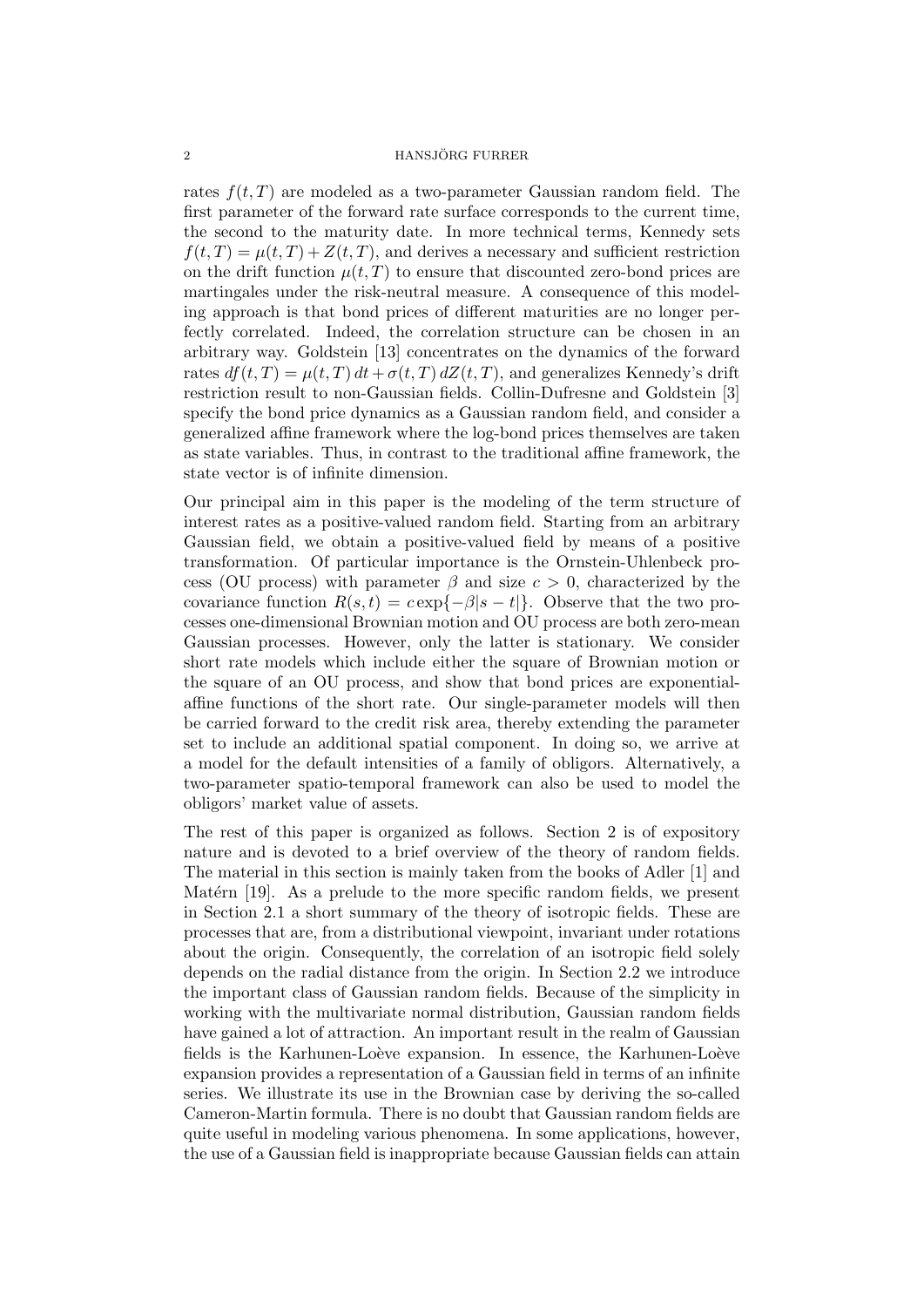negative values with positive probability. The so-called chi-squared random fields which we introduce in Section 2.3 are positive-valued fields which are generated from a finite number of stationary Gaussian fields.

In Section 3 we start dealing with specific short rate models. We first present a framework where the spot rate is based on the square of standard Brownian motion, see Section 3.1. The square of a Brownian motion, however, does not qualify as a chi-squared field since Brownian motion is not a stationary process. Notwithstanding this, the proposed model has its merits since bond prices are expressible as exponential-affine functions of the short rate. Spurred by the arguable lack of stationarity, we extend our search for appropriate short rate models, and present in Section 3.2 a framework where the random field component is the square of an OU process. Indeed, the square of an OU process is a chi-squared field on the real line, and yet the affine structure remains intact. As an application, we calculate the price of a European call option written on a zero-bond. Section 3.3 is an excursion into the area of forward rate random field models. As such, the material presented here is not new, and we follow Goldstein's [13] approach to modeling the forward rate dynamics as  $df(t,T) = \mu(t,T) dt + \sigma(t,T) dZ(t,T)$ , where  $Z(t,T)$  denotes a random field with deterministic correlation structure  $c(t; T_1, T_2)$ . We restate the result and proof in which the form of the drift function  $\mu(t, T)$  is specified in order to preclude arbitrage under the risk neutral measure. Section 3.3 must be seen in preparation for Section 4.4 where we derive the drift restriction in a defaultable framework under the recovery of market value assumption.

Section 4 starts with a brief overview of the ideas and the terminology inherent to the pricing of defaultable securities. Defaultable pricing models are commonly classified either as reduced form models or structural models. The former category assumes that default occurs at a random time  $\tau$  which is governed by a risk-neutral intensity process  $\lambda = {\lambda(t) : t \geq 0}$ . Structural models, on the other hand, are based on modeling the stochastic evolution of the assets of the issuer with default occurring at the first time the assets fall below a certain level. In Section 4.1 we consider reduced-form debt pricing models more thoroughly. This class of models is quite flexible in the sense that it allows for non-zero recovery. Duffie and Singleton [11] consider reduced form models under the so-called recovery of market value (RMV) assumption. This means that, if default occurs at time  $t$ , a fraction, say  $L_t$ , of the market value is lost. This leads to a pricing rule based on a defaultadjusted short rate process  $\bar{r} = r+s$ , where  $s = \lambda L$  denotes the short spread. Modeling both processes  $r$  and  $s$  as in Section 3.2, thereby allowing for nonzero correlation between  $r$  and  $s$ , we show that defaultable zero-coupon bond prices are of exponential-affine form. For simplicity, we will assume  $L \equiv 1$ . implying that  $s = \lambda$ . In Section 4.2 we consider a family of obligors and model the short spread as a two-parameter random field, one parameter referring to the current time and the other labeling the obligor. This setup corresponds to a spatio-temporal model, and hence we are confronted with the determination of appropriate covariance structures. Section 4.3 aims to model the firm value of a family of obligors as a two-parameter random field. Special emphasis is given to the fraction of obligors who will default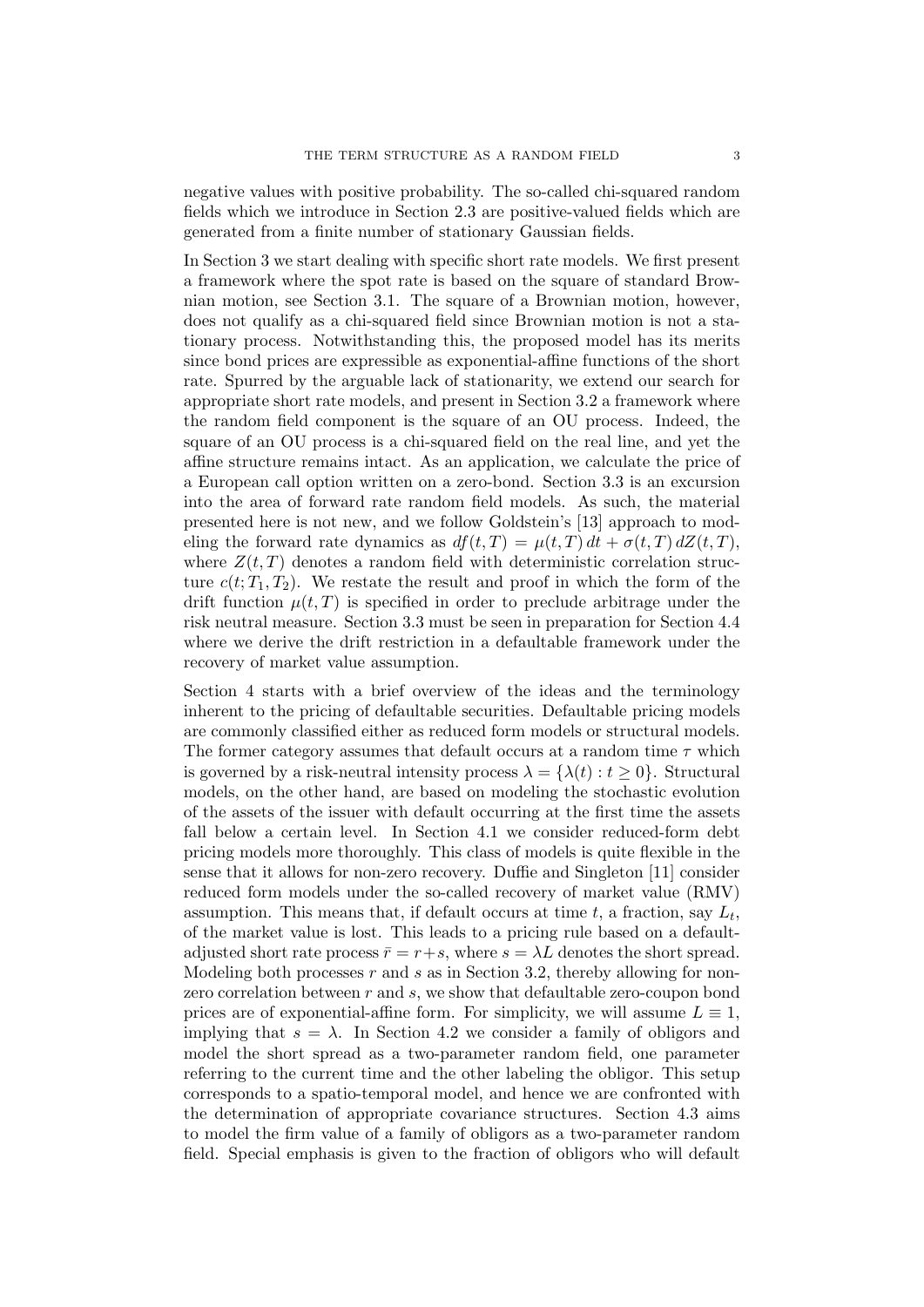#### 4 HANSJÖRG FURRER

at a fixed maturity date T. Section 4.4 returns to the theme of modeling the instantaneous forward rates as a random field. This time, however, we deal with defaultable securities, and derive the form of the drift function and the form of the credit spread necessary to preclude arbitrage. Section 5 concludes the article.

### 2. An overview of random fields

Let  $(\Omega, \mathcal{F}, \mathbb{P})$  be a probability space on which all random objects will be defined. A filtration  $\{\mathcal{F}_t : t \geq 0\}$  of  $\sigma$ -algebras, satisfying the usual conditions, is fixed and defines the information available at each time t.

Definition 2.1. (Random field). A (real-valued) random field is a family of random variables  $Z(\mathbf{x})$  indexed by  $\mathbf{x} \in \mathbb{R}^d$  together with a collection of distribution functions of the form  $F_{\mathbf{x}_1,\dots,\mathbf{x}_n}$  which satisfy

$$
F_{\mathbf{x}_1,\ldots,\mathbf{x}_n}(b_1,\ldots,b_n)=\mathbb{P}[Z(\mathbf{x}_1)\leq b_1,\ldots,Z(\mathbf{x}_n)\leq b_n],
$$

 $b_1, \ldots, b_n \in \mathbb{R}$ .

The mean function of Z is  $m(\mathbf{x}) = \mathbb{E}[Z(\mathbf{x})]$  whereas the *covariance function* and the correlation function are respectively defined as

$$
R(\mathbf{x}, \mathbf{y}) = \mathbb{E}[Z(\mathbf{x})Z(\mathbf{y})] - m(\mathbf{x})m(\mathbf{y})
$$

$$
c(\mathbf{x}, \mathbf{y}) = \frac{R(\mathbf{x}, \mathbf{y})}{\sqrt{R(\mathbf{x}, \mathbf{x})R(\mathbf{y}, \mathbf{y})}}.
$$

Notice that the covariance function of a random field  $Z$  is a non-negative definite function on  $\mathbb{R}^d \times \mathbb{R}^d$ , that is if  $\mathbf{x}_1, \ldots, \mathbf{x}_k$  is any collection of points in  $\mathbb{R}^d$ , and  $\xi_1, \ldots, \xi_k$  are arbitrary real constants, then

$$
\sum_{\ell=1}^k \sum_{j=1}^k \xi_\ell \xi_j R(\mathbf{x}_\ell, \mathbf{x}_j) = \sum_{\ell=1}^k \sum_{j=1}^k \xi_\ell \xi_j \mathbb{E}[Z(\mathbf{x}_\ell) Z(\mathbf{x}_j)]
$$
  
= 
$$
\mathbb{E}\Big[\Big(\sum_{j=1}^k \xi_j Z(\mathbf{x}_j)\Big)^2\Big] \geq 0.
$$

Without loss of generality, we assumed  $m = 0$ . The property of non-negative definiteness characterizes covariance functions. Hence, given any function  $m: \mathbb{R}^d \to \mathbb{R}$  and a non-negative definite function  $R: \mathbb{R}^d \times \mathbb{R}^d \to \mathbb{R}$ , it is always possible to construct a random field for which  $m$  and  $R$  are the mean and covariance function, respectively. Non-negative definite functions can be characterized in the following way, see Bochner [2].

**Theorem 2.1.** (Bochner's Theorem) A continuous function R from  $\mathbb{R}^d$ to the complex plane is non-negative definite if and only if it is the Fourier-Stieltjes transform of a measure F on  $\mathbb{R}^d$ , that is the representation

$$
R(\mathbf{x}) = \int_{\mathbb{R}^d} e^{i\mathbf{x} \cdot \mathbf{\lambda}} dF(\mathbf{\lambda})
$$

holds for  $\mathbf{x} \in \mathbb{R}^d$ . Here  $\mathbf{x} \cdot \boldsymbol{\lambda}$  denotes the scalar product  $\sum_{k=1}^d x_k \lambda_k$  and F is a bounded, real valued function satisfying  $\int_{\mathcal{A}} dF(\lambda) \geq 0$  for all measurable  $\mathcal{A} \subset \mathbb{R}^d$ . ✷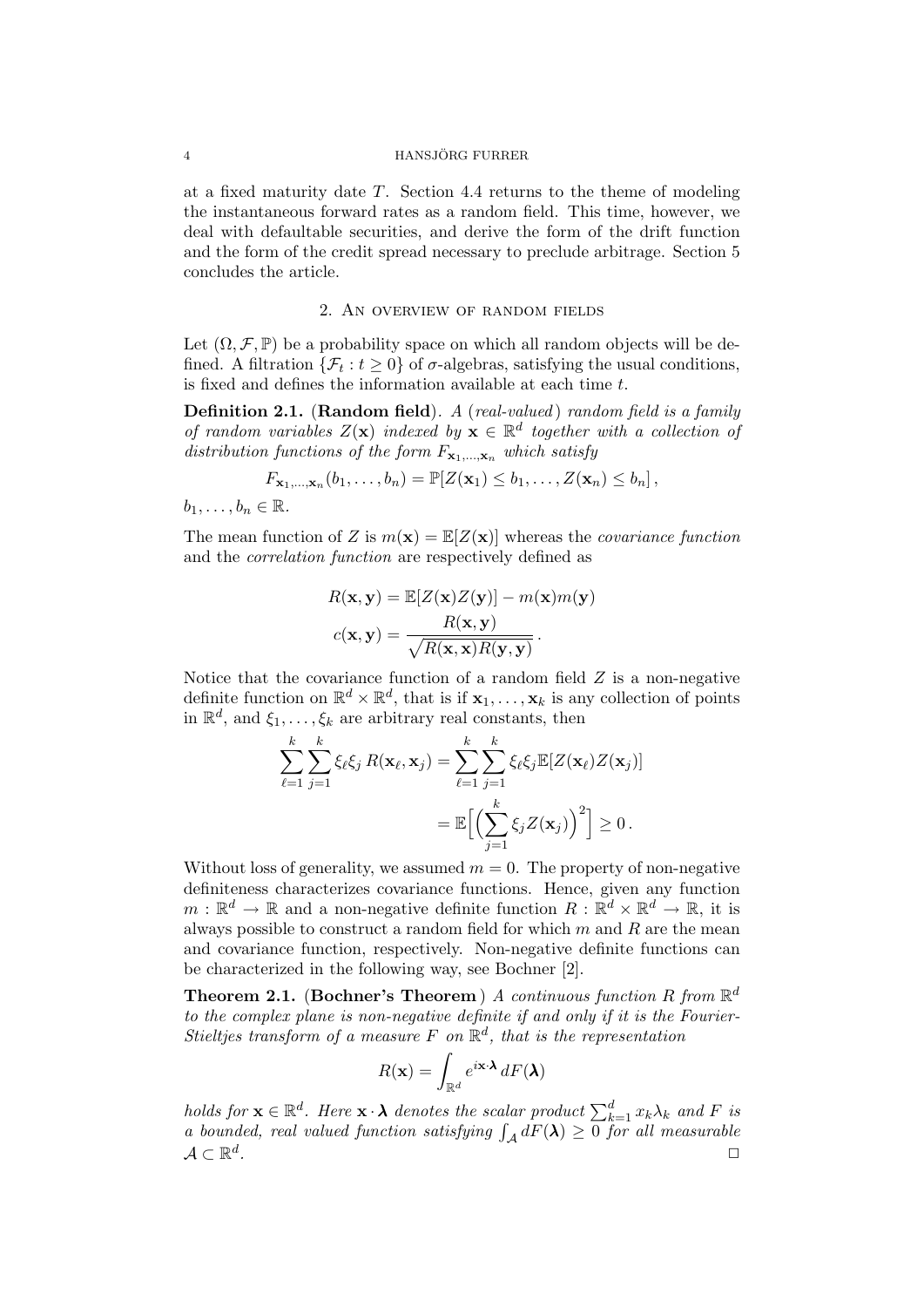Occasionally we shall consider two random fields  $Z_1$ ,  $Z_2$  simultaneously. The cross covariance function is defined as

$$
R_{12}(\mathbf{x}, \mathbf{y}) = \mathbb{E}[Z_1(\mathbf{x})Z_2(\mathbf{y})] - m_1(\mathbf{x})m_2(\mathbf{y}),
$$

where  $m_1$  and  $m_2$  are the respective mean functions. Obviously,  $R_{12}(\mathbf{x}, \mathbf{y}) =$  $R_{21}(\mathbf{y}, \mathbf{x})$ . A family of processes  $Z_{\iota}$  with  $\iota$  belonging to some index set  $\mathscr I$ can be considered as a process in the product space  $(\mathbb{R}^d, \mathscr{I})$ . From this representation, consistency conditions for cross covariance functions can be deduced, see Cramér [4].

A central concept in the study of random fields is that of homogeneity or stationarity. We call a random field homogeneous or (second-order) stationary if  $\mathbb{E}[Z(\mathbf{x})^2]$  is finite for all **x** and

- $m(\mathbf{x}) \equiv m$  is independent of  $\mathbf{x} \in \mathbb{R}^d$
- $R(x, y)$  solely depends on the difference  $x y$ .

Thus we may consider

$$
R(\mathbf{h}) = \mathbb{C}\mathrm{ov}(Z(\mathbf{x}), Z(\mathbf{x} + \mathbf{h})) = \mathbb{E}[Z(\mathbf{x})Z(\mathbf{x} + \mathbf{h})] - m^2, \quad \mathbf{h} \in \mathbb{R}^d,
$$

and denote  $R$  the covariance function of  $Z$ . In this case, the following correspondence exists between the covariance and correlation function, respectively:

$$
c(\mathbf{h}) = \frac{R(\mathbf{h})}{R(\mathbf{0})},
$$

i.e.  $c(\mathbf{h}) \propto R(\mathbf{h})$ . For this reason, the attention is confined to either c or R. Two stationary random fields  $Z_1$ ,  $Z_2$  are *stationarily correlated* if their cross covariance function  $R_{12}(\mathbf{x}, \mathbf{y})$  depends on the difference  $\mathbf{x}-\mathbf{y}$  only. The two random fields are *uncorrelated* if  $R_{12}$  vanishes identically.

2.1. Isotropic random fields. An interesting special class of homogeneous random fields that often arise in practice is the class of isotropic fields. These are characterized by the property that the covariance function  $R$  depends only on the length  $\|\mathbf{h}\|$  of the vector **h**:

$$
R(\mathbf{h}) = R(||\mathbf{h}||).
$$

In many applications, random fields are considered as functions of "time" and "space". In this case, the parameter set is most conveniently written as  $(t, \mathbf{x})$  with  $t \in \mathbb{R}_+$  and  $\mathbf{x} \in \mathbb{R}^d$ . Such processes are often homogeneous in  $(t, \mathbf{x})$  and isotropic in **x** in the sense that

$$
\mathbb{E}[Z(t, \mathbf{x})Z(t+h, \mathbf{x} + \mathbf{y})] = R(h, \|\mathbf{y}\|),
$$

where R is a function from  $\mathbb{R}^2$  into  $\mathbb{R}$ . In such a situation, the covariance function can be written as

$$
R(t, ||\mathbf{x}||) = \int_{\mathbb{R}} \int_{\lambda=0}^{\infty} e^{itu} H_d(\lambda ||\mathbf{x}||) dG(u, \lambda),
$$

where

$$
H_d(r) = \left(\frac{2}{r}\right)^{(d-2)/2} \Gamma(d/2) J_{(d-2)/2}(r)
$$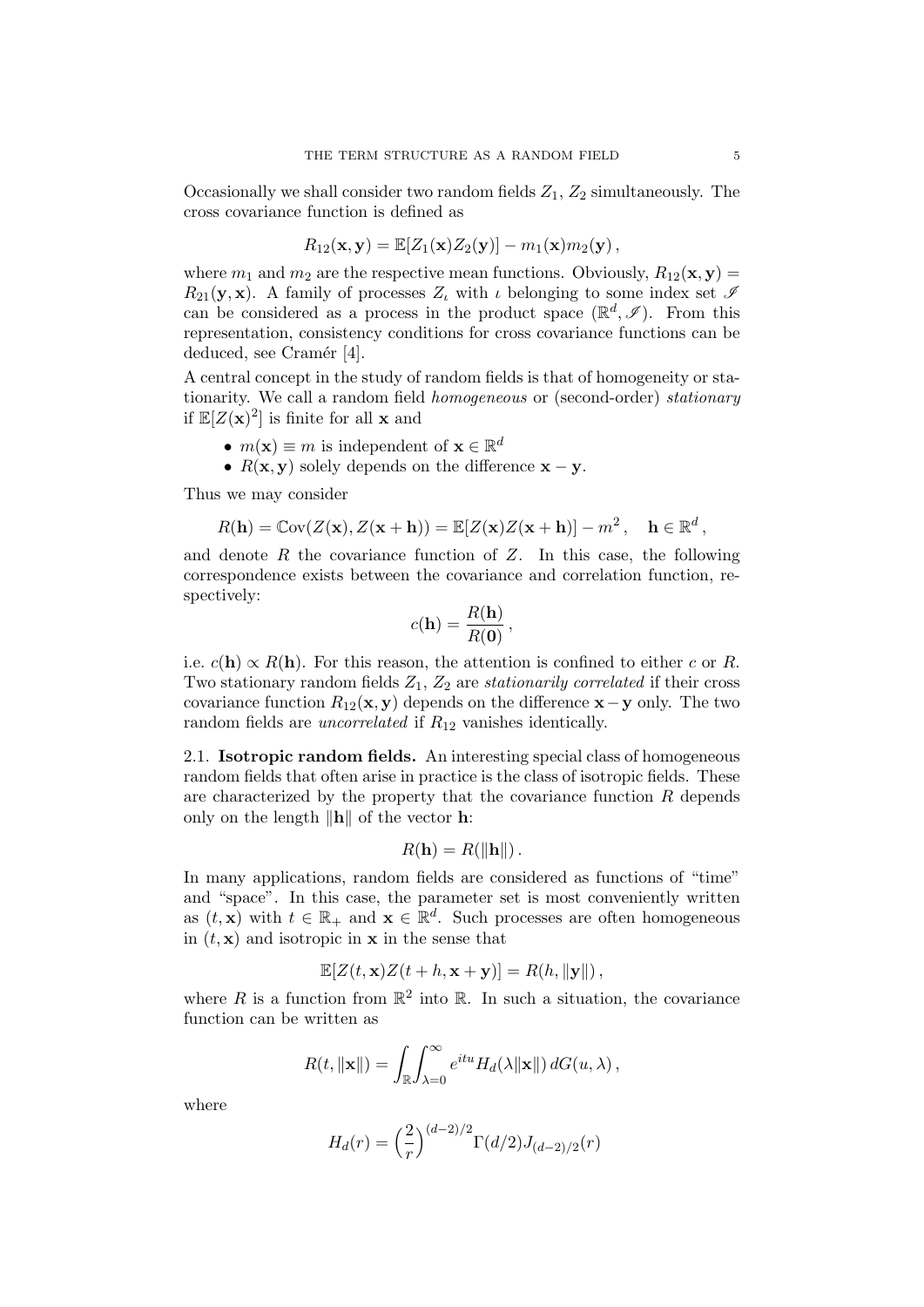#### 6 HANSJÖRG FURRER

and  $J_m$  is the Bessel function of the first kind of order  $m$  and  $G$  is a multiple of a distribution function on the half plane  $\{(\lambda, u)|\lambda \geq 0, u \in \mathbb{R}\}.$  For a proof, see for instance Adler [1], Section 2.5.

To ensure non-negative definiteness of  $R$  one often specifies  $R$  to belong to a parametric family whose members are known to be positive definite. One attempt is to use separable covariances

$$
R(t, \mathbf{x}) = R^{(1)}(t)R^{(2)}(\mathbf{x}),
$$

where  $R^{(1)}$  is positive definite on  $\mathbb{R}_+$  and  $R^{(2)}$  is a positive definite function on  $\mathbb{R}^d$ . A simple example would be  $R^{(1)}(t) = \exp\{-\theta_1 t\}$  and  $R^{(2)}(\mathbf{x}) =$  $\exp{-\theta_2 ||\mathbf{x}||}$ , yielding  $R(t, \mathbf{x}) = \exp{-\theta_1 t - \theta_2 ||\mathbf{x}||}$ ,  $\theta_1 > 0$ ,  $\theta_2 > 0$ . However, the class of separable correlation functions is limited as it neglects any space-time interactions. Cressie and Huang [5] therefore discuss classes of non-separable stationary covariance functions. See also Chapter 5 of Gneiting [12] where isotropic correlation functions in the space domain are discussed.

Example 2.1 (Cressie and Huang [5]). Three parameter non-separable spacetime stationary covariance function

(2.1) 
$$
R(t, \mathbf{x}) = \frac{\sigma^2}{(a^2 t^2 + 1)^{d/2}} \exp\left\{-\frac{b^2 ||\mathbf{x}||^2}{a^2 t^2 + 1}\right\},
$$

where  $a \geq 0$  is the scaling parameter of time,  $b \geq 0$  is the scaling parameter of space, and  $\sigma^2 = R(0, \mathbf{0})$ .



Figure 1: Contour plot of the covariance function  $(2.1)$  with  $a =$  $b = \sigma^2 = 1$  and  $d = 1$ .



Figure 2: Perspective plot of the covariance function (2.1) with  $a = b = \sigma^2 = 1$  and  $d = 1$ .

2.2. Gaussian random fields. An important special class of random fields is that of Gaussian fields. A Gaussian random field is a random field where all the finite-dimensional distributions  $F_{\mathbf{x}_1,\dots,\mathbf{x}_n}$  are multivariate normal. As a consequence, a Gaussian random field is completely determined by specifying the mean and covariance function, respectively. A key result in the theory of Gaussian fields is the so-called Karhunen-Loève expansion. In essence,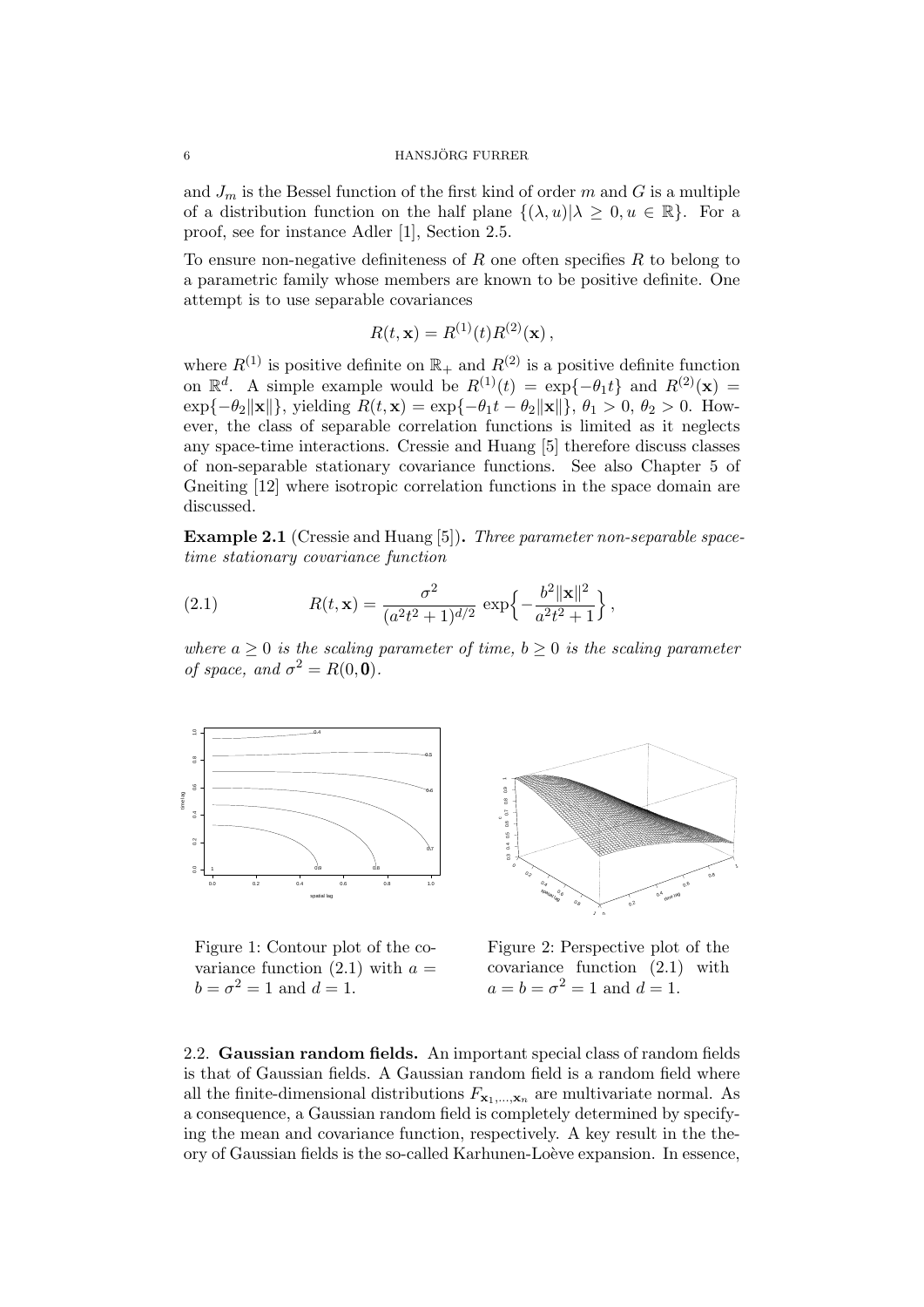the Karhunen-Loève expansion provides a representation of a Gaussian random field through a type of eigenfunction expansion. Before stating the result, we introduce some terminology and notation. Let  $\mathcal U$  be a compact interval in  $\mathbb{R}^d$  and let R be a continuous covariance function on  $\mathcal{U} \times \mathcal{U}$ . A nonzero number  $\lambda$  for which there exists a function  $\phi$  satisfying

(2.2) 
$$
\int_{\mathcal{U}} R(\mathbf{x}, \mathbf{y}) \phi(\mathbf{y}) d\mathbf{y} = \lambda \phi(\mathbf{x})
$$

and  $\int_{\mathcal{U}} |\phi(\mathbf{y})|^2 d\mathbf{y} < \infty$  is called an *eigenvalue* of R and the corresponding function  $\phi$  an *eigenfunction*. In general, there exists a sequence  $(\lambda_i)_{i\in\mathbb{N}}$  of eigenvalues and corresponding eigenfunctions  $(\phi_i)_{i\in\mathbb{N}}$  fulfilling (2.2). One can assume that the eigenfunctions  $\phi_k$  form an orthonormal sequence, i.e.

(2.3) 
$$
\int_{\mathcal{U}} \phi_i(\mathbf{y}) \phi_k(\mathbf{y}) d\mathbf{y} = \begin{cases} 1, & i = k \\ 0, & i \neq k \end{cases}.
$$

A fundamental result in the theory of integral equations is the following theorem, see for instance Adler [1], Theorem 3.3.1.

**Theorem 2.2.** (Mercer's Theorem ). Let  $R(x, y)$  be continuous and nonnegative definite on the compact interval  $\mathcal{U} \times \mathcal{U} \subset \mathbb{R}^{2d}$ , with eigenvalues  $\lambda_j$ and eigenfunctions  $\phi_j$  satisfying  $\int_{\mathcal{U}} R(\mathbf{x}, \mathbf{y}) \phi(\mathbf{y}) d\mathbf{y} = \lambda \phi(\mathbf{x})$ . Then

$$
R(\mathbf{x}, \mathbf{y}) = \sum_{j=1}^{\infty} \lambda_j \phi_j(\mathbf{x}) \phi_j(\mathbf{y}),
$$

where the series converges absolutely and uniformly on  $\mathcal{U} \times \mathcal{U}$ .

The Karhunen-Loève expansion of a Gaussian random field is given in the following theorem, see Adler [1], Theorem 3.3.3 for more details.

**Theorem 2.3.** (Karhunen-Loève expansion) Let  $Z(\mathbf{x})$  be a real-valued, zero-mean, Gaussian random field with continuous covariance function R which has Mercer expansion  $R(\mathbf{x}, \mathbf{y}) = \sum_j \lambda_j \phi_j(\mathbf{x}) \phi_j(\mathbf{y})$ . Then, under some regularity conditions,

(2.4) 
$$
Z(\mathbf{x}) = \sum_{i=1}^{\infty} \sqrt{\lambda_i} \phi_i(\mathbf{x}) \xi_i,
$$

in  $L^2$  and a.s., where  $(\xi_i)_{i\in\mathbb{N}}$  is a sequence of independent and identically standard normally distributed random variables.

We shall occasionally consider integrals of the type

$$
I_{\mathcal{U}} = \int_{\mathcal{U}} \zeta(\mathbf{y}) Z(\mathbf{y}) \, d\mathbf{y},
$$

where the deterministic function  $\zeta$  is continuous over the subset  $\mathcal{U} \subset \mathbb{R}^d$ , and the random field  $Z$  is stationary with covariance function  $R$ . Such integrals can be defined in analogy with the Riemann integral by considering limits of finite linear forms of the form  $Z(\mathbf{x}_k)$ . The first two moments of  $I_{\mathcal{U}}$  are then given by

$$
\mathbb{E}[I_{\mathcal{U}}] = \int_{\mathcal{U}} \zeta(\mathbf{y}) m(\mathbf{y}) \, d\mathbf{y}, \quad \mathbb{C}\mathrm{ov}(I_{\mathcal{U}}, I_{\mathcal{V}}) = \int_{\mathcal{U}} \int_{\mathcal{V}} \zeta(\mathbf{x}) \zeta(\mathbf{y}) R(\mathbf{x} - \mathbf{y}) \, d\mathbf{x} d\mathbf{y}.
$$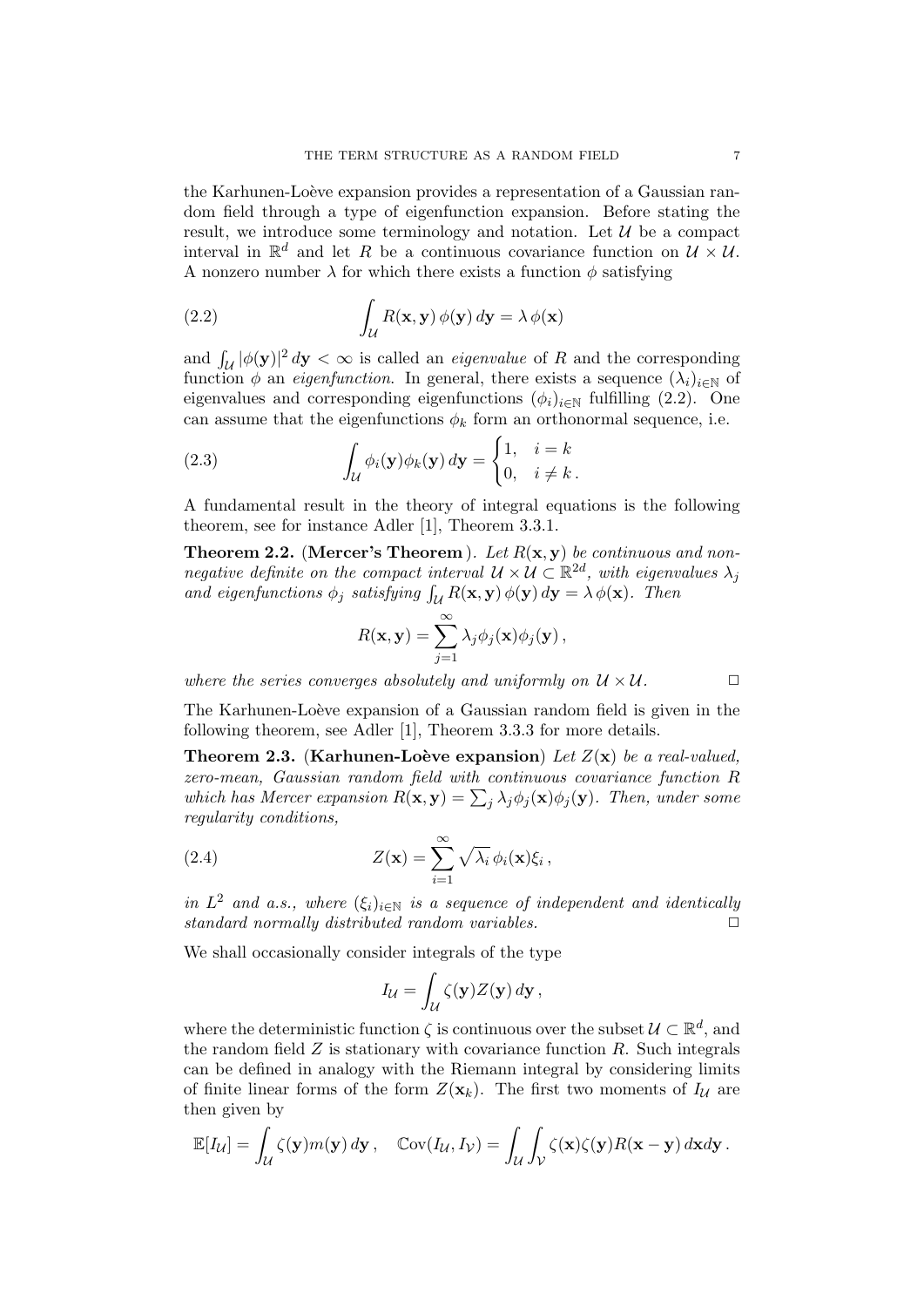If it is assumed that  $Z(\mathbf{x})$  is a Gaussian field then  $I_{\mathcal{U}}$  is a Gaussian random variable with mean value  $\int_{\mathcal{U}} \zeta(\mathbf{y}) m(\mathbf{y}) d\mathbf{y}$  and variance  $\mathbb{V}\text{ar}(I_{\mathcal{U}})$  =  $\iint_{\mathcal{U}\times\mathcal{U}} \zeta(\mathbf{x})\zeta(\mathbf{y})R(\mathbf{x}-\mathbf{y})\,d\mathbf{x}d\mathbf{y}.$ 

In the following Proposition we derive the so-called Cameron-Martin formula. We present a proof which is based on the Karhunen-Loève expansion for Brownian motion W. Note that the process  $W^2$  is not a chi-squared field in the sense of Definition 2.2 because  $W$  is not a stationary process. The Cameron-Martin formula can be used for bond pricing purposes when the short rate process is described in terms of  $W^2$ , see Section 3.1. An alternative proof of the Cameron-Martin formula can be found in Revuz and Yor [22], p. 425.

Proposition 2.1. Let W denote standard one-dimensional Brownian motion. Then, for  $\alpha \in \mathbb{R}_+$ ,

(2.5) 
$$
\mathbb{E}\left[e^{-\alpha \int_0^T W^2(s) ds}\right] = \left(\cosh(T\sqrt{2\alpha})\right)^{-1/2}
$$

where  $\cosh(x) = (\exp\{x\} + \exp\{-x\})/2$  denotes the hyperbolic cosine function.

,

*Proof.* The usefulness of the Karhunen-Loève expansion hinges on the ability to solve the integral equation  $(2.2)$ . Recall that the covariance function R in the Brownian case is given by  $R(s,t) = s \wedge t$ , where  $a \wedge b = \min\{a, b\}$ . Equation (2.2) therefore reads

$$
\lambda \phi(x) = \int_0^T (x \wedge y) \phi(y) dy = \int_0^x y \phi(y) dy + x \int_x^T \phi(y) dy.
$$

From this, it follows that  $\phi(0) = 0$ . Taking the derivative with respect to x, we obtain  $\lambda \dot{\phi}(x) = \int_x^T \phi(y) dy$ . Setting  $x = T$ , we get  $\dot{\phi}(T) = 0$ . Taking the derivative once more with respect to  $x$ , it follows that

(2.6) 
$$
\lambda \ddot{\phi}(x) = -\phi(x) \, .
$$

The general solution of (2.6) is given by

$$
\phi(x) = A \sin\left(\frac{x}{\sqrt{\lambda}}\right) + B \cos\left(\frac{x}{\sqrt{\lambda}}\right).
$$

The initial condition  $\phi(0) = 0$  yields  $B = 0$ . On the other hand, from The finitial condition  $\phi(0) = 0$  yields  $B = 0$ . On the other hand, from<br> $\dot{\phi}(T) = 0$  we conclude that  $A \cos(T/\sqrt{\lambda}) = 0$ , whence  $T/\sqrt{\lambda} = (2k+1)\pi/2$ for  $k \in \mathbb{N}_0$ , or equivalently

(2.7) 
$$
\lambda_k = \left(\frac{2T}{(2k+1)\pi}\right)^2.
$$

The value of the constant A can be obtained from the orthonormality condition (2.3). We have that

$$
1 = \int_0^T \phi_k^2(y) dy = A^2 \int_0^T \sin^2(y/\sqrt{\lambda_k}) dy
$$

$$
= A^2 \int_0^T \sin^2\left(\frac{y\pi(2k+1)}{2T}\right) dy
$$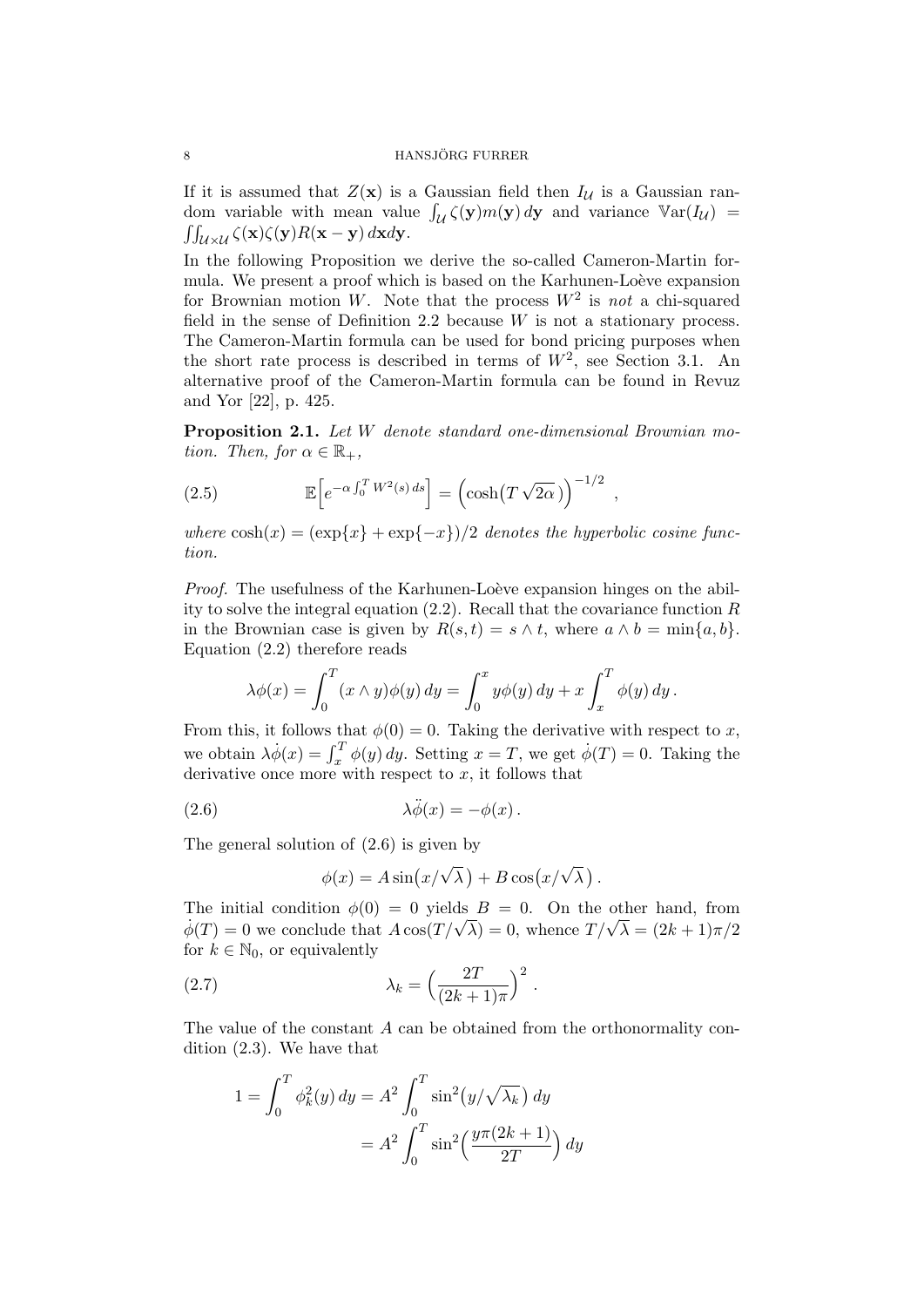$$
= \frac{2TA^2}{(2k+1)\pi} \int_0^{(2k+1)\pi/2} \sin^2(u) \, du = A^2T/2.
$$

In the last equality we used  $\int \sin^2(u) du = u/2 - \sin(2u)/4$ . Solving for A thus yields  $A = \sqrt{2/T}$ . Summarizing, we have that Brownian motion can be defined as the infinite sum (in  $L^2([0,T])$  and a.s.)

$$
W(t) = \sum_{k=1}^{\infty} \frac{2\sqrt{2T}}{\pi(2k+1)} \sin\left(\frac{\pi t(2k+1)}{2T}\right) \xi_k, \qquad t \in [0, T],
$$

with independent standard normal random variables  $\xi_k$ . We are now in a position to calculate the Laplace transform of  $\int_0^T W^2(s) ds$ .

$$
\mathbb{E}\left[e^{-\alpha \int_0^T W^2(s) ds}\right] = \mathbb{E}\left[e^{-\alpha \int_0^T \left(\sum_k \sqrt{\lambda_k} \phi_k(s)\xi_k\right)^2 ds}\right]
$$
  
\n
$$
= \mathbb{E}\left[e^{-\alpha \int_0^T \sum_{k,j} \sqrt{\lambda_k \lambda_j} \phi_k(s)\phi_j(s)\xi_k\xi_j ds}\right]
$$
  
\n
$$
= \mathbb{E}\left[e^{-\alpha \sum_{k,j} \sqrt{\lambda_k \lambda_j} \xi_k\xi_j \int_0^T \phi_k(s)\phi_j(s) ds}\right].
$$

Using the orthonormality of the sequence  $(\phi_i)$  and the independence of the standard normal variates  $\xi_i$  we get

$$
\mathbb{E}\Big[e^{-\alpha\int_0^T W^2(s)\,ds}\Big] = \mathbb{E}\Big[e^{-\alpha\sum_{j\geq 0}\lambda_j\xi_j^2}\Big] = \prod_{j\geq 0}\mathbb{E}\Big[e^{-\alpha\lambda_j\xi^2}\Big].
$$

Let  $Z \sim \mathcal{N}(0, 1)$ . Note that  $\mathbb{E}[e^{-\gamma Z^2}] = \int_{\mathbb{R}} e^{-\gamma z^2} \varphi(z) dz = (1 + 2\gamma)^{-1/2}$ , where  $\varphi(x) = 1/\sqrt{2\pi} \exp\{-x^2/2\}, x \in \mathbb{R}$ , denotes the density function of the standard normal distribution. Consequently,

$$
\mathbb{E}\left[e^{-\alpha \int_0^T W^2(s) ds}\right] = \prod_{j\geq 0} \left(1 + 2\alpha \lambda_j\right)^{-1/2} = \left(\prod_{j\geq 0} \left(1 + 2\alpha \lambda_j\right)\right)^{-1/2}
$$

It remains to show that  $\prod_{j\geq 0} (1 + 2\alpha \lambda_j) = \cosh(T)$  $\overline{2\alpha}$ ). From the identity  $\cosh(y) = \cos(iy)$  and the infinite product expansion of the cosine function  $cos(x) = \prod_{n\geq 1} (1 - 4x^2/(\pi(2n-1))^2)$  we find the infinite product expansion of the hyperbolic cosine function:

$$
\cosh(y) = \prod_{k \ge 0} \left( 1 + \frac{4y^2}{\pi^2 (2k+1)^2} \right).
$$

Now observe that, with  $\lambda_k$  as given in (2.7),

$$
\prod_{k\geq 0} (1 + 2\alpha \lambda_k) = \prod_{k\geq 0} \left( 1 + \frac{4\theta^2}{\pi^2 (2k+1)^2} \right) = \cosh(\theta)
$$

with  $\theta = T$  $\sqrt{2\alpha}$ , which completes the proof.

2.3. Chi-squared random fields. The amenities in working with Gaussian random fields are mainly a consequence of the relatively easy form of the (multivariate) Gaussian distribution. Nature, however, does not always produce Gaussian fields. For instance, the tails of the distribution of a random

.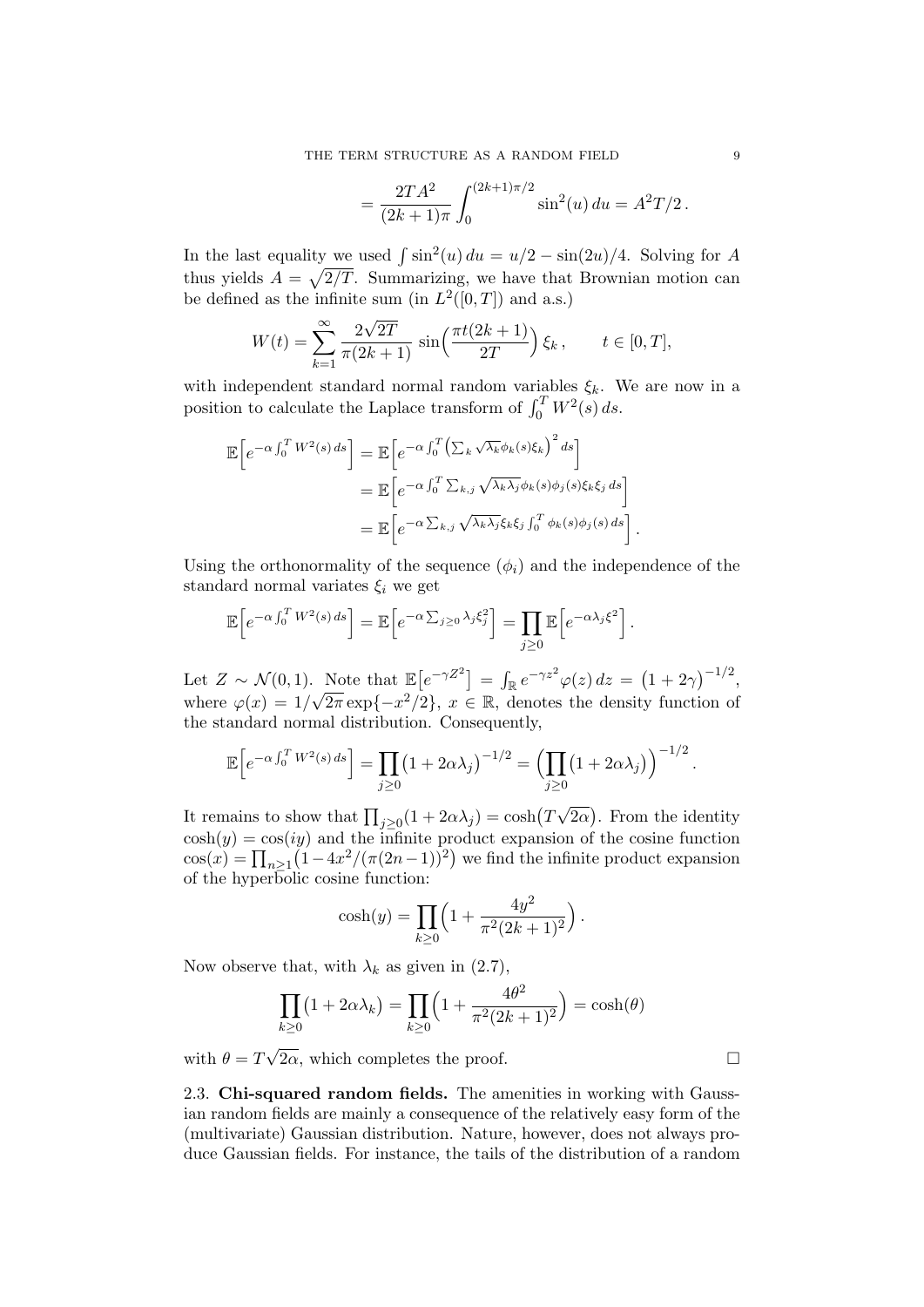field may be fatter than normal. From a modeling point of view, Gaussian fields may also be inappropriate because they allow for negative values. In the credit risk context for example it makes little sense to stipulate model where an obligor's default intensity is modeled as a Gaussian random field. This would imply that negative intensities occur with positive probability. This is inconsistent with theory, since, for a deterministic intensity  $\lambda$ , the risk-neutral probability of an obligor's default during the infinitesimal time interval  $[t, t + dt]$ , conditional on survival up to t, is given by  $\lambda dt$ . The so-called chi-squared fields are a possible way out. A chi-squared field is a positive-valued random field generated from a finite number of stationary Gaussian random fields. Chapter 7 of Adler [1] provides an introduction to non-Gaussian fields, including chi-squared fields.

**Definition 2.2.** (Chi-squared random field). Let  $Z_1, \ldots, Z_n$  be independent, stationary real-valued Gaussian random fields with mean function  $m(\mathbf{x}) = \mathbb{E}[Z_i(\mathbf{x})] = 0, i = 1, ..., n$ , common covariance function  $R(\mathbf{y}) = \mathbb{E}[Z(\mathbf{x})Z(\mathbf{x} + \mathbf{y})]$  and variance  $\sigma^2 = R(\mathbf{0})$ . For  $\mathbf{x} \in \mathbb{R}^d$ , the process

$$
Y(\mathbf{x}) := Z_1^2(\mathbf{x}) + \dots + Z_n^2(\mathbf{x})
$$

is called a chi-squared field with parameter n.

The name chi-squared field with parameter  $n$  stems from the fact that the random variable  $Y(\mathbf{x})$  has a scaled one-dimensional chi-squared distribution with *n* degrees of freedom. Recall that the density function of a scaled chisquared distributed random variable Y with  $r$  degrees of freedom is given by

(2.8) 
$$
f_{\chi^2(r,\sigma)}(u) = \frac{1}{\Gamma(r/2) (2\sigma)^{r/2}} u^{r/2-1} e^{-u/(2\sigma)}, \qquad u \ge 0.
$$

Notice that  $\mathbb{E}[Y] = r\sigma^2$  and  $\mathbb{V}\text{ar}(Y) = 2r\sigma^4$ .

Since a chi-squared field  $Y$  is generated from a finite number of stationary (Gaussian) fields, it follows that  $Y$  is stationary too. To derive the covariance function  $R^*$  of a chi-squared field Y we need the well-known property that the conditional distributions of a multivariate normal distribution are again multivariate normal. In particular, for a bivariate normal random vector  $\mathbf{Z} = (Z_1, Z_2)'$  with mean vector  $\boldsymbol{\mu} = (\mu_1, \mu_2)'$  and covariance matrix

$$
\Sigma = \begin{pmatrix} \sigma_1^2 & \rho \sigma_1 \sigma_2 \\ \rho \sigma_1 \sigma_2 & \sigma_2^2 \end{pmatrix}, \quad \sigma_1, \sigma_2 \ge 0, \quad |\rho| \le 1,
$$

the conditional distribution of  $Z_1$  given  $Z_2$  is normal with mean  $\mathbb{E}[Z_1|Z_2] =$  $\mu_1 + \rho \sigma_1 \sigma_2^{-1} (Z_2 - \mu_2)$  and variance  $\text{Var}(Z_1 | Z_2) = \sigma_1^2 (1 - \rho^2)$ . From this, we find that

$$
\mathbb{E}\left[Z_1^2 Z_2^2\right] = \int_{\mathbb{R}} \mathbb{E}\left[Z_1^2 Z_2^2 | Z_2 = z\right] \varphi\left(\frac{z - \mu_2}{\sigma_2}\right) / \sigma_2 \, dz
$$
\n
$$
= \int_{\mathbb{R}} z^2 \, \mathbb{E}\left[Z_1^2 | Z_2 = z\right] \varphi\left(\frac{z - \mu_2}{\sigma_2}\right) / \sigma_2 \, dz
$$
\n
$$
= (\sigma_2^2 + \mu_2^2) \left(\mu_1^2 + \sigma_1^2 (1 - \rho^2)\right)
$$
\n
$$
+ 4\mu_1 \mu_2 \sigma_1 \sigma_2 + \left(\rho \sigma_1 \mu_2\right)^2 + 3\left(\rho \sigma_1 \sigma_2\right)^2.
$$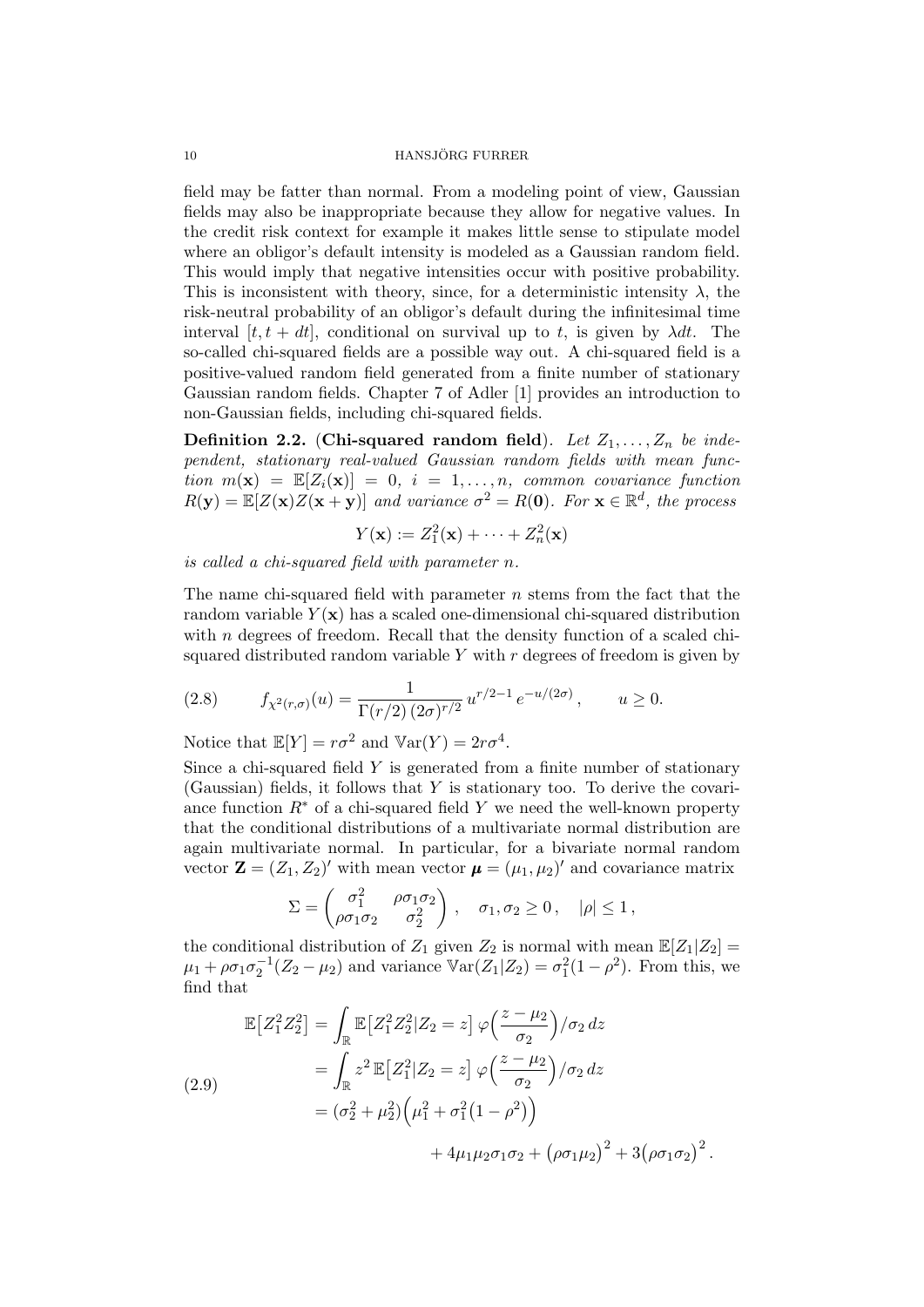Assume that  $\sigma^2 = R(\mathbf{x}, \mathbf{x}) = 1$ . By independence of the fields  $Z_i, Z_k, i \neq k$ , we get

$$
R^*(\mathbf{x}, \mathbf{y}) = \mathbb{E}\big[Y(\mathbf{x})Y(\mathbf{y})\big] - m_Y(\mathbf{x})m_Y(\mathbf{y})
$$
  
\n
$$
= \mathbb{E}\Big[\Big(\sum_{i=1}^n Z_i^2(\mathbf{x})\Big)\Big(\sum_{k=1}^n Z_k^2(\mathbf{y})\Big)\Big] - n^2
$$
  
\n
$$
= \mathbb{E}\Big[\sum_{i=1}^n Z_i^2(\mathbf{x})Z_i^2(\mathbf{y}) + \sum_{i \neq k} Z_i^2(\mathbf{x})Z_k^2(\mathbf{y})\Big] - n^2
$$
  
\n(2.10)  
\n
$$
= \sum_{i=1}^n \mathbb{E}\big[Z_i^2(\mathbf{x})Z_i^2(\mathbf{y})\big] + \sum_{i \neq k} \mathbb{E}\big[Z_i^2(\mathbf{x})\big]\mathbb{E}\big[Z_k^2(\mathbf{y})\big] - n^2
$$
  
\n
$$
= \sum_{i=1}^n \{(1 - R^2(\mathbf{x}, \mathbf{y})) + 3R^2(\mathbf{x}, \mathbf{y})\} + n(n - 1) - n^2
$$
  
\n
$$
= 2nR^2(\mathbf{x}, \mathbf{y}),
$$

where R denotes the common covariance function of the fields  $Z_i$ . In the second-last equality we used (2.9).

#### 3. Default-free models

The theory of interest rate modeling is commonly based on the assumption of a specific one-dimensional dynamic for the instantaneous spot rate process  $r$ . We take as given an arbitrage free setting in which all securities are priced in terms of r and an equivalent martingale measure Q. Modeling directly such dynamics is very convenient because all fundamental quantities such as forward rates or bonds are readily defined. For instance, the time-t price of a zero-coupon bond with maturity  $T, t \leq T$ , is characterized by

(3.1) 
$$
P(t,T) = \mathbb{E}_{\mathbb{Q}}\left[e^{-\int_t^T r_s ds}|\mathcal{F}_t\right].
$$

From this expression it is clear that whenever we can determine the distribution of  $\exp\{-\int_t^T r_s ds\}$  in terms of a specific dynamic for r, bond prices can be calculated. In the Vasicek model, the short rate process  $r$  is modeled as a mean reverting Ornstein-Uhlenbeck process (OU process) under the risk-neutral measure  $\mathbb{Q}$ , that is  $dr_t = \kappa (m - r_t) dt + \sigma dW(t)$ , where  $\kappa$ , m, and  $\sigma$  are positive constants and W denotes standard Brownian motion. The above stochastic differential equation has the solution

$$
r_t = r_s e^{-\kappa(t-s)} + m\left(1 - e^{-\kappa(t-s)}\right) + \sigma \int_s^t e^{-\kappa(t-u)} dW(u) ,
$$

and it is well-known that  $r_t$  conditional on  $\mathcal{F}_s$ ,  $s \leq t$ , has a Gaussian distribution. Moreover,  $\int_s^t r_u du$  is itself normally distributed, implying that bonds can be priced by directly computing the expectation (3.1).

The main drawback of the Vasicek model is that the short rate  $r_t$  can attain negative values with positive probability. In the Cox, Ingersoll and Ross (CIR) framework, a "square root" term in the diffusion coefficient of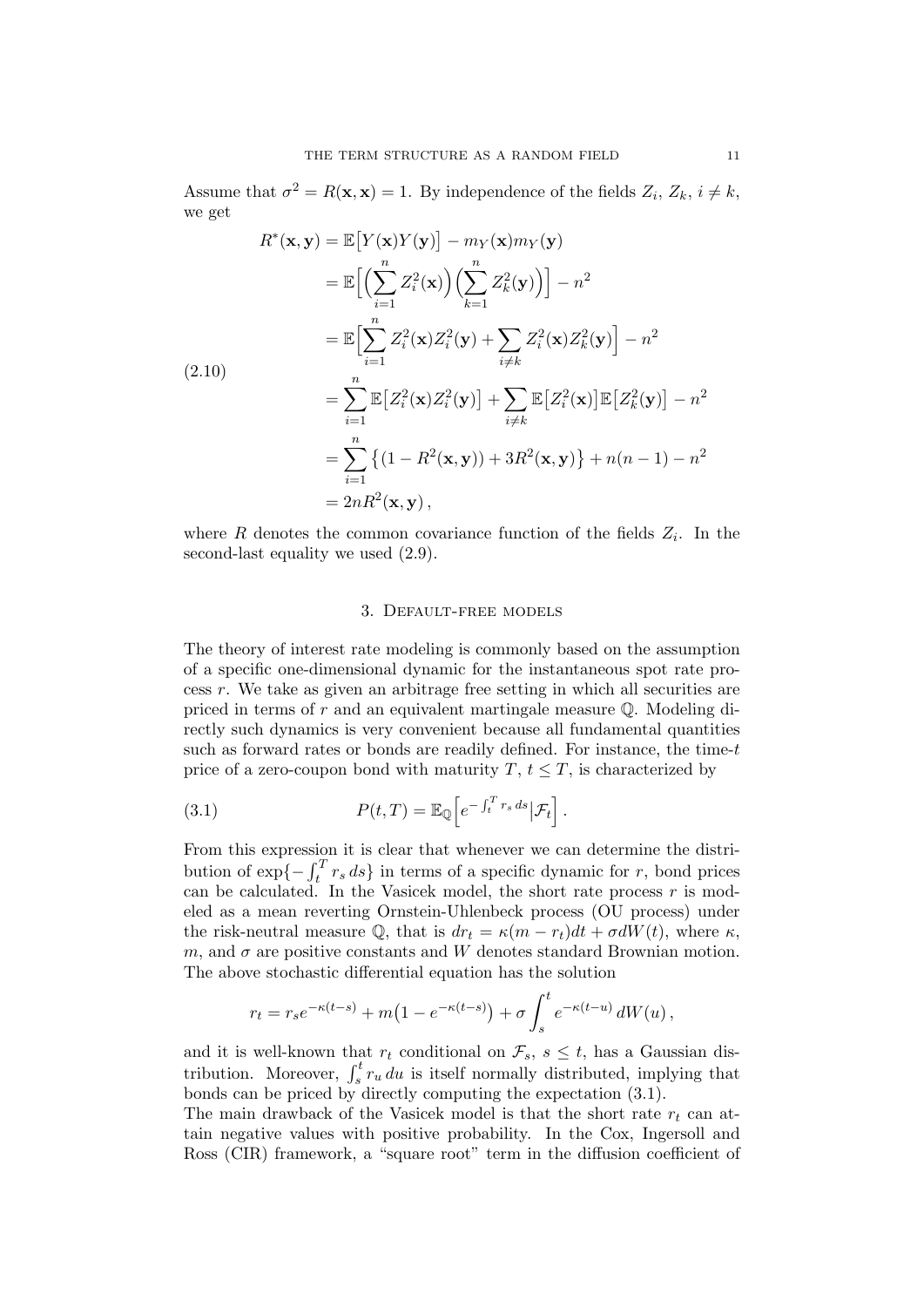the instantaneous short rate dynamics is introduced:

(3.2) 
$$
dr_t = \kappa (m - r_t) dt + \sigma \sqrt{r_t} dW(t).
$$

Not only provides the CIR model positive<sup>1</sup> instantaneous short rates but also remains analytically tractable.

Motivated by the general theory of random fields, we shall subsequently consider short rate models where the evolution of  $r$  is specified in integral rather than in differential form. In such a model, the stochastic component will be represented by a random field  $Z$ . It is tempting to postulate a model where the random component is a Gaussian field. The ease of analytical tractability provoked by the normal distribution, however, comes again at the cost of possible negative values for  $r_t$ . To circumvent this problem, we will adhere to positive-valued random fields. Observe that a positive-valued field can be generated from an arbitrary random field Z by means of a transformation  $g(Z)$ , where g denotes some positive function. Specifically, in Section 3.1 we consider a short rate model based on the square of Brownian motion W. Recall that one-dimensional Brownian motion is a zero-mean Gaussian process with covariance function  $R(s, t) = s \wedge t$ , implying that neither W nor  $W^2$  are stationary processes. The full merits of this model lie in its tractability though, culminating in an affine term structure for zero-coupon bond prices, see Proposition 3.1. In Section 3.2 we advocate a short rate model where the random field component is the square of an OU process. It is well-known that the OU process is a stationary zero-mean Gaussian process, and hence its square is a chi-squared field on the line. Given these model specifications, the analytical tractability and the affine structure for the zero-coupon bond prices are preserved, see Proposition 3.2. As an application, we derive the price of a European call option written on a zero-coupon bond. We conclude the essay on default-free models with an excursion into forward rate random field models, see Section 3.3.

3.1. The short rate process as a squared Brownian motion. For  $t \geq 0$ , we consider the following model setup:

(3.3) 
$$
r_t = r_0 + \alpha(t) + \sigma Y(t)
$$

$$
Y(t) = W^2(t),
$$

$$
W: standard Brownian motion.
$$

We assume that  $r_0$  and  $\sigma$  are non-negative constants, and that the deterministic function  $\alpha$  is positive and differentiable with  $\alpha(0) = 0$ . Observe that the first two moments of  $r$  are given by

$$
\mathbb{E}[r_t] = r_0 + \alpha(t) + \sigma t
$$

$$
\mathbb{V}\text{ar}(r_t) = 2\sigma^2 t^2
$$

$$
\mathbb{C}\text{ov}(r_s, r_t) = 2\sigma^2 (s \wedge t)^2.
$$

<sup>&</sup>lt;sup>1</sup>The solution r of  $(3.2)$  will never reach zero from a strictly positive initial value provided  $\kappa m > \sigma^2/2$ , which is sometimes known as Feller condition.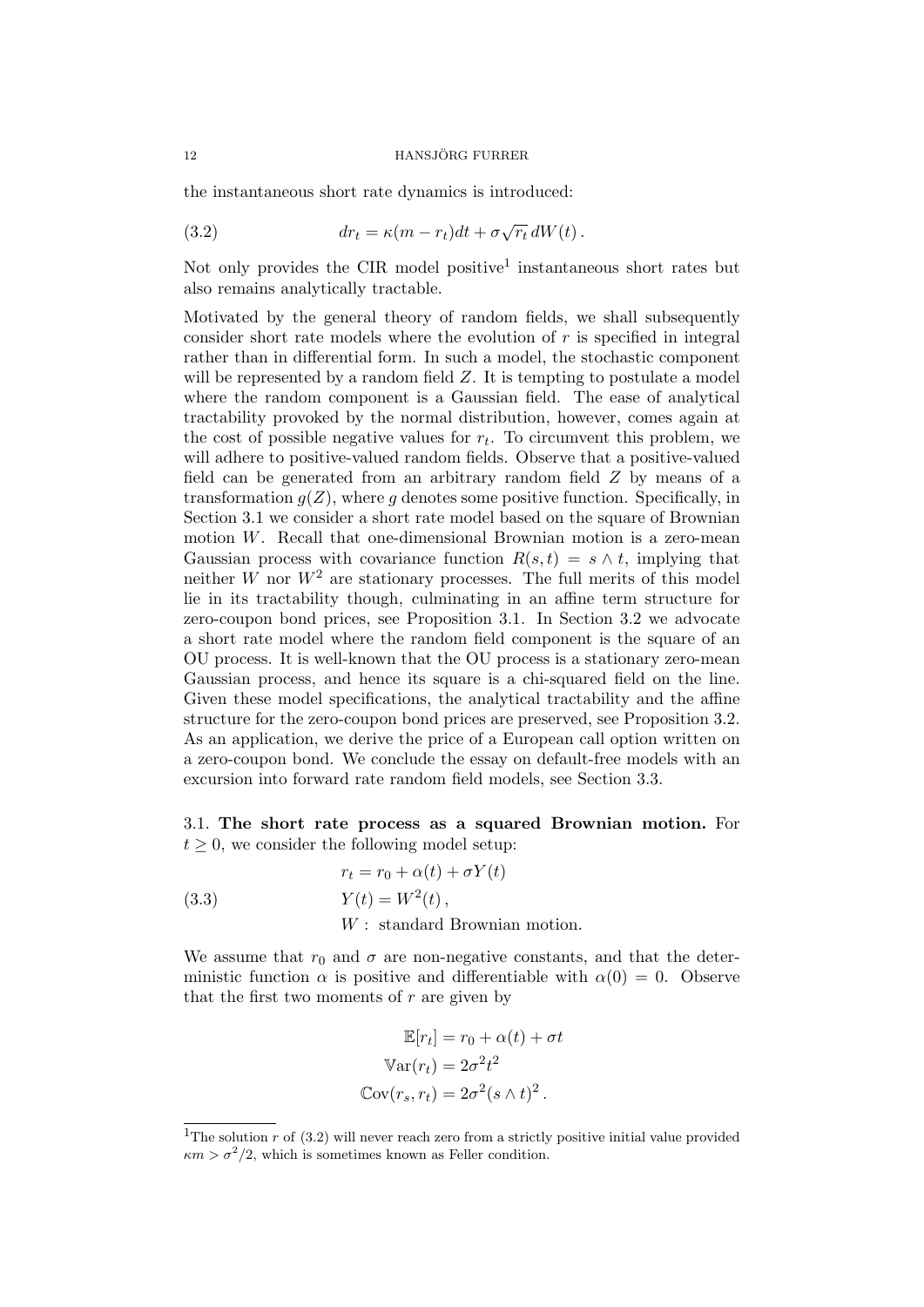In the last equality we used the fact that  $\mathbb{E}[W(s)^2 W(t)^2] = 2(s \wedge t)^2 + st$ . This follows from (2.9) since  $\mathbb{C}\text{ov}(W(s), W(t)) = s \wedge t$ , implying that  $\rho = \tilde{\mathcal{L}}(W(s), W(t))$  $\operatorname{Corr}(W(s), W(t)) = (s \wedge t)/\sqrt{st}.$ 

Proposition 3.1. The short-rate model (3.3) provides an affine term structure model in the sense that zero-coupon bond prices can be written as

$$
P(t,T) = e^{A(t,T) - B(t,T)r_t}, \qquad \text{where}
$$

$$
A(t,T) = (r_0 + \alpha(t))B(t,T) - \int_t^T (r_0 + \alpha(s)) ds
$$

$$
+ \log\left(\cosh(\sqrt{2\sigma}(T-t))\right)^{-1/2}
$$

$$
B(t,T) = \frac{1}{\sqrt{2\sigma}} \tanh(\sqrt{2\sigma}(T-t)).
$$

REMARK. Notice that

 $2\sigma$ 

$$
P(0,T) = e^{A(0,T) - B(0,T)r_0}
$$
  
=  $e^{-\int_0^T (r_0 + \alpha(s)) ds} (\cosh(T \sqrt{2\sigma}))^{-1/2}$ 

a result which can directly be obtained from Proposition 2.1.  $\Box$ 

*Proof.* Recall that  $Y = W^2$  is the square of a one-dimensional Bessel process started at  $0$ , i.e.  $Y$  is the strong solution of the SDE

$$
dY(t) = dt + 2\sqrt{Y(t)} \, dW(t) \, , \qquad Y(0) = 0.
$$

Equivalently,  $W^2(t) = 2 \int_0^t W(s) dW(s) + t$ . Now observe that the dynamics of r can be written as

$$
dr_t = \dot{\alpha}(t) dt + \sigma dY(t)
$$
  
=  $\dot{\alpha}(t) dt + \sigma (dt + 2\sqrt{Y(t)} dW(t))$   
=  $(\dot{\alpha}(t) + \sigma) dt + 2\sigma \sqrt{Y(t)} dW(t)$   
=  $\mu(t, r) dt + \sigma(t, r) dW(t)$ ,

say, with  $\mu(t,r) = \dot{\alpha}(t) + \sigma$  and  $\sigma(t,r) = 2\sigma\sqrt{Y(t)}$ . It follows that

$$
\frac{\sigma^2(t,r)}{2} = 2\sigma^2 Y = 2\sigma(r_t - r_0 - \alpha(t))
$$

$$
= \sigma(t) + \tau(t)r_t,
$$

say, with  $\sigma(t) = -2\sigma(r_0 + \alpha(t))$  and  $\tau(t) = 2\sigma$ . Similarly, we can write  $\mu(t,r) = \mu(t) + \eta(t)r_t$ , where  $\mu(t) = \dot{\alpha}(t) + \sigma$  and  $\eta(t) = 0$ . It follows from the fundamental PDE for the zero-coupon bond price that the functions  $A(t, T)$  and  $B(t, T)$  satisfy the following system of differential equations

$$
-\partial A_t = \sigma(t)B^2(t,T) - \mu(t)B(t,T), \qquad A(t,t) = 0,
$$
  

$$
\partial B_t = \tau(t)B^2(t,T) - \eta(t)B(t,T) - 1, \qquad B(t,t) = 0.
$$

,

,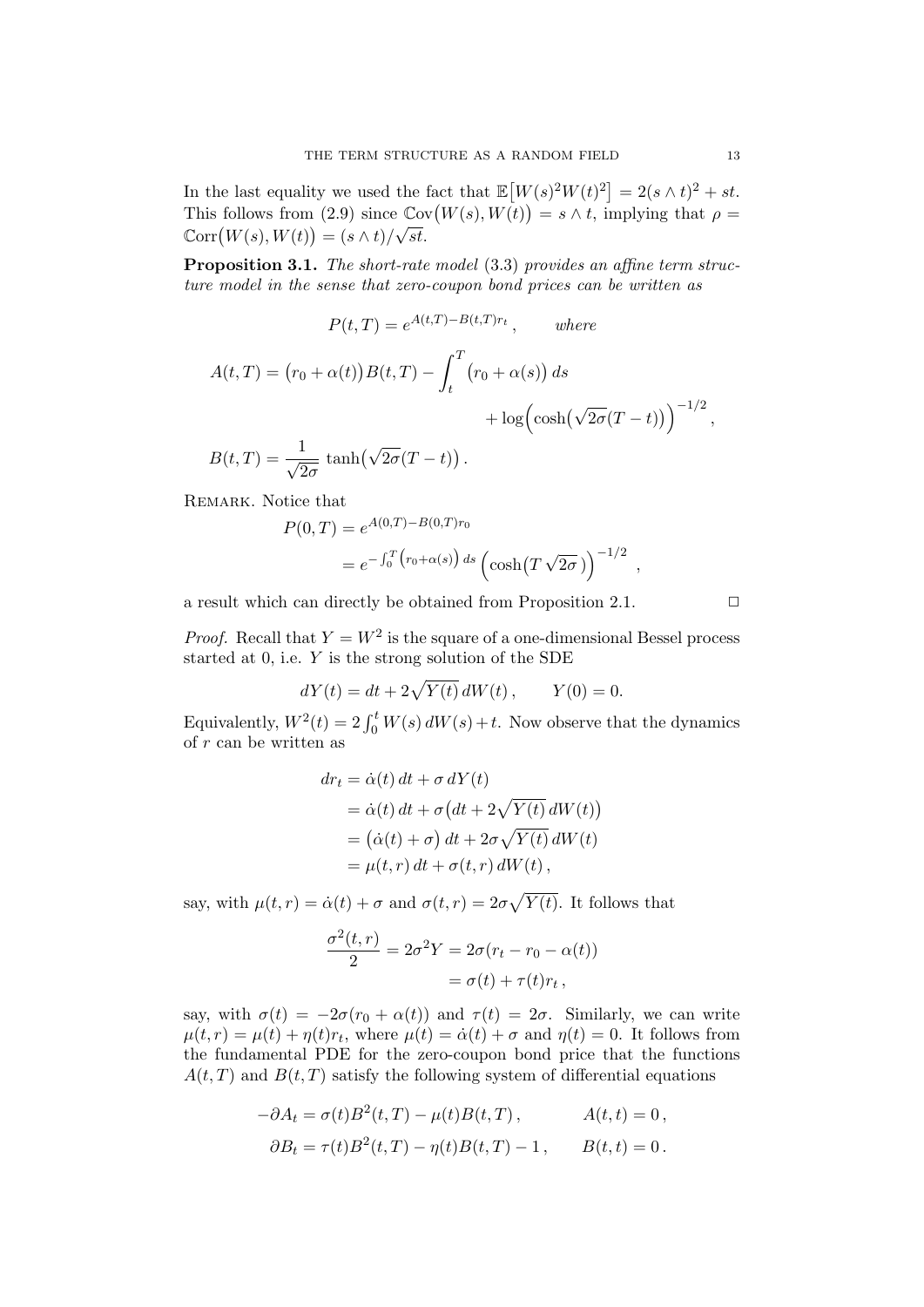Thus, the function B satisfies  $\partial B_t = 2\sigma B^2(t,T) - 1$ , from where it follows that

$$
B(t,T) = \frac{1}{\sqrt{2\sigma}} \tanh(\sqrt{2\sigma}(T-t)).
$$

For the function A we get, by means of partial integration,

$$
A(t,T) = -\int_t^T \left(\partial B_t(u,T) + 1\right)(r_0 + \alpha(u)) du - \int_t^T \left(\dot{\alpha}(u) + \sigma\right) B(u,T) du
$$

$$
= (r_0 + \alpha(t)) B(t,T) - \int_t^T \left(r_0 + \alpha(s)\right) ds - \sigma \int_t^T B(u,T) du
$$

Since  $\int \tanh(x) dx = \log(\cosh(x))$ , we conclude

$$
\sigma \int_t^T B(u, T) du = \frac{\sigma}{\sqrt{2\sigma}} \int_t^T \tanh(\sqrt{2\sigma}(T - u)) du
$$
  
=  $\log \left( \cosh(\sqrt{2\sigma}(T - t)) \right) / 2,$ 

which completes the proof.

REMARK. To generate a positive valued spot rate process  $r$  originating from linear Brownian motion we could also postulate a model that includes  $|W|$ instead of  $W^2$ . The default-free bond prices at time  $t = 0$  can then be calculated via the formula

$$
\mathbb{E}\Big[e^{-\alpha\int_0^1 |W(s)|\,ds}\Big] = \sum_{j=0}^\infty \theta_j e^{-\delta_j \alpha^{2/3}},
$$

where  $\delta_j$  are the positive roots of the derivative of

$$
P(y) = \sqrt{2y} \Big( J_{-1/3} \big( (2y)^{3/2}/3 \big) + J_{1/3} \big( (2y)^{3/2}/3 \big) \Big) / 3 \, .
$$

Here  $J_{\alpha}$  are Bessel functions of order  $\alpha$  and  $\theta_j = (1 + 3 \int_0^{\delta_j} P(y) dy)/(3\delta_j)$ , see Kac [14].

3.2. The short rate process as a squared OU process. As mentioned before, the process  $W^2$  is not a chi-squared process in the sense of Definition 2.2. For  $\beta > 0$ ,  $\rho > 0$ , we shall now consider a process Z given by

(3.4) 
$$
dZ(t) = -\beta Z(t) dt + \varrho dW(t), \quad t \ge 0,
$$

where  $W$  denotes standard linear Brownian motion. Equation  $(3.4)$  is known as Langevin's equation, and has the well-known solution

$$
Z(t) = Z(0)e^{-\beta t} + \varrho \int_0^t e^{-\beta(t-s)} dW(s), \quad t \ge 0.
$$

If the initial variable  $Z(0)$  has a normal distribution with mean zero and variance  $\varrho^2/(2\beta)$ , then Z is called an OU process with parameter  $\beta$  and size  $c = \rho^2/(2\beta) > 0$ . Note that such a process is a stationary zero-mean Gaussian process with covariance function  $R(s,t) = c \exp\{-\beta |t-s|\}$ , see

$$
\Box
$$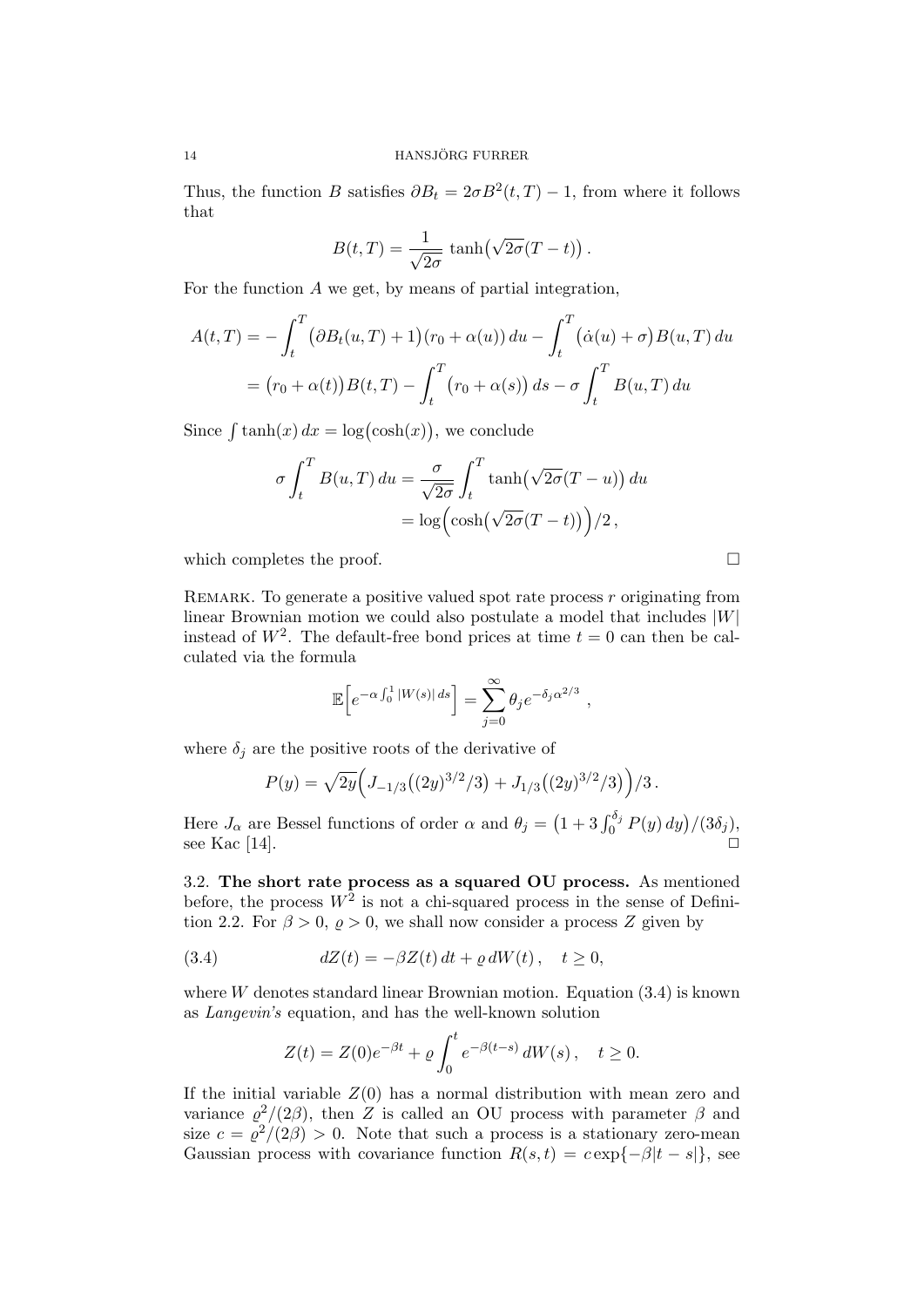for example Karatzas and Shreve [15] p. 358. The eigenvalues and eigenfunctions of R can be derived as in the Brownian case. Let  $\omega_k$  denote the roots of  $\omega + \beta \tan(\omega T) = 0$  and  $\delta_i$  be the roots of  $\beta - \delta \tan(\delta T) = 0$ . Then the integral equation  $\int_0^T c e^{-\beta |x-y|} \phi(y) dy = \lambda \phi(x)$  has the eigenvalues

$$
\frac{2\beta c}{\omega_1^2 + \beta^2}, \frac{2\beta c}{\delta_1^2 + \beta^2}, \frac{2\beta c}{\omega_2^2 + \beta^2}, \frac{2\beta c}{\delta_2^2 + \beta^2}, \dots
$$

and the corresponding eigenfunctions  $\phi$  are given by

$$
\frac{\sin(\omega_k x)}{\sqrt{T/2 - \sin(2T\omega_k)/(4\omega_k)}}, \qquad \frac{\cos(\delta_j x)}{\sqrt{T/2 + \sin(2T\delta_k)/(4\delta_k)}},
$$

see Appendix A for a derivation of this result.

By analogy with (3.3), we consider the following alternative short rate random field model. For  $t \geq 0$ , define

(3.5) 
$$
r_t = \hat{r}_0 + \alpha(t) + \sigma Y(t)
$$

$$
Y(t) = Z^2(t),
$$

$$
Z: \text{ OU process with parameter } \beta \text{ and size } c = \rho^2/(2\beta) > 0.
$$

We suppose  $\hat{r}_0$  and  $\sigma$  are non-negative constants, and the deterministic function  $\alpha$  is positive and differentiable with  $\alpha(0) = 0$ . Note that Y is a chi-squared field on the real line with parameter 1 and covariance function  $R^*(s,t) = 2c^2 \exp\{-2\beta|t-s|\},$  see (2.10). Hence, the first two moments of r are given by

$$
\mathbb{E}[r_t] = \hat{r}_0 + \alpha(t) + \sigma c
$$

$$
\mathbb{V}\text{ar}(r_t) = 2\sigma^2 c^2
$$

$$
\mathbb{C}\text{ov}(r_s, r_t) = 2\sigma^2 c^2 \exp\{-2\beta|t - s|\}.
$$

**Proposition 3.2.** The short-rate model (3.5) provides an affine term structure model in the sense that zero-coupon bond prices can be written as

(3.6) 
$$
P(t,T) = e^{A(t,T) - B(t,T)r_t},
$$

where

$$
A(t,T) = (\hat{r}_0 + \alpha(t))B(t,T) - \int_t^T (\hat{r}_0 + \alpha(s)) ds + \beta(T - t)/2
$$
  
+ 
$$
\log \left( \cosh \left( \sqrt{\Delta}(T - t) + \operatorname{atanh}(\beta/\sqrt{\Delta}) \right) \sqrt{1 - \beta^2/\Delta} \right)^{-1/2},
$$
  

$$
B(t,T) = \frac{-\beta + \sqrt{\Delta} \tanh \left( \sqrt{\Delta}(T - t) + \operatorname{atanh}(\beta/\sqrt{\Delta}) \right)}{2\varrho^2 \sigma},
$$

with  $\Delta = \beta^2 + 2\varrho^2 \sigma$ .

REMARK. When  $\beta = 0$  and  $\rho = 1$ , the random field component Y is the linear Brownian motion. In that case, the above functions  $A$  and  $B$  coincide with the corresponding functions in Proposition 3.1.  $\Box$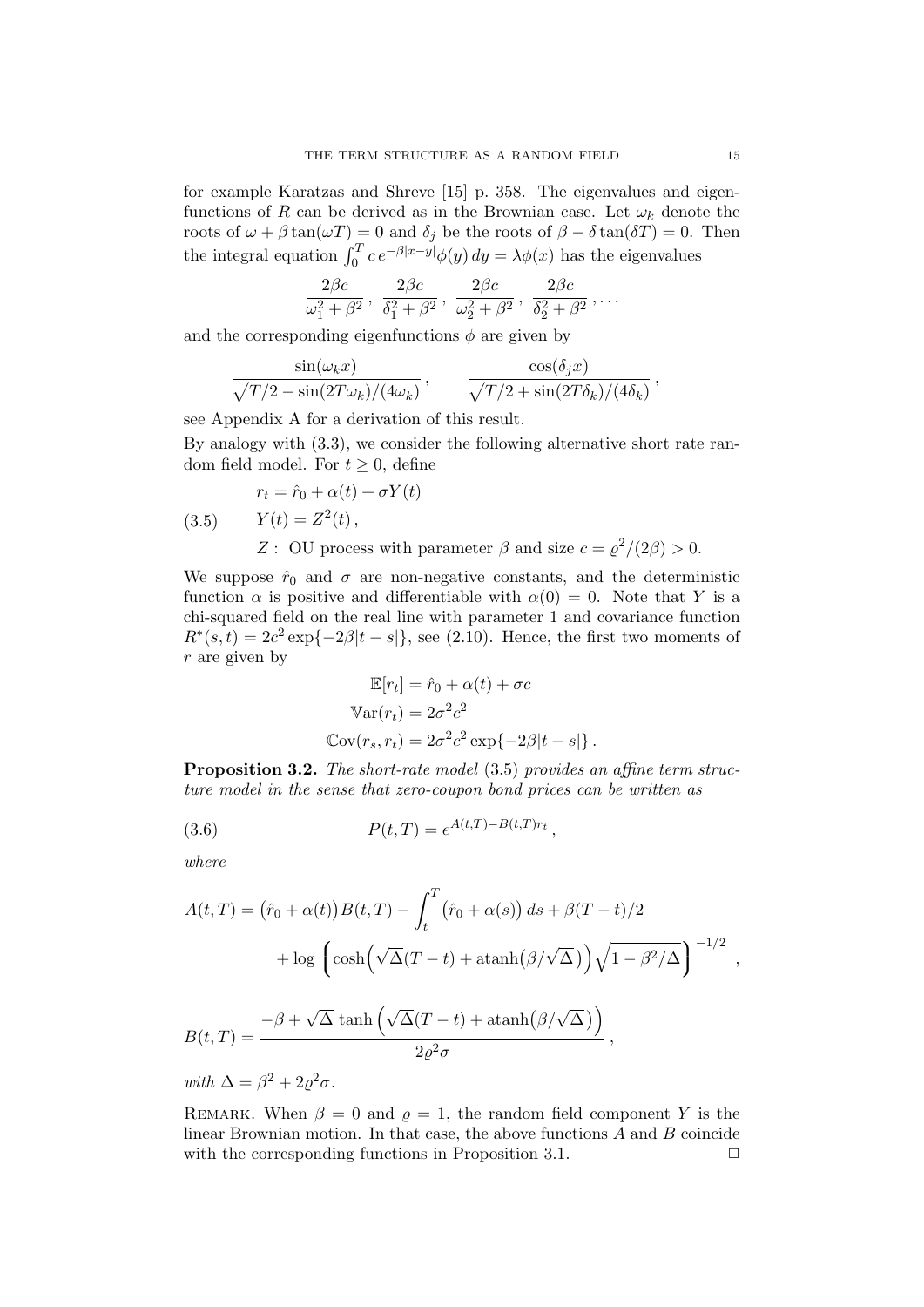

Figure 3: Two simulated sample paths of the short rate process  $r$  specified in (3.5) with  $\hat{r}_0 = 0$ ,  $\alpha \equiv 0$ , and  $\beta = \rho = \sigma = 1$ . We used the Euler discretization of (3.4) to obtain simulated versions of the process Z.

*Proof.* Applying Itô's formula to the function  $f(x) = x^2$ , we find that

(3.7)  
\n
$$
dY(t) = 2Z(t)dZ(t) + \varrho^2 dt
$$
\n
$$
= 2Z(t)(-\beta Z(t) dt + \varrho dW(t)) + \varrho^2 dt
$$
\n
$$
= (\varrho^2 - 2\beta Y(t)) dt + 2\varrho \sqrt{Y(t)} dW(t)
$$
\n
$$
Y(0) = Z^2(0).
$$

The dynamics of  $r$  then reads

$$
dr_t = \dot{\alpha}(t) dt + \sigma dY(t)
$$
  
=  $\dot{\alpha}(t) dt + \sigma (\rho^2 - 2\beta Y(t)) dt + 2\rho \sigma \sqrt{Y(t)} dW(t)$   
=  $(\dot{\alpha}(t) + \sigma (\rho^2 - 2\beta Y(t))) dt + 2\rho \sigma \sqrt{Y(t)} dW(t)$   
=  $\mu(t, r) dt + \sigma(t, r) dW(t)$ ,

say, with  $\mu(t,r) = \dot{\alpha}(t) + \sigma(\varrho^2 - 2\beta Y(t))$  and  $\sigma(t,r) = 2\varrho\sigma\sqrt{Y(t)}$ . It follows that  $2<sup>2</sup>$ 

$$
\frac{\sigma^2(t,r)}{2} = 2\varrho^2 \sigma^2 Y = 2\varrho^2 \sigma (r_t - \hat{r}_0 - \alpha(t))
$$

$$
= \sigma(t) + \tau(t)r_t,
$$

say, with  $\sigma(t) = -2\varrho^2\sigma(\hat{r}_0 + \alpha(t))$  and  $\tau(t) = 2\varrho^2\sigma$ . Similarly, we can write  $\mu(t,r) = \mu(t) + \eta(t)r_t$ , where  $\mu(t) = \dot{\alpha}(t) + \sigma \varrho^2 + 2\beta(\hat{r}_0 + \alpha(t))$  and  $\eta(t) = -2\beta$ . The functions  $A(t, T)$  and  $B(t, T)$  are the solutions to the system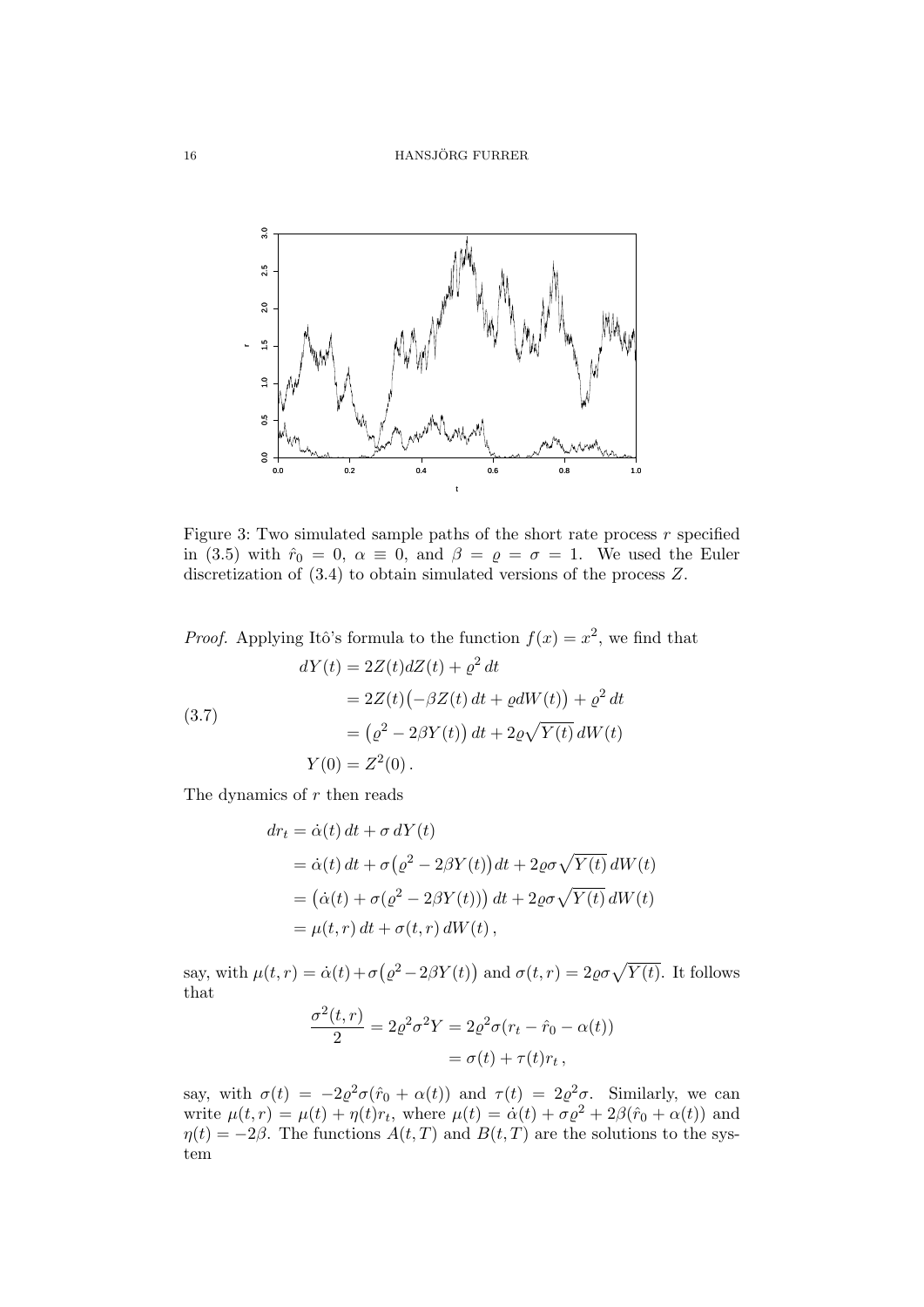$$
-\partial A_t = \sigma(t)B^2(t,T) - \mu(t)B(t,T), \qquad A(t,t) = 0,
$$
  

$$
\partial B_t = \tau(t)B^2(t,T) - \eta(t)B(t,T) - 1, \qquad B(t,t) = 0.
$$

With  $\tau$  and  $\eta$  as above, the Riccati-type equation for B reads

$$
\partial B_t = 2\varrho^2 \sigma B^2(t, T) + 2\beta B(t, T) - 1, \qquad B(t, t) = 0,
$$

whence

(3.8) 
$$
B(t,T) = \frac{-\beta + \sqrt{\Delta} \tanh\left(\sqrt{\Delta}(T-t) + \operatorname{atanh}(\beta/\sqrt{\Delta})\right)}{2\varrho^2 \sigma},
$$

where  $\Delta = \beta^2 + 2\varrho^2 \sigma$ . For the function A we obtain  $A(t,T) = -\int_0^T$ t  $\left(\partial B_t(u,T) + 1\right)(\hat{r}_0 + \alpha(u)) du - \int_0^T$ t  $(\dot{\alpha}(u) + \varrho^2 \sigma) B(u, T) du$  $=\bigl(\hat{r}_0+\alpha(t)\bigr)B(t,T)-\int^T$ t  $(\hat{r}_0 + \alpha(s)) ds - \varrho^2 \sigma \int^T$ t  $B(u,T) du$ .

Recall that  $\int \tanh(x) dx = \log(\cosh(x))$  and that  $\cosh(\operatorname{atanh}(x)) =$  $(1-x^2)^{-1/2}$ , hence

$$
\int_{t}^{T} B(u, T) du
$$
\n
$$
= \frac{-\beta(T - t) + \sqrt{\Delta} \int_{t}^{T} \tanh\left(\sqrt{\Delta}(T - u) + \operatorname{atanh}(\beta/\sqrt{\Delta})\right) du}{2\varrho^{2} \sigma}
$$
\n
$$
= \frac{-\beta(T - t) + \log\left(\cosh\left(\sqrt{\Delta}(T - t) + \operatorname{atanh}(\beta/\sqrt{\Delta})\right)\sqrt{1 - \beta^{2}/\Delta}\right)}{2\varrho^{2} \sigma}.
$$

This leads to

$$
A(t,T) = (\hat{r}_0 + \alpha(t))B(t,T) - \int_t^T (\hat{r}_0 + \alpha(s)) ds + \beta(T-t)/2
$$
  
+ 
$$
\log \left( \cosh \left( \sqrt{\Delta}(T-t) + \operatorname{atanh}(\beta/\sqrt{\Delta}) \right) \sqrt{1 - \beta^2/\Delta} \right)^{-1/2},
$$

which completes the proof.  $\Box$ 

Assuming now that for all contingent claims  $X$  there exists a suitable selffinancing strategy that replicates the claim, the time-t price of such a claim is given by

(3.9) 
$$
\pi_t(X) = \mathbb{E}_{\mathbb{Q}} \Big[ e^{-\int_t^T r_s ds} X(T) \big| \mathcal{F}_t \Big].
$$

In particular, the case of a European call option with maturity  $S$ , strike price K and written on a zero-coupon bond with maturity  $T > S$  leads to the formula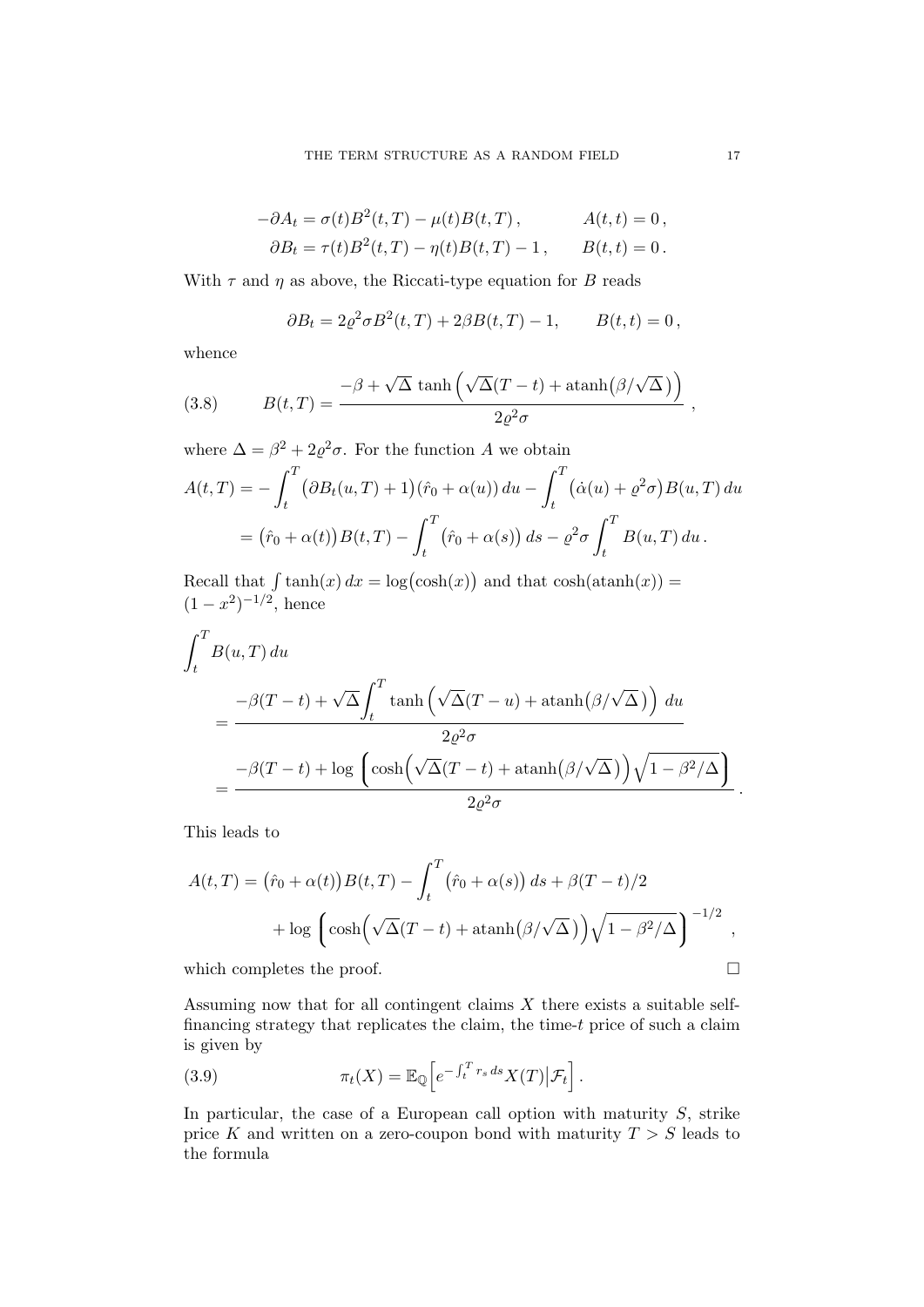#### 18 HANSJÖRG FURRER

$$
\pi_t = \mathbb{E}_{\mathbb{Q}}\Big[e^{-\int_t^S r_u du}\big(P(S,T)-K\big)^+ \big|\mathcal{F}_t\Big].
$$

For simplicity, we consider the time-0 price of such an option. Let  $B(t)$ denote the bank account numéraire, that is  $B(t) = \exp\{\int_0^t r_s ds\}$ . Then

$$
\pi_0 = \mathbb{E}_{\mathbb{Q}} \Big[ \big( P(S, T) - K \big)^+ / B(S) \Big] \n= \mathbb{E}_{\mathbb{Q}} \Big[ \big( e^{A(S, T) - B(S, T) r_S} - K \big)^+ / B(S) \Big] \n= \mathbb{E}_{\mathbb{Q}} \Big[ e^{A(S, T) - B(S, T) r_S} \mathbb{1}_{\{r_S < r^*\}} \frac{1}{B(S)} \Big] - K \mathbb{E}_{\mathbb{Q}} \Big[ \mathbb{1}_{\{r_S < r^*\}} \frac{1}{B(S)} \Big].
$$

where  $r^* = (A(S,T) - \log(K))/B(S,T)$ . We apply the change of numéraire technique to change from the risk neutral measure  $\mathbb Q$  to the T-forward measure  $\mathbb{Q}_T$ . The latter is defined by the Radon-Nikodym derivative

$$
\left. \frac{d\mathbb{Q}_T}{d\mathbb{Q}} \right|_{\mathcal{F}_t} = \frac{P(t,T)}{P(0,T)B(t)}, \qquad 0 \le t \le T,
$$

so that the price at time 0 of the above claim is given by

(3.10) 
$$
\pi_0 = P(0,T)\mathbb{E}_{\mathbb{Q}_T}[\mathbb{1}_{\{r_S < r^*\}}] - KP(0,S)\mathbb{E}_{\mathbb{Q}_S}[\mathbb{1}_{\{r_S < r^*\}}].
$$

In what follows, we determine the distribution of the short rate  $r<sub>S</sub>$  under the forward measures  $\mathbb{Q}_T$  and  $\mathbb{Q}_S$ , respectively. To begin with, recall that the bond price dynamics can easily be obtained via Itô's formula. In an affine model, this leads to

$$
\frac{dP(t,T)}{P(t,T)} = r_t dt - B(t,T)\sigma(t,r) dW(t),
$$

where  $\sigma(t,r)$  denotes the volatility coefficient of the short rate dynamics. Furthermore, under  $\mathbb{Q}_T$ ,

(3.11) 
$$
W_T(t) = W(t) - \int_0^t \lambda_s^T ds
$$

is a  $\mathbb{Q}_T$ -Brownian motion, where  $\lambda_t^T = -B(t,T)\sigma(t,r)$ . From equations  $(3.7)$  and  $(3.11)$ , we obtain the dynamics of Y under the measure  $\mathbb{Q}_T$ :

$$
dY(t) = \left(\varrho^2 - 2Y(t)(\beta + 2\varrho^2 \sigma B(t, T))\right)dt + 2\varrho\sqrt{Y(t)} dW_T(t)
$$
  
= 
$$
\left(\varrho^2 - 2Y(t)\beta(t, T)\right)dt + 2\varrho\sqrt{Y(t)} dW_T(t),
$$

say, where

(3.12) 
$$
\beta(t,T) = \beta + 2\varrho^2 \sigma B(t,T).
$$

Under the measure  $\mathbb{Q}_T$ , the process Y can be thought of as the square of a process Z whose dynamics is given by

(3.13) 
$$
dZ(t) = -\beta(t,T)Z(t) + \varrho dW_T(t).
$$

The stochastic differential equation (3.13) has the solution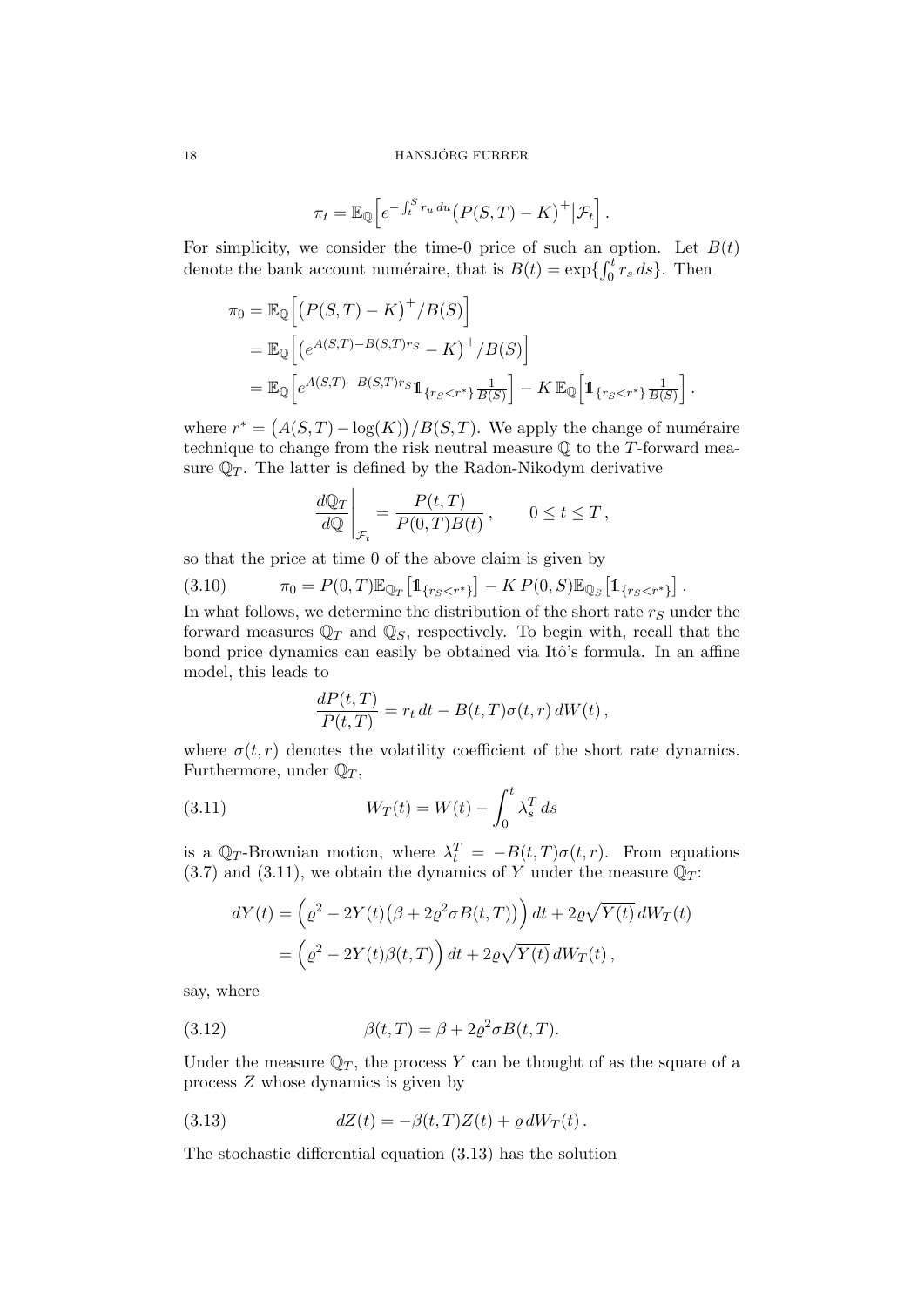$$
Z(t) = e^{-(\vartheta(t,T) - \vartheta(s,T))} Z(s) + \varrho \int_s^t e^{-(\vartheta(t,T) - \vartheta(u,T))} dW_T(u), \quad 0 \le s \le t,
$$

where  $\vartheta(t,T) = \int_0^t \beta(u,T) du$ . It follows that, under the T-forward measure  $\mathbb{Q}_T$ ,  $Z(t)$  conditional on  $Z(s)$  is normally distributed with mean and variance given respectively by

(3.14) 
$$
\mathbb{E}_{\mathbb{Q}_T}[Z(t)|Z(s)] = Z(s)e^{-\int_s^t \beta(u,T) du},
$$

$$
\mathbb{V}\text{ar}_{\mathbb{Q}_T}(Z(t)|Z(s)) = \varrho^2 \int_s^t e^{-2\int_u^t \beta(v,T) dv} du.
$$

Before we proceed with the derivation of the bond option price, we notice that the expressions on the right hand side of (3.14) can be calculated explicitly. Indeed, with  $B(t, T)$  and  $\beta(t, T)$  as given in (3.8) and (3.12), respectively, a straightforward computation shows that, for  $\theta \geq 0$ ,

(3.15) 
$$
e^{-\theta \int_s^t \beta(v,T) dv} = \left(\frac{\cosh(\sqrt{\Delta}(T-t)+C)}{\cosh(\sqrt{\Delta}(T-s)+C)}\right)^{\theta}
$$

where we set for convenience  $C = \operatorname{atanh}(\beta/\sqrt{\Delta})$ . We obtain the conditional variance of  $Z(t)$  given  $Z(s)$  if we set  $\theta = 2$  in (3.15) and integrate from s to t. This leads to

,

$$
\int_{s}^{t} e^{-2\int_{u}^{t} \beta(v,T) dv} du = \cosh^{2}(\sqrt{\Delta}(T-t) + C) \int_{s}^{t} \cosh^{-2}(\sqrt{\Delta}(T-u) + C) du
$$

$$
= \frac{\cosh^{2}(\sqrt{\Delta}(T-t) + C)}{\sqrt{\Delta}} \times
$$

$$
\left(\tanh(\sqrt{\Delta}(T-s) + C) - \tanh(\sqrt{\Delta}(T-t) + C)\right).
$$

Now set  $x = (r^* - \hat{r}_0 - \alpha(S))/\sigma$ . Recall that, under both measures Q and  $\mathbb{Q}_T$ , the random variable  $Z(0)$  has a normal distribution with mean zero and variance  $\varrho^2/(2\beta)$ . Consequently, we have that

$$
\mathbb{E}_{\mathbb{Q}_T} \big[ \mathbb{1}_{\{r_S < r^*\}} \big] = \mathbb{Q}_T \big[ r_S < r^* \big] \n= \mathbb{Q}_T \big[ \hat{r}_0 + \alpha(S) + \sigma Z^2(S) < r^* \big] \n= \mathbb{Q}_T \big[ Z^2(S) < x \big] \n= \int_{\mathbb{R}} \mathbb{Q}_T \big[ Z^2(S) < x | Z(0) = z \big] \varphi \big( z \sqrt{2\beta} / \varrho \big) \sqrt{2\beta} / \varrho \, dz \, .
$$

Now introduce the notation

$$
\mu_{(U,V,W)}(z) = z e^{-\int_U^V \beta(\omega,W) d\omega}, \quad \sigma_{(U,V,W)}^2 = \varrho^2 \int_U^V e^{-2\int_\tau^V \beta(\omega,W) d\omega} d\tau.
$$

Using this formulation, it follows from  $(3.14)$  that  $Z(S)|Z(0) = z$  has a normal distribution with mean and variance given respectively by  $\mu_{(0,S,T)}(z)$ and  $\sigma_{(0,S,T)}^2$ . We conclude that, under the measure  $\mathbb{Q}_T$ ,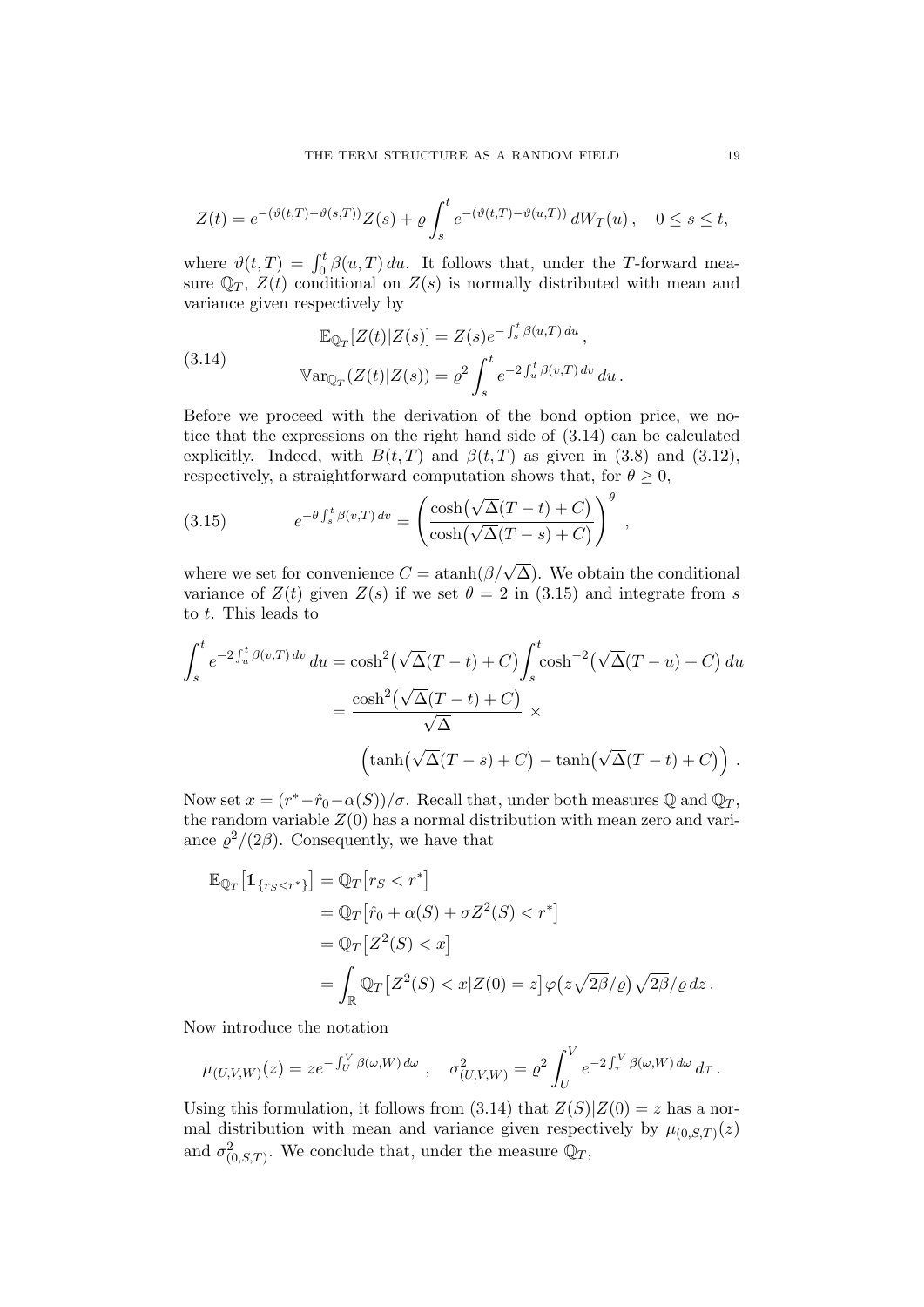#### 20 HANSJÖRG FURRER

$$
Z^2(S)|Z(0) = z \quad \stackrel{\mathcal{L}}{=} \quad \sigma^2_{(0,S,T)} \chi^2 \left(1, \frac{\mu_{(0,S,T)}(z)}{\sigma_{(0,S,T)}}\right) \,,
$$

where  $\chi^2(r,\delta)$  denotes a non-centrally chi-squared distributed random variable with r degrees of freedom and non-centrality parameter  $\delta$ . The density function of such a random variable is given by

(3.16) 
$$
f_{\chi^2}(x; r, \delta) = \sum_{j=0}^{\infty} \frac{e^{-\delta/2} (\delta/2)^j}{j!} f_{\chi^2(r+2j)}(x).
$$

Here  $f_{\chi^2(\rho)}(x)$  is the density function of the (central) chi-squared distribution with  $\rho$  degrees of freedom and scaling parameter  $\sigma = 1$ , see (2.8). Combining the above we deduce that

$$
\mathbb{E}_{\mathbb{Q}_T}\big[\mathbb{1}_{\{r_S < r^*\}}\big] = \int_{\mathbb{R}} F_{\chi^2}\bigg(\frac{r^* - \hat{r}_0 - \alpha(S)}{\sigma \sigma^2_{(0,S,T)}}; 1, \frac{\mu_{(0,S,T)}(z)}{\sigma_{(0,S,T)}}\bigg) \varphi\big(z\sqrt{2\beta}/\varrho\big)\sqrt{2\beta}/\varrho\,dz\,,
$$

where  $F_{\chi^2}(x; r, \delta)$  is the cumulative distribution function of a non-central chisquared variate with r degrees of freedom and non-centrality parameter  $\delta$ . Similarly, we can determine the law of  $r<sub>S</sub>$  under the S-forward measure  $\mathbb{Q}_S$ , yielding

$$
\mathbb{E}_{\mathbb{Q}_S}\big[\mathbb{1}_{\{r_S < r^*\}}\big] = \int_{\mathbb{R}} F_{\chi^2}\bigg(\frac{r^* - \hat{r}_0 - \alpha(S)}{\sigma \sigma^2_{(0,S,S)}}; 1, \frac{\mu_{(0,S,S)}(z)}{\sigma_{(0,S,S)}}\bigg) \varphi\big(z\sqrt{2\beta}/\varrho\big)\sqrt{2\beta}/\varrho\,dz.
$$

Putting things together, we arrive at the European call option price as specified in (3.10).

REMARKS. 1) It is clear that bond prices can be calculated if we can characterize the distribution of  $\exp{-\int_t^T Y(s) ds}$ , where  $Y = \{Y(t) : t \ge 0\}$ denotes the solution of a process with the dynamics of (3.7). Pitman and Yor [20] consider the stochastic differential equation

(3.17) 
$$
dh(t) = (\delta + 2\alpha h(t))dt + 2\sqrt{h(t)}dW(t), \qquad t \ge 0,
$$

and study the law of  $\exp{\{-\gamma \int_0^t h(s) \mu(ds)\}}$  for non-negative measures  $\mu(ds)$ on  $\mathbb{R}_+$ .

2) The formulation in (3.5) can be generalized in the following way:

$$
r_t = \hat{r}_0 + \alpha(t) + \sigma Y(t),
$$
  
\n
$$
Y(t) = \sum_{i=1}^n Z_i^2(t),
$$
  
\n
$$
Z_i: \text{ independent OU processes with parameter } \beta_i
$$
  
\nand size  $c_i = \rho_i^2/(2\beta_i) > 0.$ 

We can write  $r_t = x(t) + y_2(t) + \cdots + y_n(t)$ , where  $x(t) = \hat{r}_0 + \alpha(t) + \sigma Z_1^2(t)$ and  $y_k(t) = \sigma Z_k^2(t)$ ,  $k = 2, ..., n$ . Due to independence of the processes  $Z_k$ , we have that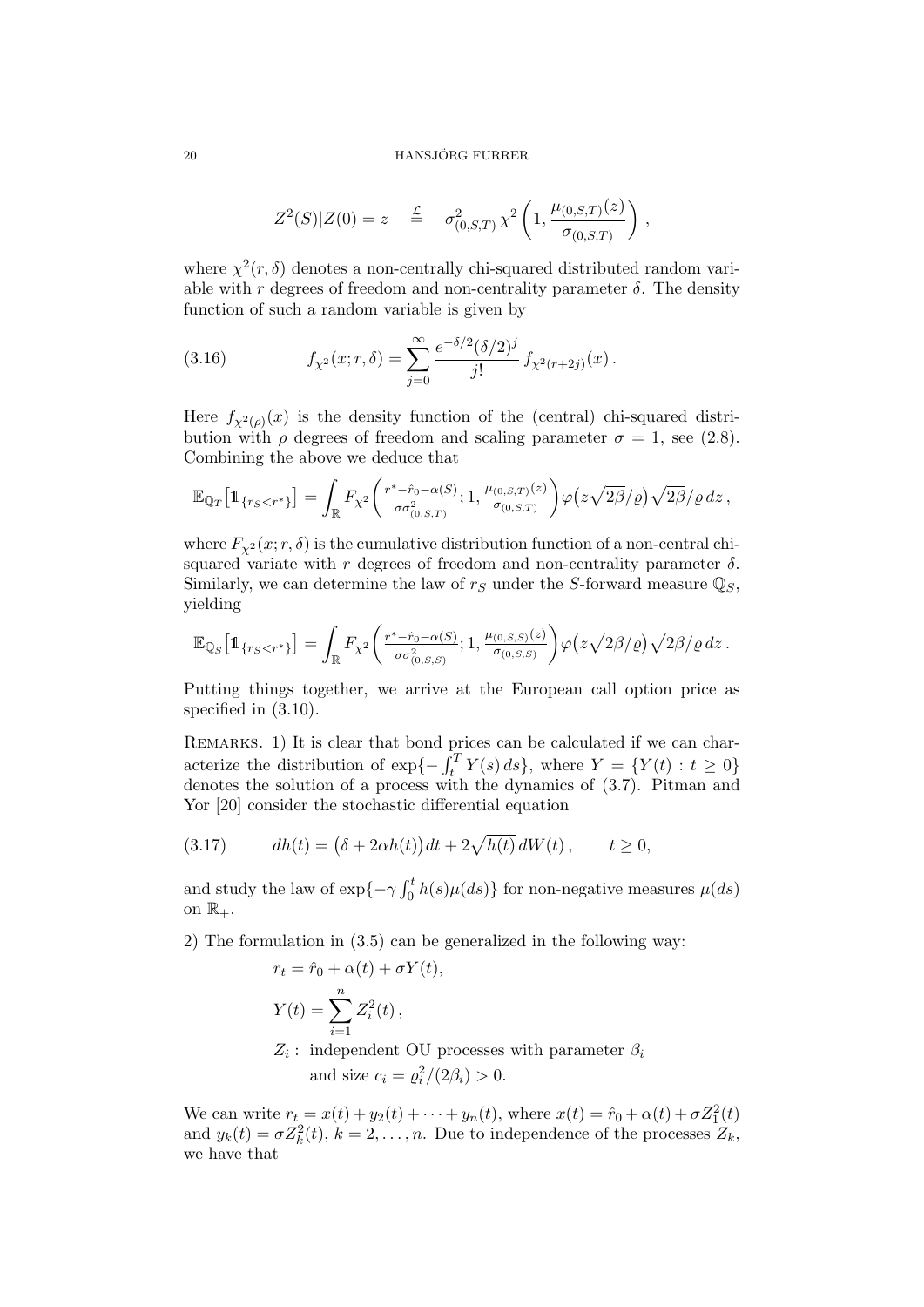$$
P(t,T) = \mathbb{E}\Big[e^{-\int_t^T x(s) ds} | \mathcal{F}_t\Big] \prod_{k=2}^n \mathbb{E}\Big[e^{-\int_t^T y_k(s) ds} | \mathcal{F}_t\Big]
$$
  
=  $P_1(t,T; x(t), \Theta_1) \prod_{k=2}^n P_1(t,T; y_k(t), \Theta),$ 

where  $\Theta_1 = (\hat{r}_0, \alpha(t))$  and  $\Theta = (0, 0)$ . The function  $P_1(t, T; x(t), \Theta_1)$  is the bond price formula (3.6) with  $r_t$  replaced by  $x(t)$ . Analogously, the function  $P_1(t, T; y_k(t), \Theta)$  denotes the bond price formula (3.6) with  $r_t$  replaced by  $y_k(t)$  and  $\hat{r}_0$ ,  $\alpha(t)$  replaced by  $\Theta = (0,0)$ . This implies that the bond prices  $P(t, T)$  are expressible as exponential-affine functions of the *n* factors  $x, y_2, \ldots, y_n.$ 

3.3. Forward rate random field models. Up to now, we confined ourselves to single-parameter random fields. In Sections 3.1 and 3.2 we introduced short rate models which are indexed by time as their sole parameter. Bond prices are then characterized by means of the fundamental relation (3.1). An alternative and widely used approach to the bond price modeling is based on an exogenous specification of a family  $f(t, T)$  of forward rates, where  $0 \le t \le T \le T^*$  and  $T^*$  denotes a fixed horizon date. That is,  $f(t,T)$  is the forward interest rate at date  $t \leq T$  for instantaneous risk-free borrowing or lending over the infinitesimal period  $[T, T + \Delta T]$ . Given such a family  $f(t, T)$ , bond prices are then characterized by the relation

$$
P(t,T) = \exp\{-\int_t^T f(t,v) dv\}.
$$

Heath, Jarrow and Morton (HJM) assumed that, for a fixed maturity  $T$ , the forward rate  $f(t, T)$  evolves according to the diffusion process

(3.18) 
$$
df(t,T) = \alpha(t,T) dt + \sigma(t,T) dW(t), \qquad f(0,T) = f^{M}(0,T),
$$

with  $T \mapsto f^{M}(0,T)$  denoting the market curve at time  $t = 0$ . The advantage of modeling forward rates as in (3.18) is that the initial term structure of interest rates is, by construction, an input of the model. The dynamics in (3.18), however, is not necessarily arbitrage-free. Heath, Jarrow and Morton proved that, in order for an equivalent martingale measure to exist, the function  $\alpha$  can not be chosen arbitrarily, but must satisfy

$$
\alpha(t,T) = \sigma(t,T) \int_t^T \sigma(t,v) dv.
$$

Kennedy [16], [17] interprets the forward rate  $f(t,T)$  as a two-parameter random field. Specifically, for a Gaussian random field Z, he considers the forward rate surface  $f(t,T) = \mu(t,T) + Z(t,T)$ , and derives a necessary and sufficient restriction on the drift function  $\mu(t, T)$  to ensure that discounted zero-bond prices are martingales under the risk-neutral measure. Goldstein [13] concentrates on the dynamics of the forward rate,  $df(t,T) = \mu(t,T) dt + \sigma(t,T) dZ(t,T)$ , and generalizes Kennedy's drift restriction result to non-Gaussian fields. The purpose of this section is to set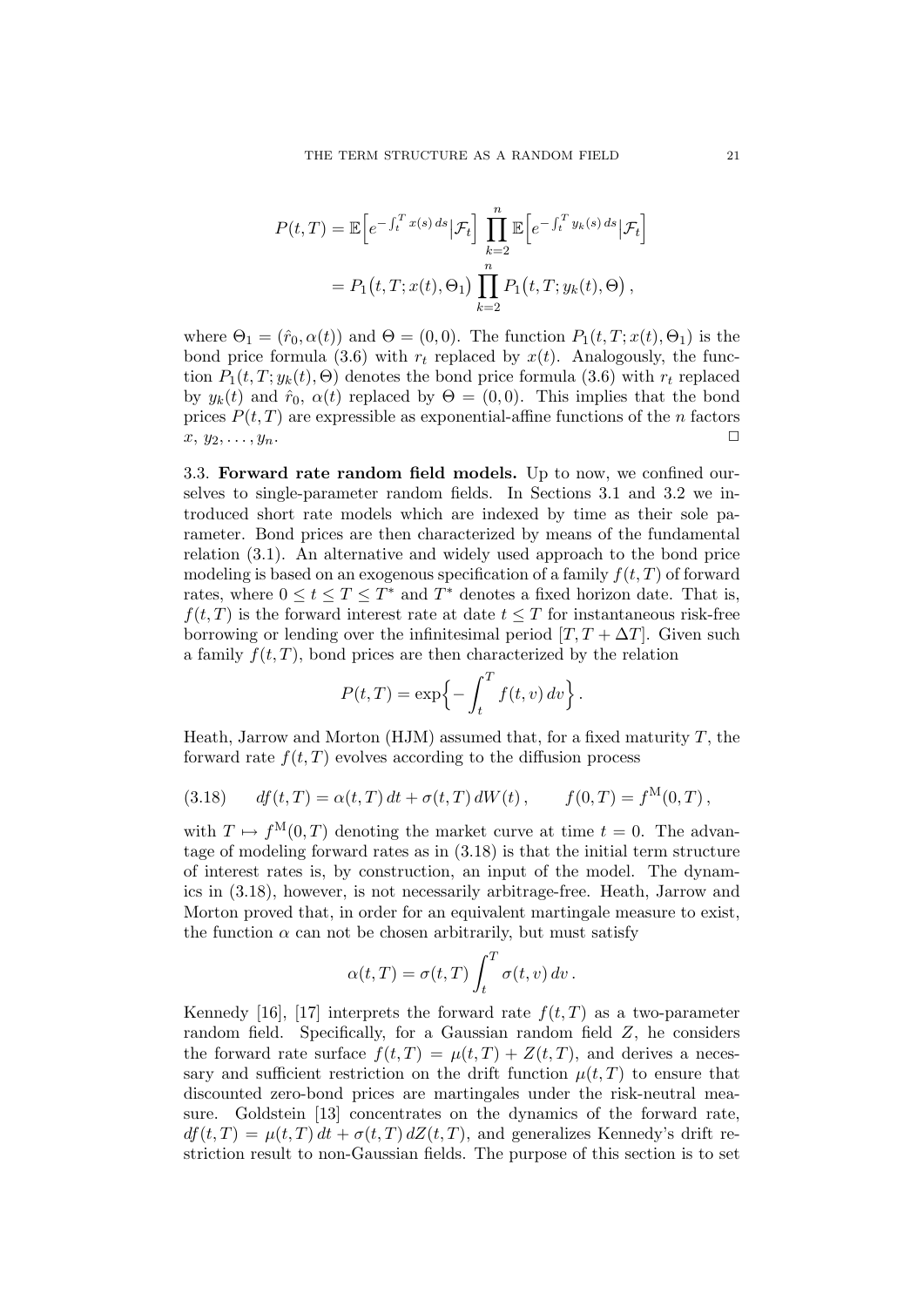the scene for Section 4.4. Proposition 4.1 of that section generalizes Proposition 1 in Goldstein [13] to credit risk models under the recovery of market value assumption.

Let  $Z(t,T)$ ,  $t \leq T$ , be a random field labeled with two time indices. The first parameter refers to the current time, the second to the maturity date. For all dates t, the random field describes a realization of a random function  $T \mapsto Z(t,T)$ . The correlation between the quantities  $Z(t_1,T_1)$  and  $Z(t_2,T_2)$ is expressed as  $Cov(Z(t_1, T_1), Z(t_2, T_2)) = R(t_1, t_2, T_1, T_2)$ , where the function R is non-negative definite in  $(t_i, T_i), i \in \{1, 2\}$ . Specifically, we suppose

(3.19) 
$$
Cov(Z(t_1,T_1),Z(t_2,T_2)) = R(t_1 \wedge t_2,T_1,T_2).
$$

The fact that the covariance function R is specified as a function of  $t_1 \wedge t_2$ ensures that the increments of the random field in the t-direction are uncorrelated. Indeed, for  $t, h \in \mathbb{R}_+$  such that  $t+h \leq T$  and  $u \leq t \wedge S$  we have that

$$
\begin{aligned} \mathbb{C}\text{ov}\big(Z(t+h,T)-Z(t,T),Z(u,S)\big) \\ &= \mathbb{C}\text{ov}\big(Z(t+h,T),Z(u,S)\big) - \mathbb{C}\text{ov}\big(Z(t,T),Z(u,S)\big) \\ &= R(u,T,S) - R(u,T,S) \\ &= 0. \end{aligned}
$$

If the random field  $Z$  is Gaussian, this property is referred to as the independent increments property in the t-direction.

By analogy with the Itô calculus, the correlation structure  $(3.19)$  may also be expressed via the cross variation

$$
d\langle Z(\cdot,T_1),Z(\cdot,T_2)\rangle_t=c(t,T_1,T_2) dt
$$

for a deterministic function c which is symmetric in  $T_1$  and  $T_2$  and nonnegative definite in  $(t, T_1)$  and  $(t, T_2)$ .

Lemma 3.1. Define the forward rate dynamics as

 $df(t,T) = \mu(t,T) dt + \sigma(t,T) dZ(t,T),$ 

where  $Z(t,T)$  is a random field with deterministic correlation structure c specified by  $d\langle Z(\cdot,T_1),Z(\cdot,T_2)\rangle_t = c(t,T_1,T_2) dt$ . We suppose that  $\mu(t,T)$ and  $\sigma(t,T)$  satisfy the technical regularity conditions imposed by the HJM framework. Define  $I_t = \int_t^T f(t, v) dv$ , whence  $P(t, T) = \exp\{-I_t\}$ . Then

(a) 
$$
dI_t = \mu^*(t,T) dt + \int_t^T dv \,\sigma(t,v) dZ(t,v) - r_t dt
$$

(b) 
$$
\frac{dP(t,T)}{P(t,T)} = -\mu^*(t,T) dt - \int_t^T dv \,\sigma(t,v) dZ(t,v) + r_t dt
$$

$$
+ \frac{1}{2} \int_t^T \sigma(t,u) \sigma^*(t,T,u) du dt,
$$

where  $r_t = f(t, t)$  and

$$
\mu^*(t,T) = \int_t^T \mu(t,s) \, ds \,, \qquad \sigma^*(t,T,S) = \int_t^T \sigma(t,v) c(t,S,v) \, dv.
$$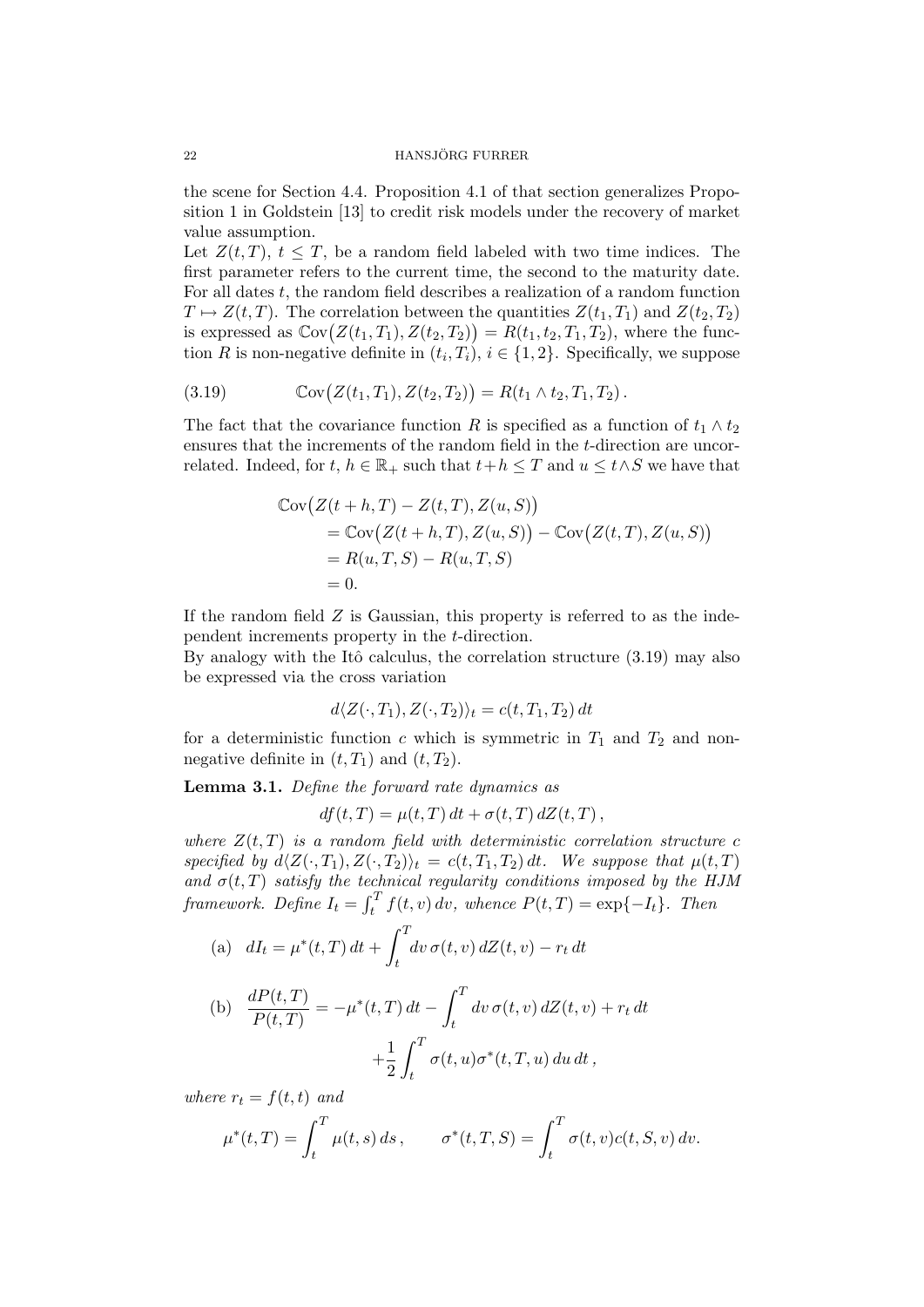Proof. (a)  
\n
$$
I_t = \int_t^T f(t, v) dv
$$
\n
$$
= \int_t^T \left( f(0, v) + \int_0^t \mu(s, v) ds + \int_0^t \sigma(s, v) dZ(s, v) \right) dv
$$
\n
$$
= \int_t^T f(0, v) dv + \int_t^T \int_0^t \mu(s, v) ds dv + \int_t^T \int_0^t \sigma(s, v) dZ(s, v) dv.
$$

Applying the stochastic version of Fubini's theorem, see for example Protter [21], Theorem 45 p. 159, we can write

$$
I_{t} = \int_{0}^{T} f(0, v) dv + \int_{0}^{t} \int_{s}^{T} \mu(s, v) dv ds + \int_{0}^{t} \int_{s}^{T} \sigma(s, v) dv dZ(s, v)
$$
  

$$
- \int_{0}^{t} f(0, v) dv - \int_{0}^{t} \int_{s}^{t} \mu(s, v) dv ds - \int_{0}^{t} \int_{s}^{t} \sigma(s, v) dv dZ(s, v)
$$
  

$$
= I_{0} + \int_{0}^{t} \mu^{*}(s, T) ds + \int_{0}^{t} \int_{s}^{T} dv \sigma(s, v) dZ(s, v)
$$
  

$$
- \int_{0}^{t} (f(0, v) + \int_{0}^{v} \mu(s, v) ds + \int_{0}^{v} \sigma(s, v) dZ(s, v)) dv
$$
  

$$
= I_{0} + \int_{0}^{t} \mu^{*}(s, T) ds + \int_{0}^{t} \int_{s}^{T} dv \sigma(s, v) dZ(s, v) - \int_{0}^{t} f(v, v) dv
$$
  

$$
= I_{0} + \int_{0}^{t} \mu^{*}(s, T) ds + \int_{0}^{t} \int_{s}^{T} dv \sigma(s, v) dZ(s, v) - \int_{0}^{t} r_{v} dv.
$$

The differential form of  $\mathcal{I}_t$  thus reads

$$
dI_t = \mu^*(t,T) dt + \int_t^T dv \,\sigma(t,v) dZ(t,v) - r_t dt,
$$

which leaves (a).

(b) By definition,  $P(t,T) = \exp\{-I_t\}$ . Applying Itô's formula to  $f(x) =$  $\exp\{-x\}$  yields

(3.20)  
\n
$$
\frac{dP(t,T)}{P(t,T)} = -dI_t + \frac{1}{2}d\langle I_{\cdot}\rangle_t
$$
\n
$$
= -\mu^*(t,T) dt - \int_t^T dv \,\sigma(t,v) dZ(t,v) + r_t dt
$$
\n
$$
+ \frac{1}{2} \int_t^T \sigma(t,u) \sigma^*(t,T,u) du dt.
$$

In the last summand on the right side of (3.20) we used the multiplication formalism  $dZ(t, u) dZ(t, v) = c(t, u, v) dt$ .

Proposition 3.3. Let the dynamics of the forward rates be specified as in Lemma 3.1. Then the risk-neutral drift restriction is given by

(3.21) 
$$
\mu(t,T) = \sigma(t,T)\sigma^*(t,T,T).
$$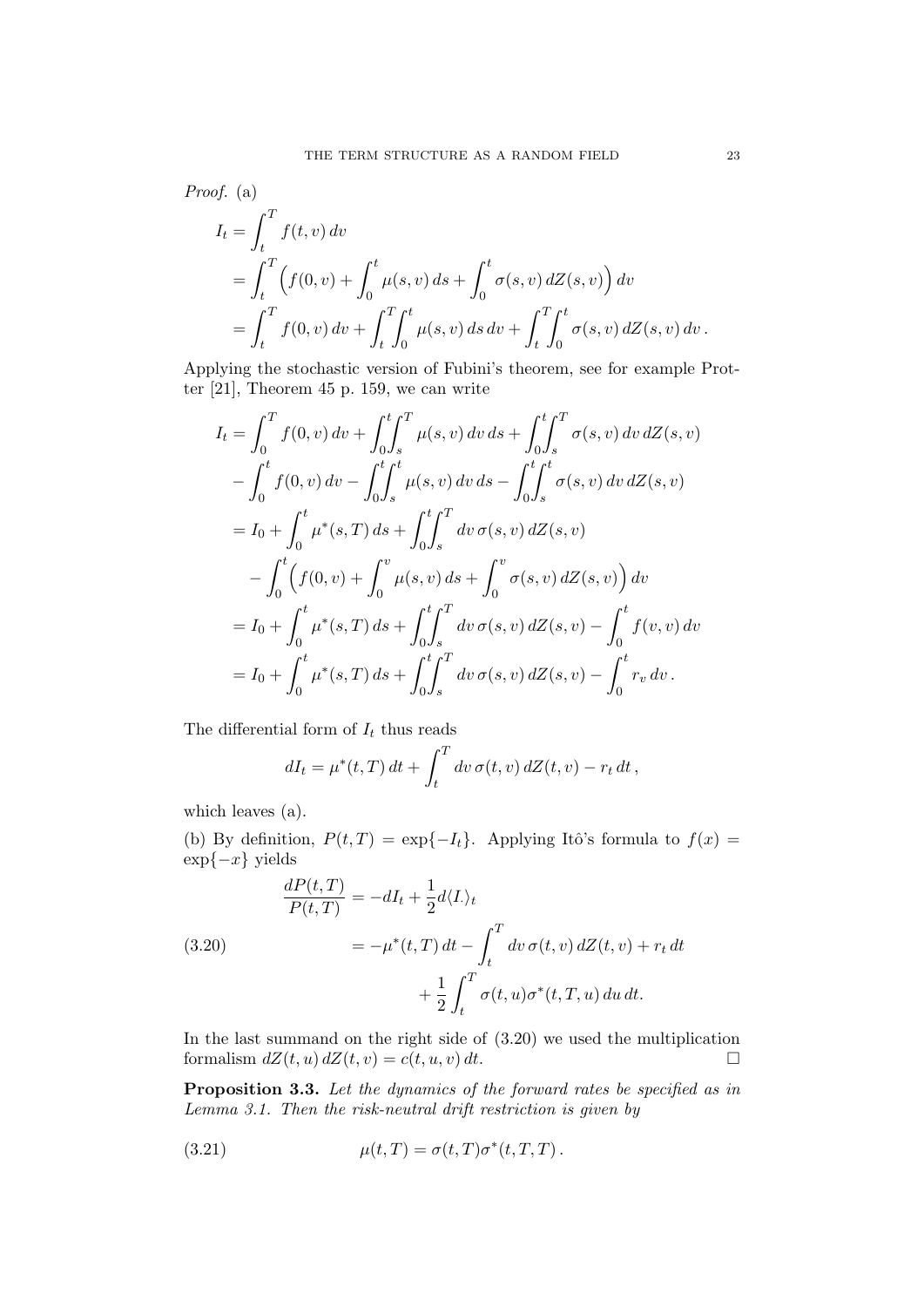Proof. Under the measure Q, bond prices discounted at the short rate process r are Q-martingales. Set  $Z^*(t,T) = P(t,T)/B(t)$ , where  $B(t)$  denotes the bank account numéraire, i.e.  $B(t) = \exp\{\int_0^t r_s ds\}$ . Recall that  $dB(t) = B(t) r_t dt$ , hence the dynamics of  $Z^*(t,T)$  reads

$$
dZ^*(t,T) = \frac{dP(t,T)}{B(t)} + P(t,T) d\left(\frac{1}{B(t)}\right)
$$
  
= 
$$
\frac{dP(t,T)}{B(t)} + P(t,T) \left(-\frac{1}{B^2(t)}dB(t)\right)
$$
  
= 
$$
\frac{dP(t,T)}{B(t)} - \frac{P(t,T)}{B(t)}r_t dt
$$
  
= 
$$
Z^*(t,T) \frac{dP(t,T)}{P(t,T)} - Z^*(t,T) r_t dt.
$$

Consequently, by Lemma 3.1,

$$
\frac{dZ^*(t,T)}{Z^*(t,T)} = \frac{dP(t,T)}{P(t,T)} - r_t dt
$$
  
=  $-\mu^*(t,T) dt - \int_t^T dv \,\sigma(t,v) dZ(t,v)$   
+  $\frac{1}{2} \int_t^T \sigma(t,u) \sigma^*(t,T,u) du dt$ .

In order  $Z^*(t,T)$  be a Q-martingale, the dt-terms must vanish, whence

(3.22) 
$$
\mu^*(t,T) = \frac{1}{2} \int_t^T \sigma(t,u) \sigma^*(t,T,u) \, du \, .
$$

Differentiating  $(3.22)$  with respect to T yields  $(3.21)$ , which completes the  $\Box$ 

#### 4. Models with credit risk

When pricing default-free securities, equation  $(3.9)$  provides the fundamental pricing rule. If, however, the issuer defaults before maturity  $T$ , then both the amount and timing of the payoff to the investor are uncertain. In this case, it is often convenient to interpret a zero-bond as a portfolio comprising two securities: a security that pays one unit at maturity  $T$  if and only if the issuer survives up to time  $T$  and a security that pays the (random) amount Z received at default if default happens before T. Let  $\tau$  denote the default time and let  $\Lambda_t = \mathbb{1}_{\{\tau \leq t\}}$  be the default indicator process. Consequently,  $1 - \Lambda_t = 1$ <sub>{ $\tau > t$ }</sub> is the survival indicator which has outcome 1 if the issuer has not defaulted prior to  $t$  and zero otherwise. With this notation, the price of a zero-coupon bond is then

(4.1) 
$$
\overline{P}(t,T) = \mathbb{E}_{\mathbb{Q}}\left[e^{-\int_t^T r_s ds}(1-\Lambda_T)|\mathcal{F}_t\right] + \mathbb{E}_{\mathbb{Q}}\left[e^{-\int_t^T r_s ds}Z\Lambda_T|\mathcal{F}_t\right].
$$

Under zero recovery, i.e.  $Z = 0$ , (4.1) reduces to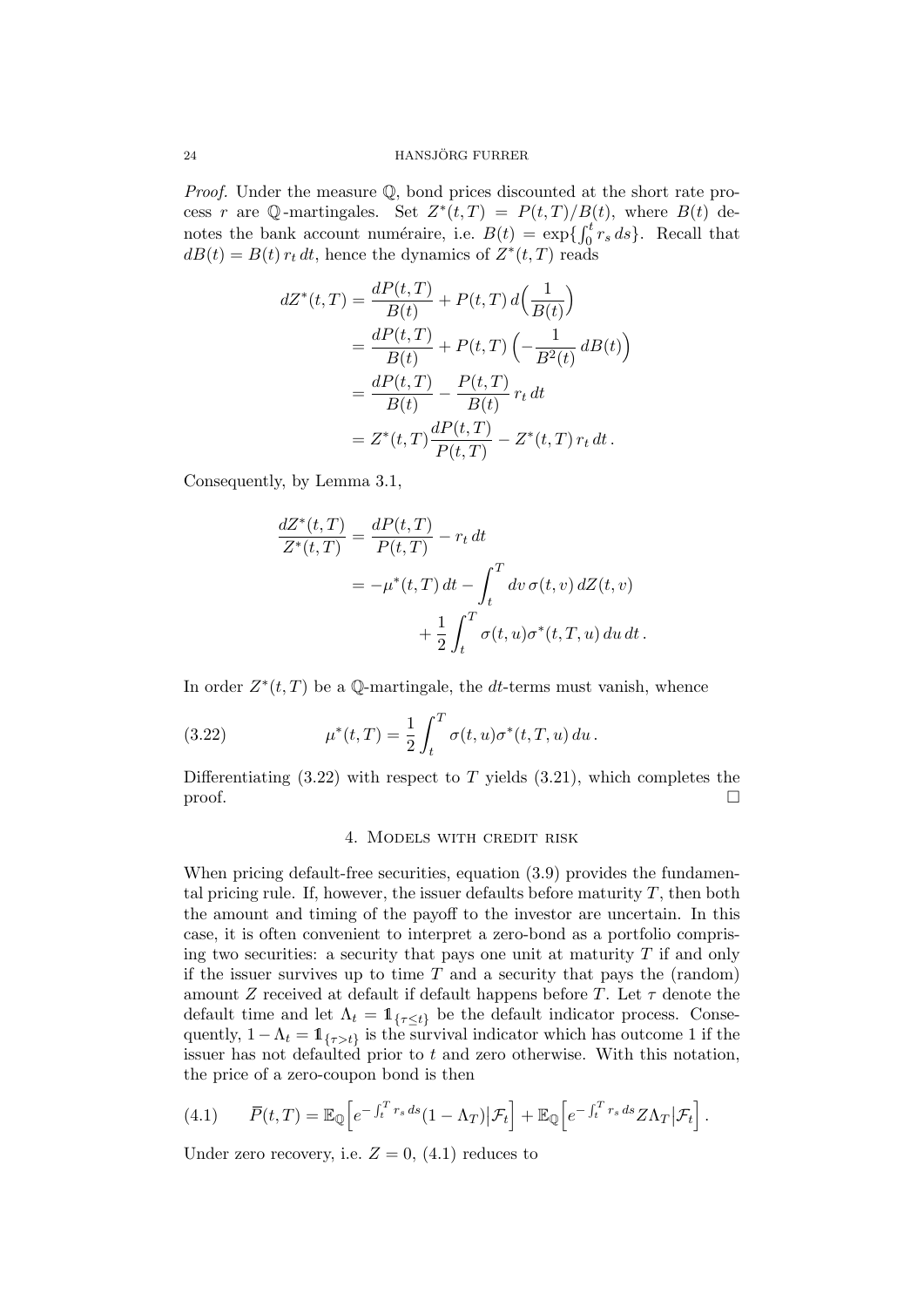(4.2) 
$$
\overline{P}(t,T) = \mathbb{E}_{\mathbb{Q}}\left[e^{-\int_t^T r_s ds}(1-\Lambda_T)|\mathcal{F}_t\right].
$$

4.1. Reduced form models. In a reduced-form pricing framework, it is assumed that a risk-neutral default intensity process  $\lambda = {\lambda(t) : t \geq 0}$ is associated to the default time  $\tau$ . That is,  $\tau$  is the first jump time of a counting process with intensity  $\lambda$ . We suppose for the moment that there is no recovery at default whatsoever. An implication of these assumptions, as shown by Lando [18], is that the bond price (4.2) can be calculated as

(4.3) 
$$
\overline{P}(t,T) = \mathbb{E}_{\mathbb{Q}} \left[ e^{-\int_t^T (r_s + \lambda(s)) ds} \big| \mathcal{F}_t \right],
$$

provided that default has not occurred by time t. In the special case in which the default time  $\tau$  and the short rate process r are independent, the bond price formula (4.3) can be decomposed into

(4.4) 
$$
\overline{P}(t,T) = \mathbb{E}_{\mathbb{Q}}\Big[e^{-\int_t^T r_s ds}|\mathcal{F}_t\Big]\mathbb{E}_{\mathbb{Q}}\Big[e^{-\int_t^T \lambda(s) ds}|\mathcal{F}_t\Big].
$$

Under the assumption that default has not already occurred by time  $t$ ,

(4.5) 
$$
p(t,T) = \mathbb{E}_{\mathbb{Q}}\big[\mathbb{1}_{\{\tau>T\}}|\mathcal{F}_t\big] = \mathbb{E}_{\mathbb{Q}}\big[e^{-\int_t^T \lambda(s) \, ds}|\mathcal{F}_t\big]
$$

is the risk-neutral conditional survival probability.

The existing reduced-form models can be extended to allow for non-zero recovery. The current bond price literature encompasses a variety of recovery models. By and large, they all assume that, conditional on the occurrence of default in the next instant, the bond under consideration has a given expected fractional recovery. A prominent class among these models, introduced by Duffie and Singleton [11] and referred to as recovery of market value (RMV) model, takes recovery to be a fraction of the market value of the bond just prior to default. To be more precise, the assumption is that, at each time t, the claim pays  $(1-L_t)V_{t-}$ , where  $V_{t-} = \lim_{s \uparrow t} V_s$  is the price of the claim just before default, and  $L_t$  is the random variable describing the fractional loss of market value of the claim at default. It is assumed that the loss process  $L = \{L_t : t \geq 0\}$  is bounded by 1 and predictable. Under technical conditions, Duffie and Singleton [11] derive the following pricing rule for a zero-coupon bond at any time t before default

(4.6) 
$$
\overline{P}(t,T) = \mathbb{E}_{\mathbb{Q}}\left[e^{-\int_t^T \overline{r}_s ds}|\mathcal{F}_t\right],
$$

where  $\bar{r}$  denotes the default-adjusted short rate, i.e.

(4.7) 
$$
\bar{r}_t = r_t + \lambda(t)L_t, \qquad t \ge 0.
$$

From here, one can now proceed in various directions. For example, one can model  $\bar{r}$  directly or rather its components r and s, where  $s(t) = \lambda(t)L_t$ denotes the short spread.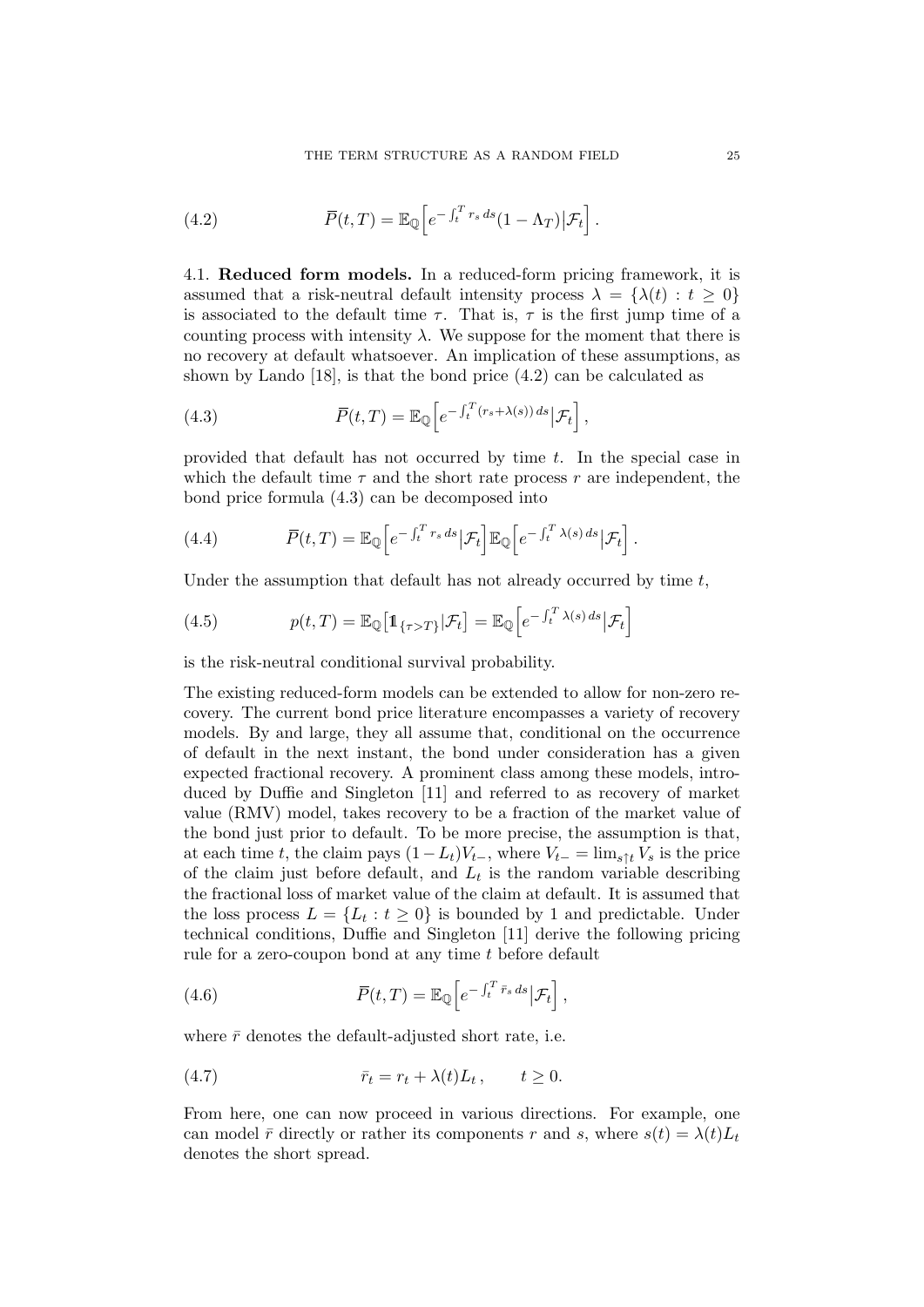Henceforth, we shall assume that  $L \equiv 1$ , implying  $s(t) = \lambda(t)$ . Inspired by the setup introduced in Section 3, we postulate a random field model for both processes r and  $\lambda$ :

$$
r_t = \hat{r}_0 + \alpha(t) + \sigma_r Y(t),
$$
  

$$
\lambda(t) = \lambda_0 + \mu(t) + \sigma_\lambda U(t),
$$

where  $\hat{r}_0$ ,  $\lambda_0$ ,  $\sigma_r$ ,  $\sigma_\lambda$  are non-negative constants,  $\alpha$  and  $\mu$  positive and differentiable functions with  $\alpha(0) = \mu(0) = 0$ . Furthermore, we assume that Y and U are chi-squared fields with parameters  $n$  and  $m$ , respectively. That is,  $Y(t) = Z_1^2(t) + \cdots + Z_n^2(t)$  and  $U(t) = V_1^2(t) + \cdots + V_m^2(t)$  for independent and stationary, zero-mean, Gaussian processes  $Z_k$ ,  $k = 1, \ldots, n$ , and  $V_i, j = 1, \ldots, m.$ 

Assuming independence between the fields  $Y$  and  $U$ , the conditional survival probabilities (4.5) can be calculated explicitly if we use the formulation of Section 3.2 to model the default intensity and short rate process. Empirical evidence, however, suggest that default intensities vary with the business cycle. During recessions, when interest rates are low, default rates tend to be higher. A (negative) correlation between the processes r and  $\lambda$  can be captured through the joint dependence of r and  $\lambda$  on some of the factors  $Z_k$  and  $V_j$ . As an example, we consider the following setup. Let  $\delta$  be a real number with  $|\delta| \leq 1$ . Then define

(4.8) 
$$
r_t = \hat{r}_0 + \alpha(t) + \sigma_r Y(t),
$$

(4.9) 
$$
\lambda(t) = \lambda_0 + \mu(t) + \sigma_\lambda \left( \delta Y(t) + \sqrt{1 - \delta^2} \, \widetilde{Y}(t) \right),
$$

where Y and  $\widetilde{Y}$  are independent chi-squared fields with common parameter *n*. Obviously, we have that  $Cov(r_t, \lambda(t)) = 2n\delta\sigma_r\sigma_\lambda$  and consequently  $Corr(r_t, \lambda(t)) = \delta$ . The degree of correlation between  $r_t$  and  $\lambda(t)$  is thus specified by the constant  $\delta$ . Here we assumed that  $\mathbb{V}\text{ar}(Z_k(t)) = R_Z(0) = 1$ .

Next, we would like to calculate the defaultable bond price  $\overline{P}(t, T)$  in (4.6). Adding up  $(4.8)$  and  $(4.9)$ , we can write

$$
\begin{aligned} \bar{r}_t &= r_t + \lambda(t) \\ &= \bar{r}_0 + \theta(t) + \varsigma Y(t) + \widetilde{\sigma} \widetilde{Y}(t) \,, \\ &= x(t) + y(t) \,, \end{aligned}
$$

say, where  $x(t) = \bar{r}_0 + \theta(t) + \varsigma Y(t)$  and  $y(t) = \tilde{\sigma} Y(t)$  with  $\bar{r}_0 = \hat{r}_0 + \lambda_0$ ,  $\theta(t) = \alpha(t) + \mu(t), \, \varsigma = \sigma_r + \delta \sigma_\lambda, \, \text{and } \tilde{\sigma} = \sigma_\lambda$  $\binom{t}{k}$  $\overline{1-\delta^2}.$ 

As an example, we concentrate again on the model specifications (3.5). That is, Y and  $\widetilde{Y}$  are assumed to be the squares of independent OU processes. Due to the independence of the fields Y and  $\widetilde{Y}$ , the price at time t of the defaultable zero-bond is given by

(4.10) 
$$
\overline{P}(t,T) = \mathbb{E}_{\mathbb{Q}}\left[e^{-\int_t^T x(s) ds} | \mathcal{F}_t\right] \mathbb{E}_{\mathbb{Q}}\left[e^{-\int_t^T y(s) ds} | \mathcal{F}_t\right]
$$

$$
= P_1(t,T;x(t),\Theta_1) P_1(t,T;y(t),\Theta_2),
$$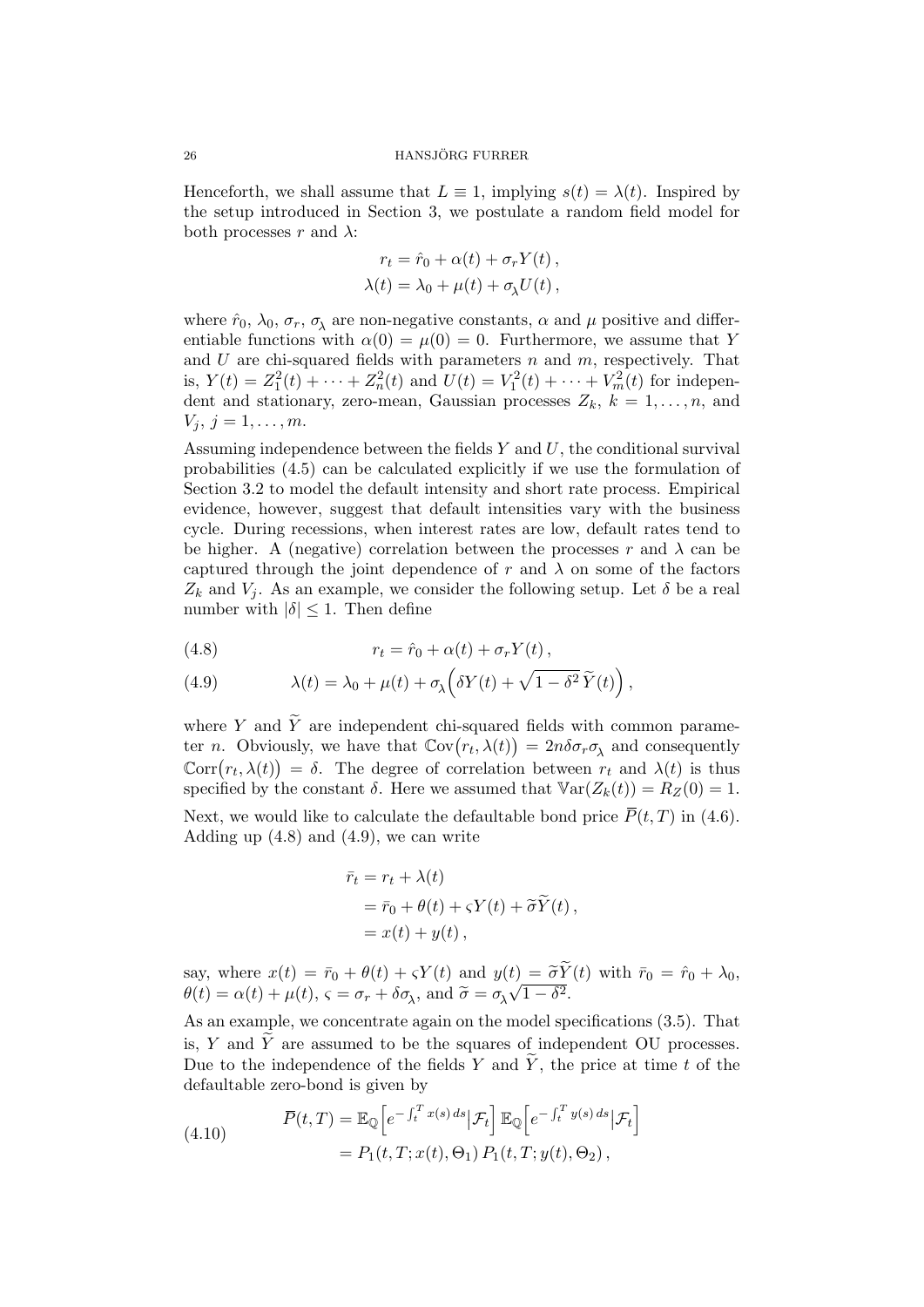say, where  $\Theta_1 = (\bar{r}_0, \theta(t), \varsigma)$  and  $\Theta_2 = (0, 0, \tilde{\sigma})$ . The function  $P_1(t, T; x(t), \Theta_1)$ is the bond price formula (3.6) with  $r_t$  replaced by  $x(t)$  and  $\hat{r}_0$ ,  $\alpha(t)$ ,  $\sigma$  replaced by  $\Theta_1 = (\bar{r}_0, \theta(t), \varsigma)$ . The function  $P_1(t, T; y(t), \Theta_2)$  is defined analogously. Equation  $(4.10)$  thus tells us that defaultable bond prices are expressible as exponential-affine functions of the factors  $x$  and  $y$ .

4.2. A reduced form random field model. In the following setup we take as given a short rate process  $r$  modeled by a non-negative valued process. In addition, we consider a family of obligors indexed by  $\iota \in \mathscr{I}$ . We allow the index set  $\mathscr I$  be countably or uncountably infinite. We denote  $\lambda(t, \iota)$ the default intensity at time t of obligor  $\iota \in \mathscr{I}$  and assume that  $\lambda(t, \iota)$  is a two-parameter positive-valued random field:

(4.11) 
$$
r_t = \hat{r}_0 + \alpha(t) + \sigma_r Y(t), \qquad t \ge 0,
$$

$$
\lambda(t, \iota) = \lambda_0^t + \mu(t, \iota) + \sigma_\lambda(\iota) U(t, \iota), \qquad t \ge 0, \ \iota \in \mathcal{I}.
$$

We suppose  $\hat{r}_0$ ,  $\lambda_0^i$   $\sigma_r$ ,  $\sigma_\lambda(\cdot)$  are non-negative constants and the deterministic functions  $\alpha$ ,  $\mu$  are non-negative and differentiable with  $\alpha(0) = \mu(0, \cdot) = 0$ . In the sequel, we assume that  $\mathscr{I} \subseteq [0,1]$  and that Y, U are chi-squared random fields with parameters n and  $m$ , respectively. The field  $U$  thus admits the representation  $U(t, \iota) = V_1^2(t, \iota) + \cdots + V_m^2(t, \iota)$ , where  $V_k$ ,  $k = 1, \ldots, m$ , are independent and stationary, zero-mean space-time Gaussian random fields with deterministic covariance function  $R_V$ :

$$
R_V(t,\kappa) = \mathbb{C}\text{ov}(V(s,\iota), V(s+t,\iota+\kappa)),
$$

for  $\iota, \kappa \in \mathscr{I}$  with  $|\iota + \kappa| \leq 1$ . We interpret t as the temporal lag and  $\iota$  as the spatial lag of the field  $V_k$ . Observe that, for  $s, t \geq 0$  and  $\iota, \kappa \in \mathscr{I}$ 

$$
\begin{aligned} \mathbb{C}\text{ov}(\lambda(s,\iota),\lambda(t,\kappa)) &= \sigma_{\lambda}(\iota)\sigma_{\lambda}(\kappa)\mathbb{C}\text{ov}\big(U(s,\iota),U(t,\kappa)\big) \\ &= 2m\,\sigma_{\lambda}(\iota)\,\sigma_{\lambda}(\kappa)\,R_V^2\big(|s-t|,\| \iota - \kappa\|\big) \,. \end{aligned}
$$

Assuming that default of obligor  $\iota \in \mathscr{I}$  has not yet occurred by time t, the risk-neutral conditional survival probability  $p(t, T; \iota)$  is given by

(4.12) 
$$
p(t,T;\iota) = \mathbb{E}_{\mathbb{Q}}\left[e^{-\int_t^T \lambda(s,\iota) ds}|\mathcal{F}_t\right].
$$

Notice that

$$
\int_t^T \lambda(s,\iota) ds = \lambda_0^{\iota}(T-t) + \int_t^T \mu(s,\iota) ds + \sigma_{\lambda}(\iota) \int_t^T U(s,\iota) ds
$$

and that the first two moments of  $J(t, T; \iota) = \int_t^T U(s, \iota) ds$  are given by

$$
\mathbb{E}\big[J(t,T;\iota)\big] = mR_V(0,0)(T-t),
$$
  

$$
\mathbb{C}\text{ov}\big(J(t,T;\iota),J(t,T;\kappa)\big) = 2m\int_t^T \int_t^T R_V^2\big(|u-v|,\|t-\kappa\|\big)\,du\,dv.
$$

However, knowledge of the first two moments of  $J(t, T; \iota)$  in general is not enough to calculate the survival probability (4.12). To make use of the results in Sections 3.2 and 4.1, we employ a separable correlation structure.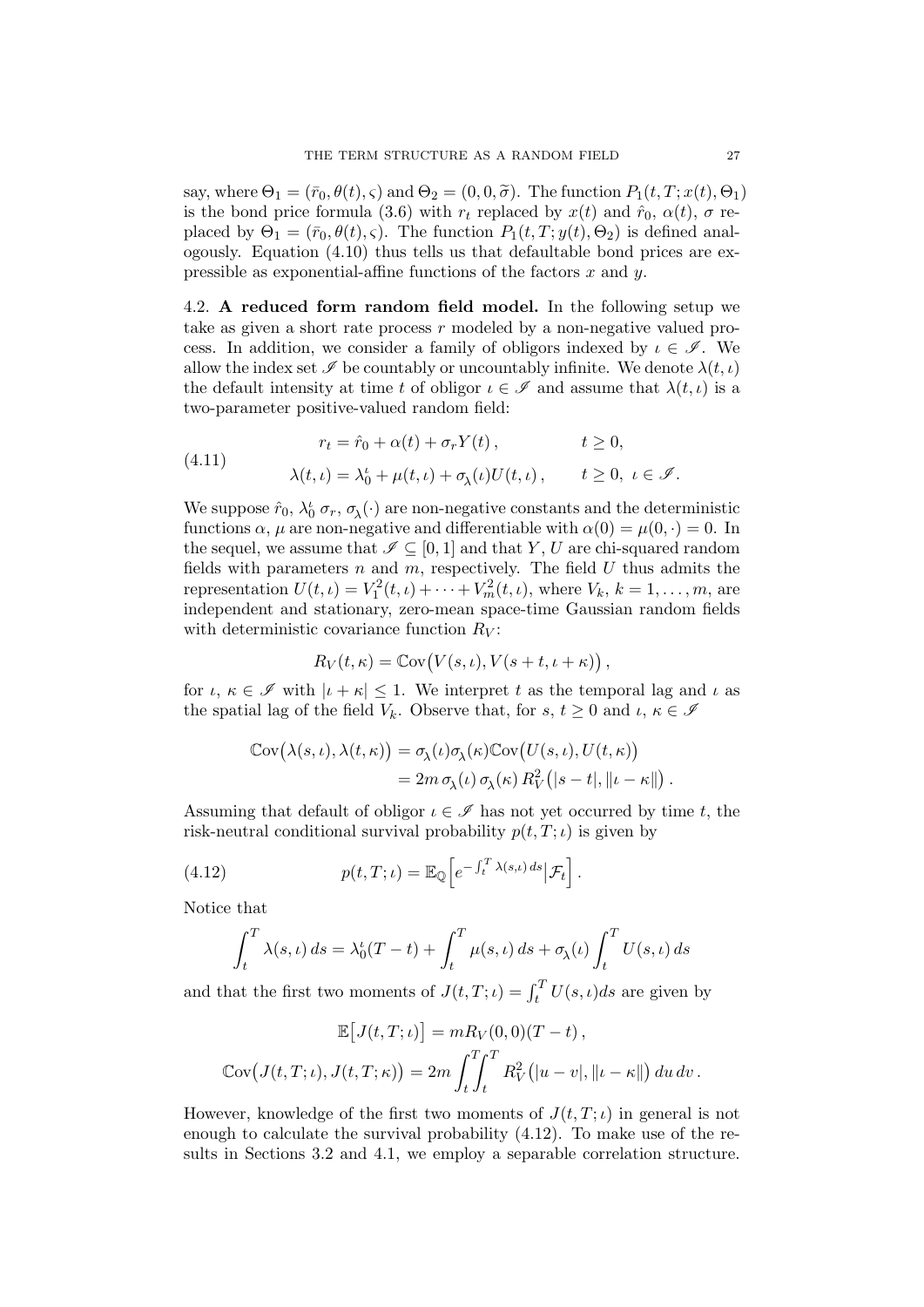Assume that  $R_V$  is of the form

$$
R_V(|s-t|, \|t-\kappa\|) = R_V^{(1)}(|s-t|) R_V^{(2)}(|t-\kappa\|).
$$

Specifically, let  $m = 1$  and  $R_V^{(1)}$  $V(V^{(1)}(|s-t|) = c \exp{-\beta|s-t|}.$  Then, for each  $i \in \mathscr{I}$ , the default intensity  $\lambda(\cdot, \iota)$  of obligor  $\iota$  evolves as the square of an OU process. The spatial correlation can be captured by an arbitrary permissible covariance structure, e.g.  $R_V^{(2)}$  $V^{(2)}(\|\iota - \kappa\|) = 1 - \vartheta \|\iota - \kappa\|$  with  $\vartheta \leq 2$ , or  $R_V^{(2)}$  $V(V)(\Vert \iota - \kappa \Vert) = \exp\{-\theta \Vert \iota - \kappa \Vert\}$  for  $\theta > 0$ . Under these assumptions, the conditional probability  $p(t, T; \iota)$  at time t that issuer  $\iota$  survives to time T is of the form

(4.13) 
$$
p(t, T; \iota) = P_1(t, T; \lambda(t, \iota), \Theta),
$$

where  $P_1(t, T; \lambda(t, \iota), \Theta)$  denotes the bond price formula (3.6) with  $r_t$  replaced by  $\lambda(t,\iota)$  and  $r_0$ ,  $\alpha(t)$ ,  $\sigma$  replaced by  $\Theta = (\lambda_0^{\iota}, \mu(t,\iota), \sigma_{\lambda}(\iota))$ . Assuming independence between the default-free short rate process  $r$  and the intensity surface  $\lambda(t, \iota)$ , the zero-coupon bond prices  $\overline{P}(t, T; \iota)$  under the zero recovery assumption are given by

$$
\overline{P}(t,T;\iota)=\mathbb{E}_{\mathbb{Q}}\Big[e^{-\int_t^Tr_sds}\big|\mathcal{F}_t\Big]\,p(t,T;\iota)\,,
$$

with  $p(t, T; \iota)$  as in (4.13). If moreover r is an affine function of the variable Y as outlined in Section 3.2, we deduce that  $\overline{P}(t, T; \iota)$  is an exponential-affine function of the factors r and  $\lambda(\cdot, \iota)$ .

4.3. A simplified firm's value random field model. In this section we apply the random field methodology to structural credit risk models. In doing so, we consider a family of obligors  $\mathscr{I} \subseteq [0, 1]$  and assume that default of each obligor  $\iota$  is triggered by the change in value of the assets of its firm, see Schönbucher [25] p. 305 for more details on a simplified firm's value approach. Specifically, denote  $V(t, \iota)$  the market value at time t of the assets of obligor  $\iota$  and assume that  $V(t, \iota)$  is of the form

$$
V(t,\iota) = \mu(t,\iota) + \sigma(t,\iota)Y(t,\iota), \qquad t \ge 0.
$$

We suppose  $\mu$  and  $\sigma$  are deterministic functions and Y is a two-parameter. spatio-temporal random field which is assumed to be homogeneous in  $t$  and isotropic in  $\iota$  with covariance function R. Furthermore, we assume that obligor  $\iota$ 's default occurs at maturity date T in the event that its asset value falls below a prespecified deterministic barrier  $\delta$ , i.e. if  $V(T, \iota) < \delta(\iota)$ .

In the following we are interested in the proportion  $N(T)$  of obligors whose asset value V at time T is below the barrier  $\delta$ . Define

(4.14) 
$$
N(t) = \frac{1}{\mu(\mathscr{I})} \int_{\mathscr{I}} 1_{\{V(t,x) < \delta(x)\}} dx,
$$

where  $\mu(A)$  denotes the Lebesgue measure of the set A. Let  $\mathscr{I} = [0,1],$ hence  $\mu(\mathscr{I}) = 1$ . For the mean value of  $N(T)$ , it is immediate that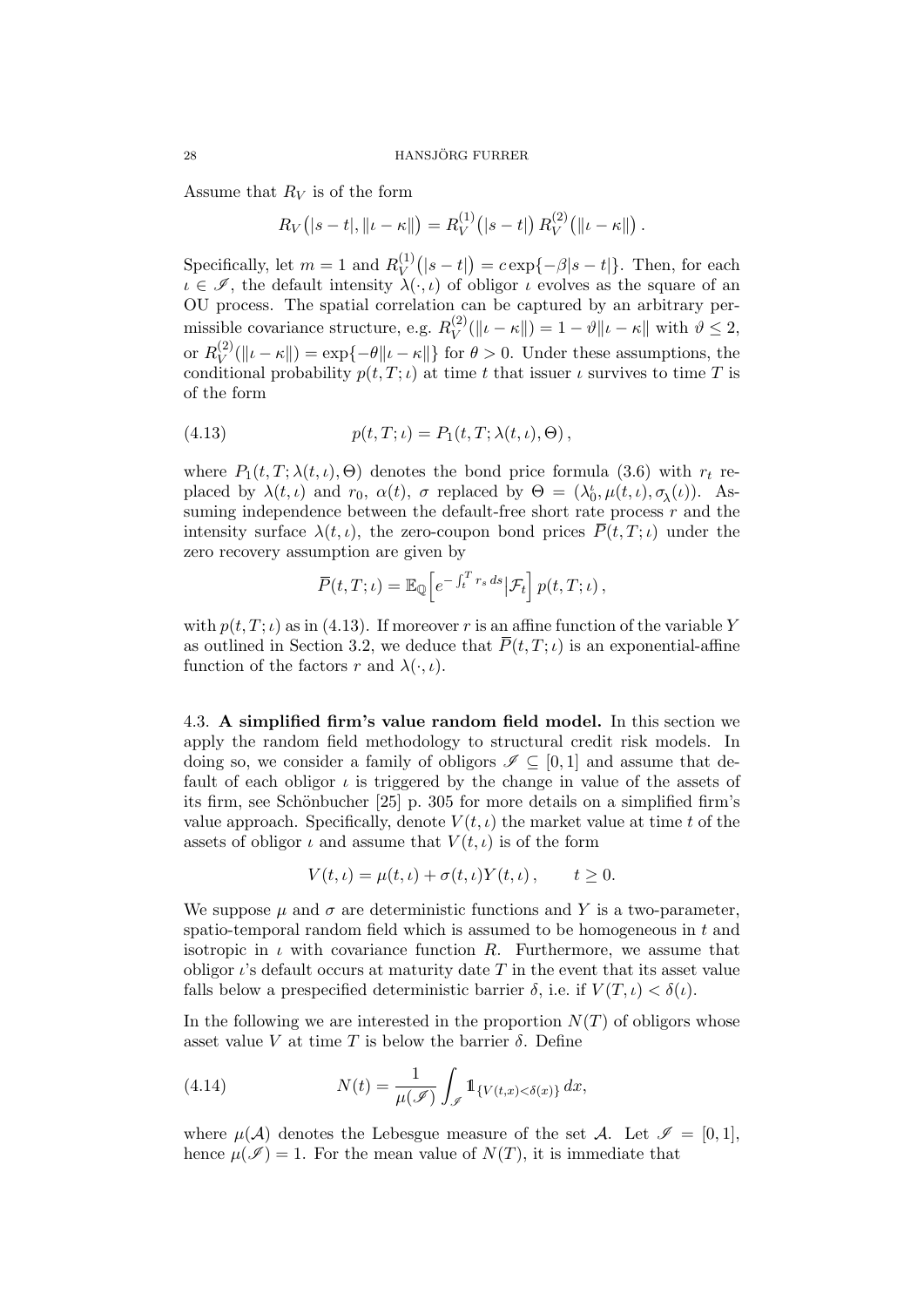(4.15)  
\n
$$
\mathbb{E}[N(T)] = \int_0^1 \mathbb{E}\left[\mathbb{1}_{\{V(T,x) < \delta(x)\}}\right] dx
$$
\n
$$
= \int_0^1 \mathbb{P}\left[Y(T,x) < \frac{\delta(x) - \mu(T,x)}{\sigma(T,x)}\right] dx
$$
\n
$$
= \int_0^1 \mathbb{P}\left[Y(0,0) < \frac{\delta(x) - \mu(T,x)}{\sigma(T,x)}\right] dx.
$$

The last equality follows from the homogeneity of the field  $Y$ . Similarly, we can write down an expression for the second moment of N. (4.16)

$$
\mathbb{E}\left[N^2(T)\right] = \int_0^1 \int_0^1 \mathbb{E}\left[\mathbb{1}_{\{V(T,x) < \delta(x)\} \cap \{V(T,y) < \delta(y)\}}\right] dx dy
$$
\n
$$
= \int_0^1 \int_0^1 \mathbb{P}\left[Y(T,x) < \frac{\delta(x) - \mu(T,x)}{\sigma(T,x)}, Y(T,y) < \frac{\delta(y) - \mu(T,y)}{\sigma(T,y)}\right] dx dy.
$$

Now assume that  $Y$  is a zero-mean Gaussian random field with unit variance and covariance function  $R(t, x)$ . Let us set  $\psi(z) = (\delta(z) - \mu(T, z))/\sigma(T, z)$ . Equation  $(4.15)$  simplifies to

$$
\mathbb{E}[N(T)] = \int_0^1 \Phi(\psi(x)) dx,
$$

where  $\Phi(x) = \int_{-\infty}^{x} \exp\{-u^2/2\} du / \sqrt{2\pi}$  is the standard normal distribution function. Denoting  $\phi(x, y; \rho)$  the bivariate Gaussian density function

$$
\phi(x, y; \rho) = \frac{1}{2\pi\sqrt{1 - \rho^2}} \exp\left\{-\frac{x^2 + 2\rho xy + y^2}{2(1 - \rho^2)}\right\}
$$

the second moment of  $N(T)$  reads

$$
\mathbb{E}[N^2(T)] = \int_0^1 \int_0^1 \int_{-\infty}^{\psi(x)} \int_{-\infty}^{\psi(y)} \phi(v, w; R(0, |x - y|)) dv dw dx dy.
$$

Suppose for the moment that  $\psi \equiv 0$ . In that case, the above integral can be simplified since

$$
\int_{-\infty}^{0} \int_{-\infty}^{0} \phi(v, w; \rho) dv dw = \frac{\arccos(\rho)}{2\pi}.
$$

In the general case  $\psi(z) \neq 0$ , however, it appears that closed form solutions for the (higher) moments of  $N(T)$  do not exist, nor does it seem possible to obtain exact distribution results for N. Hence, the moments of  $N(T)$  must be determined numerically.

Let us for the moment abandon the assumption of stationarity. Instead, we shall consider a particular separable model which is invariant in time but not stationary in space. For the spatial correlation, we recourse to the Brownian covariance structure. That is, we suppose the covariance function  $R$  of the random field  $Y(t, \iota)$  has the form:

$$
R((t, x), (s, y)) = R^{(1)}(|s - t|) (x \wedge y),
$$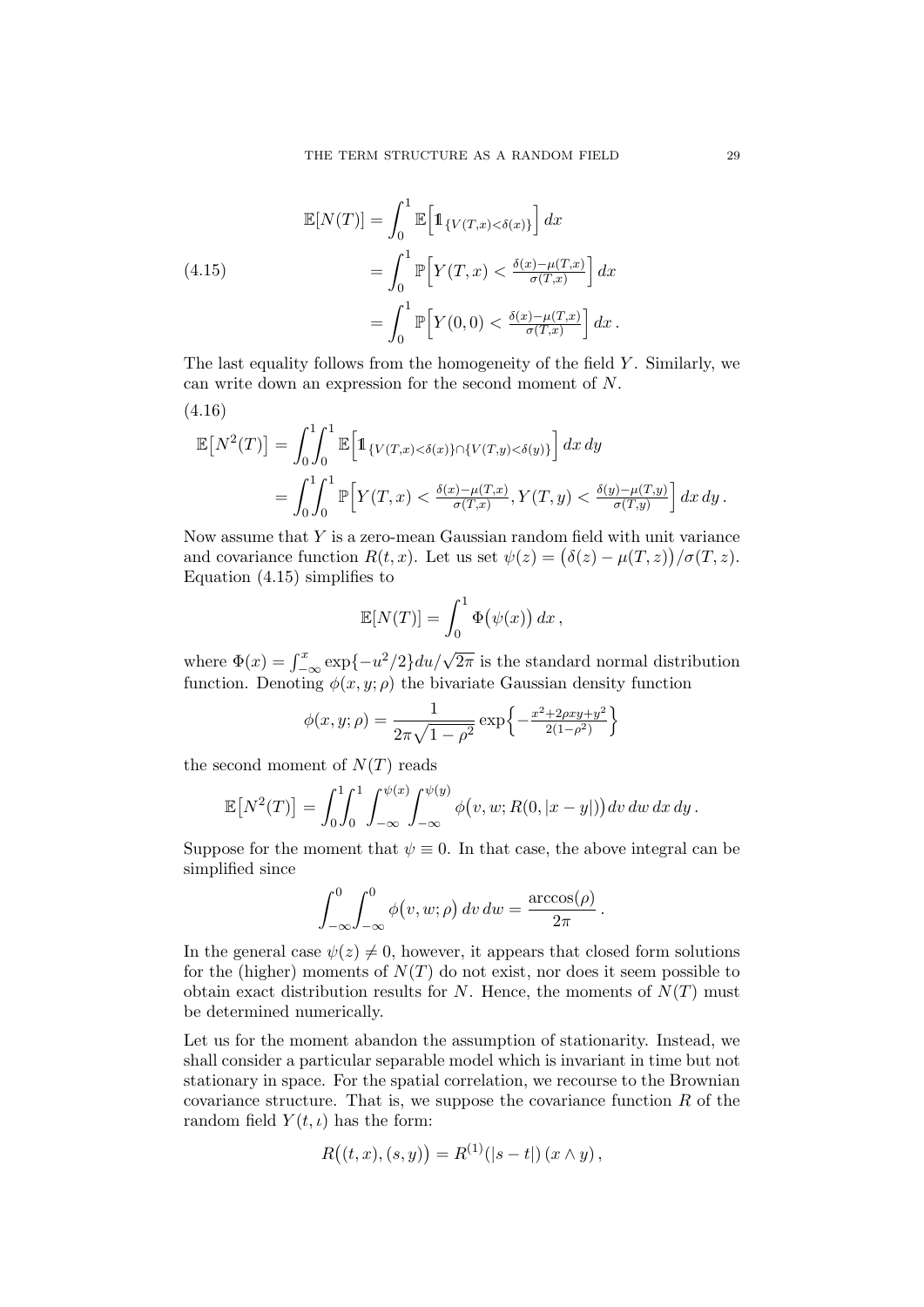#### 30 HANSJÖRG FURRER

where  $R^{(1)}$  is an admissible temporal covariance function on the real line. Suppose again  $\psi \equiv 0$ , whence  $N(T) = \int_0^1 1\!\!1_{\{Y(T,x) < 0\}} dx$ . Since T is fixed,  $x \mapsto Y(T, x)$  is one-dimensional Brownian motion starting from 0 (except for the scaling factor  $\sqrt{R^{(1)}(0)}$ . The distribution of  $N(T)$  is thus specified by Paul Lévy's Arcsine law for the occupation time of  $(0, \infty)$ :

$$
\mathbb{P}[N(T) \le x] = \int_0^x \frac{1}{\pi \sqrt{u(1-u)}} du = \frac{2}{\pi} \arcsin(\sqrt{x}), \quad 0 \le x \le 1,
$$

see for instance Karatzas and Shreve [15], p. 273. In particular, we have that  $\mathbb{E}[N(T)] = 1/2$  and  $\mathbb{V}\text{ar}(N(T)) = 1/8$ .

So far, we confined ourselves to model the obligors' firm values as a Gaussian random field. The drawback of this approach is that firm values can attain negative values with positive probability. To avoid negative outcomes we can model the firm values as a chi-squared field:

$$
V(t, \iota) = \mu(t, \iota) + \sigma(t, \iota) Y(t, \iota) ,
$$

where

$$
Y(t,\iota) = Z_1^2(t,\iota) + \cdots + Z_n^2(t,\iota).
$$

Here  $Z_k$ ,  $k = 1, ..., n$  are independent and stationary zero-mean Gaussian random fields with covariance function  $R_Z$  and variance  $\sigma^2 = R_Z(0,0)$ . It is obvious that we can write down expressions for the moments of  $N$  also in this case. The mean fraction of obligors that will default by time  $T$  is given by

$$
\mathbb{E}[N(T)] = \int_0^1 F_{\chi^2(n,\sigma)}(\psi(x)) dx,
$$

where  $F_{\chi^2(r,\sigma)}$  denotes the cumulative distribution function of a central chisquared distributed random variable with  $r$  degrees of freedom and scaling parameter  $\sigma$ , see (2.8) for the definition of the corresponding density function. To derive the second moment, we suppose for simplicity  $n = 1$ . Recall from Section 2.3 that  $Z(T, x)$  conditional on  $Z(T, y)$  has a normal law with mean value  $R_Z(0, |x-y|)Z(T,y)/\sigma^2$  and variance  $\sigma^2 - R_Z^2(0, |x-y|)/\sigma^2$ , respectively. Hence

$$
\mathbb{E}\left[N^2(T)\right] = \int_0^1 \int_0^1 \mathbb{P}\left[Z^2(T, x) < \psi(x), Z^2(T, y) < \psi(y)\right] dx dy
$$
\n
$$
= \int_0^1 \int_0^1 \int_{-\infty}^{\sqrt{\psi(y)}} \mathbb{P}\left[X^2 < \psi(x)\right] \varphi\left(\frac{z}{\sigma}\right) / \sigma \, dz \, dx \, dy \,,
$$

say, where X is normally distributed with mean value  $\tilde{\mu} = \tilde{\mu}(x, y, z) =$  $z R_Z(0, |x-y|)/\sigma^2$  and variance  $\tilde{\sigma}^2 = \tilde{\sigma}^2(x, y) = \sigma^2 - R_Z^2(0, |x-y|)/\sigma^2$ . Let  $\tilde{X}$  denote a standard normal variate. We then have

$$
\mathbb{E}\left[N^2(T)\right] = \int_0^1 \int_0^1 \int_{-\infty}^{\sqrt{\psi(y)}} \mathbb{P}\left[\left(\tilde{\mu}/\tilde{\sigma} + \tilde{X}\right)^2 \le \psi(x)/\tilde{\sigma}^2\right] \varphi\left(\frac{z}{\sigma}\right) / \sigma \, dz \, dx \, dy
$$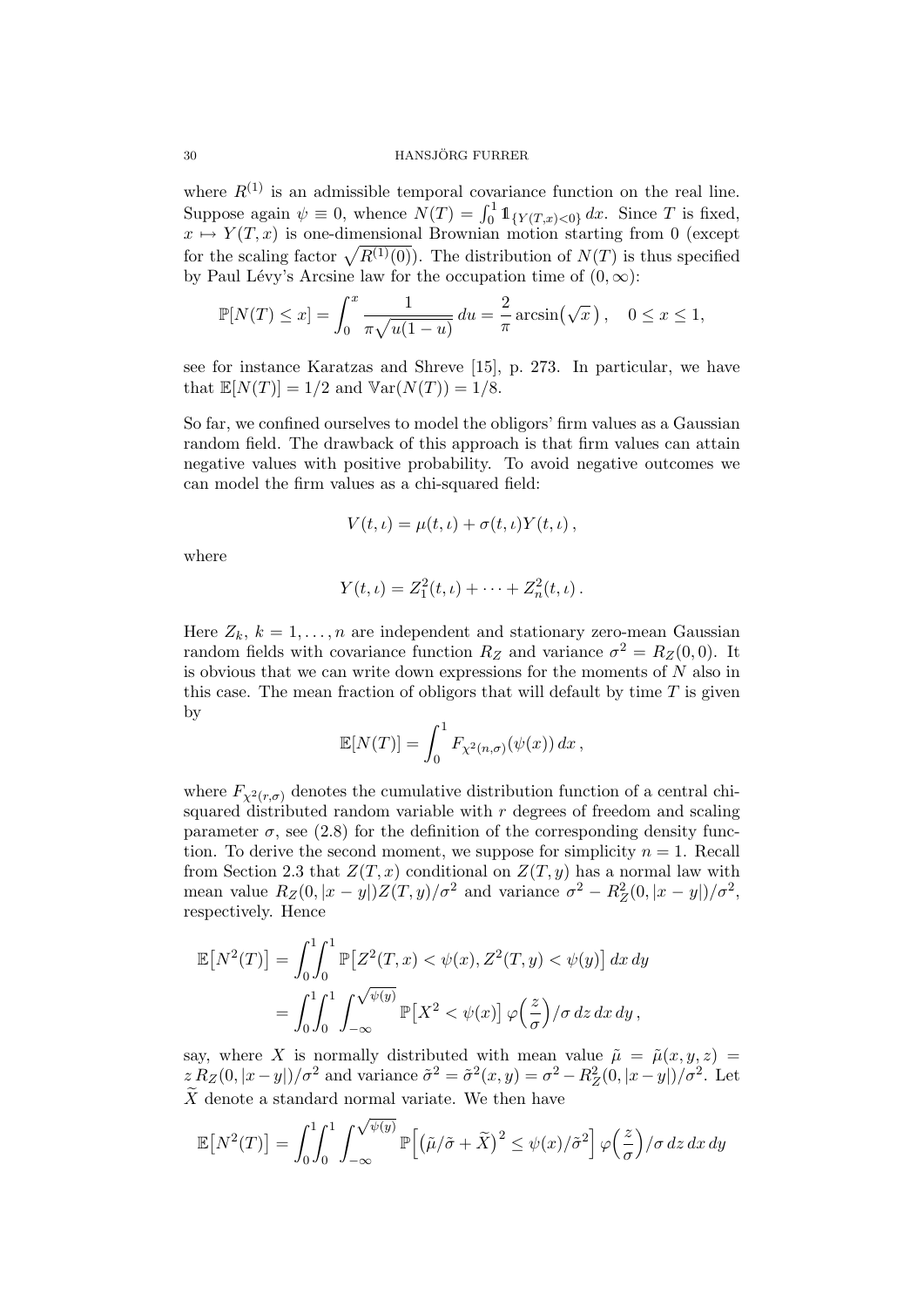$$
= \int_0^1 \int_0^1 \int_{-\infty}^{\sqrt{\psi(y)}} F_{\chi^2}(\psi(x)/\tilde{\sigma}^2; 1, \tilde{\mu}/\tilde{\sigma}) \varphi\left(\frac{z}{\sigma}\right) / \sigma \, dz \, dx \, dy.
$$

Here  $F_{\gamma^2}(x; r, \delta)$  denotes the cumulative distribution function of a noncentral chi-squared distributed random variable with r degrees of freedom and non-centrality parameter  $\delta$ . The corresponding density function is defined in (3.16).

In a situation like this where the observations should be restricted to be positive values, we could alternatively take the logarithms of the firm values as fundamental modeling quantities. The modeling then proceeds assuming that the log-transformed data have a Gaussian distribution and will be modeled as a Gaussian random field:

$$
V(t,\iota) = e^{L(t,\iota)},
$$

where, for a Gaussian random field  $Y$ ,

$$
L(t,\iota) = \mu(t,\iota) + \sigma(t,\iota)Y(t,\iota).
$$

4.4. Defaultable forward rate models. In this section we resume the setup of forward rate random field models introduced in Section 3.3. We suppose the defaultable bond price prior to default is described through the following equations:

(4.17) 
$$
\overline{P}(t,T) = \exp\left\{-\int_t^T \overline{f}(t,v) dv\right\},\,
$$

where

(4.18) 
$$
d\bar{f}(t,T) = \bar{\mu}(t,T) dt + \bar{\sigma}(t,T) dZ(t,T).
$$

It is assumed that the functions  $\bar{\mu}$  and  $\bar{\sigma}$  satisfy the technical regularity conditions imposed by HJM. Here  $Z(t, T)$  denotes a two-parameter random field with correlation structure specified by  $d\langle Z(\cdot, T_1), Z(\cdot, T_2)\rangle_t = c(t, T_1, T_2) dt$ , see Section 3.3. Observe that the defaultable forward rates  $\bar{f}(t,T)$  are only defined up to the time of default. Proposition 4.1 below shows that, with an exogenously given short spread  $s(t) = \lambda(t)L_t$ , one has the usual HJM drift restriction in order to preclude arbitrage under the risk-neutral measure Q. Since  $\lambda$  is the intensity process associated to the default time  $\tau$ , the default indicator process  $\Lambda_t = \mathbb{1}_{\{\tau \leq t\}}$  which is zero before default and 1 afterward can be written in the form

(4.19) 
$$
d\Lambda_t = (1 - \Lambda_t)\lambda(t) dt + dM(t),
$$

where  $M = \{M(t) : t \geq 0\}$  is a martingale under Q. This follows from the fact that the process  $M(t) := \Lambda_t - \int_0^{t \wedge \tau} \lambda(s) ds$  is a martingale under Q.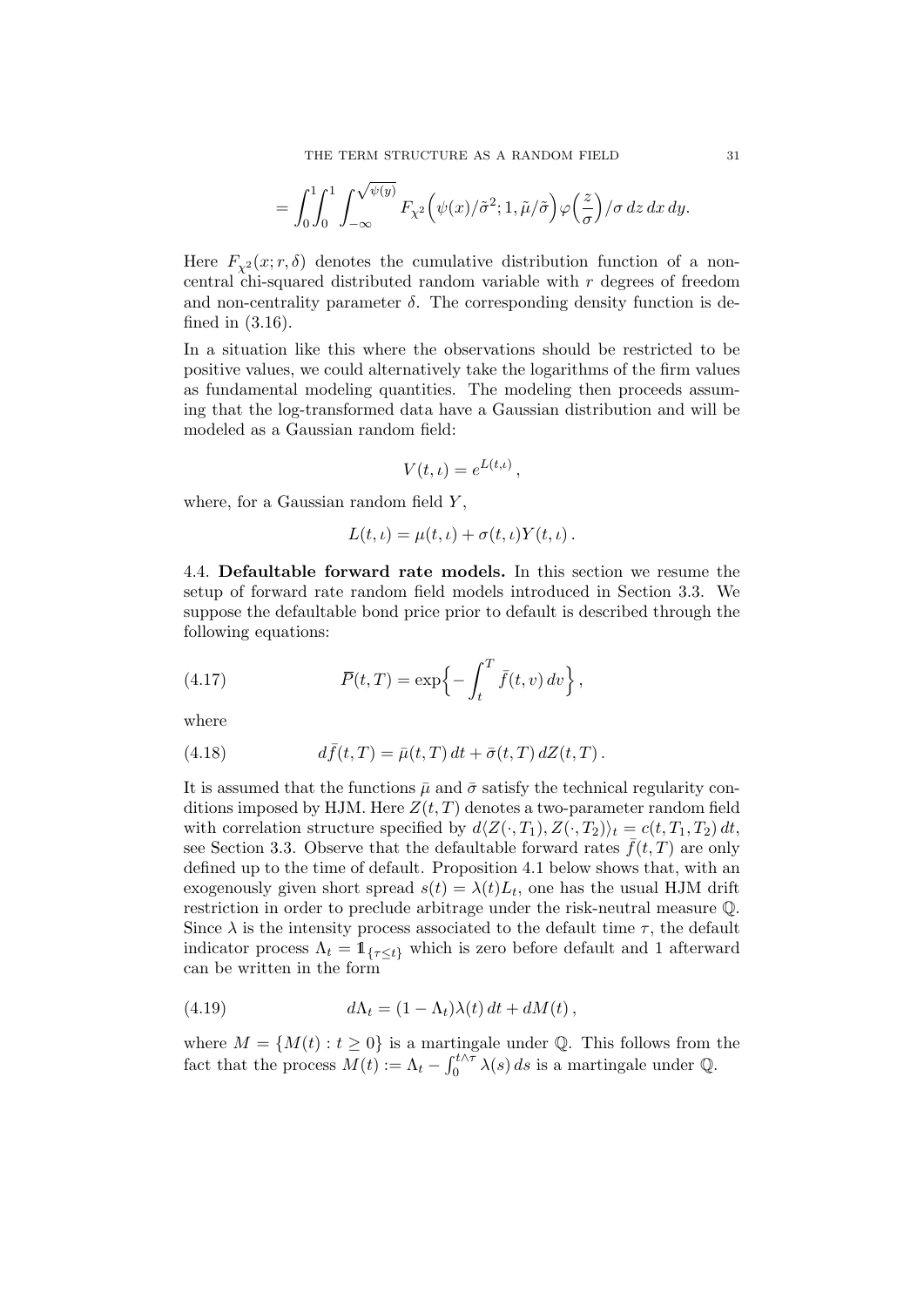**Proposition 4.1.** Let  $Z(t,T)$ ,  $t \leq T$ , be a random field with deterministic correlation structure c specified by  $d\langle Z(\cdot, T_1), Z(\cdot, T_2)\rangle_t = c(t, T_1, T_2) dt$ . Suppose the defaultable zero-bond price  $\overline{P}(t,T)$  is modeled as

$$
\overline{P}(t,T) = \exp\left\{-\int_t^T \overline{f}(t,v) dv\right\},\,
$$

where

$$
d\bar{f}(t,T) = \bar{\mu}(t,T) dt + \bar{\sigma}(t,T) dZ(t,T).
$$

We suppose  $\bar{\mu}$ ,  $\bar{\sigma}$  satisfy the technical regularity conditions imposed by the HJM framework. Then, with given processes  $\lambda$  and L for the risk-neutral default intensity and fractional loss quota L, respectively, we have the risk neutral drift restriction and short spread condition

(4.20) 
$$
\bar{\mu}(t,T) = \bar{\sigma}(t,T)\bar{\sigma}^*(t,T,T),
$$

$$
\bar{r}_t - r_t = \lambda(t) L_t,
$$

respectively, where  $\bar{r}_t = \bar{f}(t, t)$  and  $\bar{\sigma}^*(t, T, S) = \int_t^T \bar{\sigma}(t, v) c(t, S, v) dv$ .

Proof. We use the fact that bond prices discounted at the risk-free short rate process r have to be  $\mathbb{Q}$ -martingales. Let  $B(t) = \exp\left\{\int_0^t r_s ds\right\}$  denote the bank account numéraire. Then

(4.21) 
$$
Z^*(t,T) = \frac{\overline{P}(t,T)}{B(t)} (1-\Lambda_t) + \int_0^t (1-L_s) \frac{\overline{P}(s-,T)}{B(s)} d\Lambda_s,
$$

where  $\Lambda_t$  is the default indicator process with the dynamics specified in (4.19). Recall that  $dB(t)^{-1} = -B(t)^{-1}r_t dt$ . The differential form of (4.21) thus reads

$$
dZ^*(t,T) = d\left(\frac{\overline{P}(t,T)}{B(t)}\right)(1-\Lambda_t) - \frac{\overline{P}(t,T)}{B(t)} d\Lambda_t + (1-L_t) \frac{\overline{P}(t-,T)}{B(t)} d\Lambda_t
$$
  
= 
$$
\left(\frac{d\overline{P}(t,T)}{B(t)} - \frac{\overline{P}(t,T)}{B(t)} r_t dt\right)(1-\Lambda_t)
$$

$$
- \frac{\overline{P}(t,T)}{B(t)} d\Lambda_t + (1-L_t) \frac{\overline{P}(t-,T)}{B(t)} d\Lambda_t.
$$

It remains to specify the dynamics of  $\overline{P}(t,T)$ . By analogy with the defaultfree case, we define  $\bar{I}_t = \int_t^T \bar{f}(t, v) dv$ , whence  $\bar{P}(t, T) = \exp\{-\bar{I}_t\}$ . Applying Itô's lemma, we obtain

(4.22) 
$$
\frac{dP(t,T)}{\overline{P}(t,T)} = -d\overline{I}_t + \frac{1}{2}d\langle \overline{I}_t\rangle_t
$$

$$
= \overline{r}_t dt - \overline{\mu}^*(t,T) dt - \int_t^T dv \,\overline{\sigma}(t,v) dZ(t,v)
$$

$$
+ \frac{1}{2} \int_t^T \overline{\sigma}(t,u) \overline{\sigma}^*(t,T,u) du dt,
$$

where  $\bar{r}_t = \bar{f}(t, t)$  and  $\bar{\mu}^*(t, T) = \int_t^T \bar{\mu}(t, s) ds$ , see Lemma 3.1. In order  $Z^*(t,T)$  be a Q-martingale, the drift term in the dynamics of  $Z^*(t,T)$  must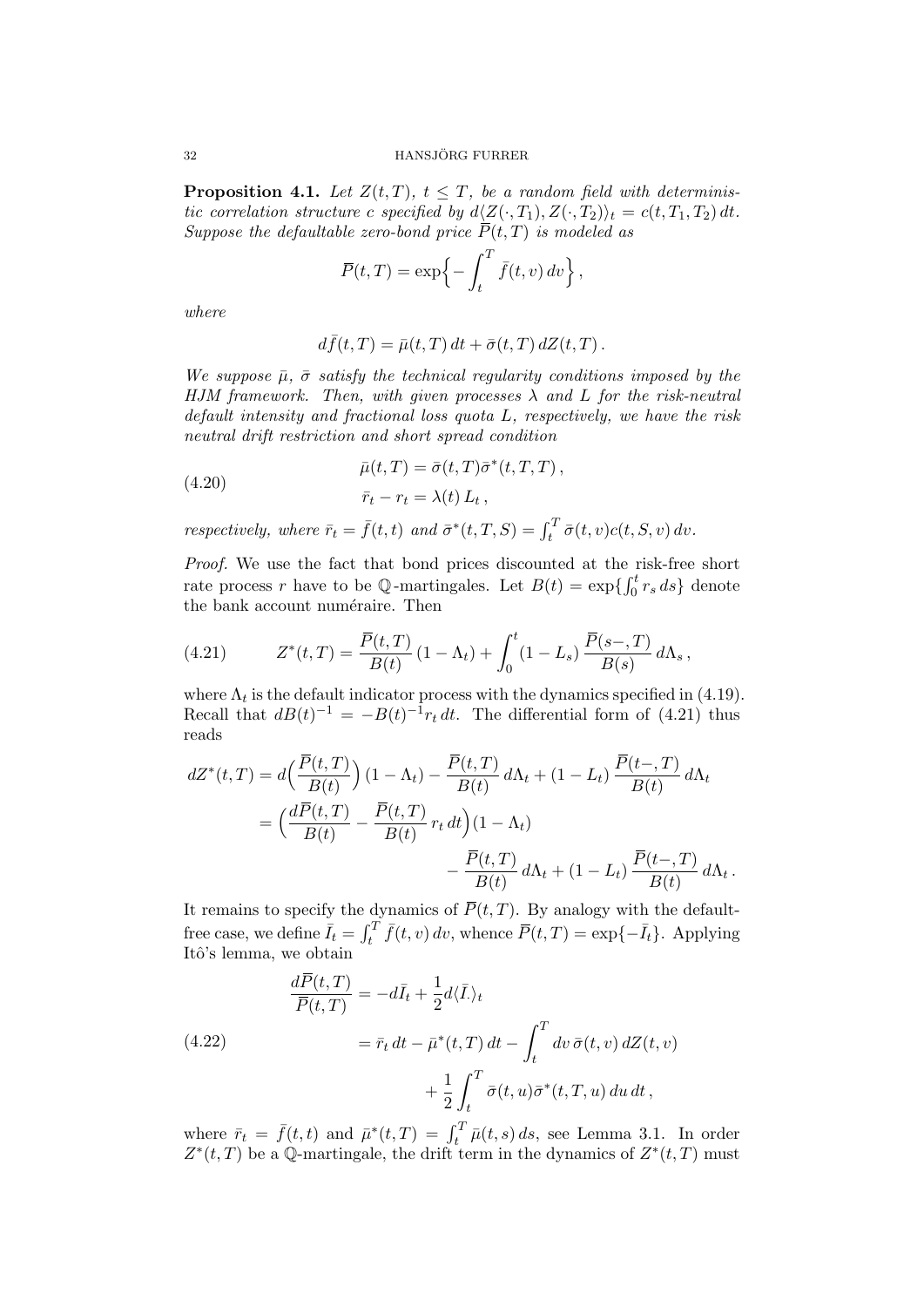be equal to zero, whence

(4.23) 
$$
0 = \bar{r}_t - \bar{\mu}^*(t,T) + \frac{1}{2} \int_t^T \bar{\sigma}(t,u) \bar{\sigma}^*(t,T,u) du - r_t - \lambda(t) L_t.
$$

Equation (4.23) was obtained by inserting the dynamics of  $\bar{P}(t, T)$  given in (4.22) into the expression for  $dZ^*(t,T)$ , thereby collecting the dt-terms. Taking partial derivatives in  $(4.23)$  with respect to T leaves the drift restriction in  $(4.20)$ .

REMARK. Schmidt [24], Theorem 3.1 derives an analogous result by means of an eigenvalue expansion of the covariance operator  $D$  of a  $D$ -Wiener  $\Box$ 

#### 5. Conclusions

The theory of random fields proves successful to the modeling of both the term structure of interest rates as well as the various quantities inherent to credit risk models. Our focus was on non-negative valued fields. We understand that interest rate or default intensity models which allow for negative values with positive probability are inconsistent with theory and intuition. We first introduced a short rate model that is based on the square of onedimensional Brownian motion. This setup provides an affine term structure in the sense that zero-coupon bond prices are expressible as exponentialaffine functions of the short rate. The main criticism of this approach is that neither Brownian motion nor its square are stationary processes. It is mainly for this reason that we then proposed a model in which (the square of) Brownian motion is replaced by (the square of) an OU process. The OU process is a stationary zero-mean Gaussian process. Therefore, its square is a socalled chi-squared process on the line. The corresponding short rate model is still analytically tractable and the affine structure also remains intact. Inspired by the chi-squared processes on the line, we extended the index set

of the processes by an additional spatial parameter. We interpret the spatial component as a label indexing a family of obligors. The two-parameter fields can be used either for the modeling of default intensities in a reduced form credit risk model or for mimicking the issuers' firm values. The difficulty with spatio-temporal models lies in the specification of an appropriate covariance structure. It is convenient to work with separable covariance models since then the single-index term structure models can nicely be integrated into the two-parameter framework.

In this paper we dealt with simple credit risk events. Yet we believe that the random field theory can be exploited further to capture these and other events more thoroughly. For instance, we could be interested in the 'fraction' of obligors whose firm value falls below a certain level at *any* time  $t \in [0, T]$ . The object of interest would then be  $\{(t, \iota)|V(t, \iota) < \delta\} \subset [0, T] \times \mathcal{I}$ . This then leads to the study of level crossings and excursion sets of random fields, see Adler [1] for a discussion of these topics. Alternatively, we can think of the theory of stochastic set functions as an appropriate tool for modeling credit risk events. For a region  $\mathcal{U} \in \mathbb{R}^d$ , the quantity  $Z(\mathcal{U})$  would represent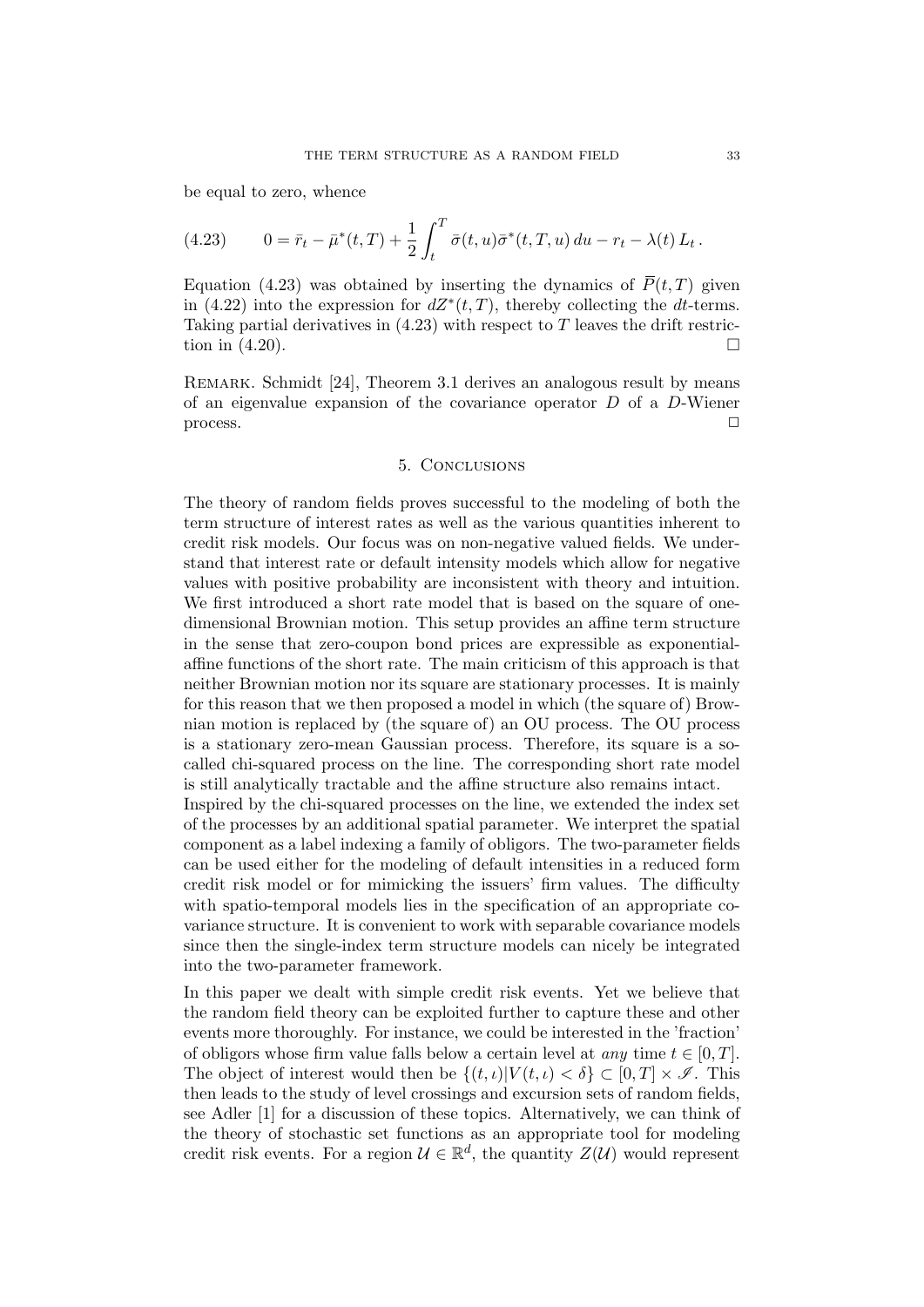a cluster of defaulted obligors in  $\mathcal{U}$ , where  $Z(\mathcal{U})$  is a stationary stochastic set function, see for instance Matérn [19], Section 2.6.

Before proposing more sophisticated models, however, one should attempt to calibrate the simple ones as discussed in this paper to historical data. Only then do we know whether or not these models capture the complexity of interest and credit risk markets.

## **ACKNOWLEDGMENT**

I would like to thank Damir Filipović for drawing my attention to random fields and his constant interest in this work. I am grateful to my supervisor Philipp Schönbucher for proposing the model  $(4.11)$  and the various discussions related to it.

### APPENDIX A. KARHUNEN-LOÈVE EXPANSION FOR THE OU PROCESS

The derivation of the Karhunen-Loève expansion for the OU process goes along the same lines as the proof of Proposition 2.1. Inserting the covariance function  $R(x, y) = c \exp\{-\beta |x - y|\}$  into the integral equation (2.2) yields

$$
\lambda \phi(x) = \int_0^T c e^{-\beta |x-y|} \phi(y) dy
$$
  
= 
$$
\int_0^x c e^{-\beta(x-y)} \phi(y) dy + \int_x^T c e^{-\beta(y-x)} \phi(y) dy.
$$

Differentiating this equation twice with respect to  $x$  we obtain

$$
\lambda \ddot{\phi}(x) = \left(-2\beta c + \lambda \beta^2\right) \phi(x) \,.
$$

This can be rewritten in the form

$$
\ddot{\phi}(x) + \omega^2 \phi(x) = 0,
$$

where  $\omega^2 = (2\beta c - \lambda \beta^2)/\lambda$ . The general solution of (A.1) is given by

$$
\phi(x) = A\cos(\omega x) + B\sin(\omega x)
$$

with the two boundary conditions

$$
\beta\phi(0) - \dot{\phi}(0) = 0
$$
  
(A.2)  

$$
\beta\phi(T) + \dot{\phi}(T) = 0
$$

whence

$$
A\beta - B\omega = 0
$$
  
(A.3)  

$$
A(\beta - \omega \tan(\omega T)) + B(\omega + \beta \tan(\omega T)) = 0.
$$

The system (A.3) has a non-trivial solution if and only if the determinant of

$$
\begin{pmatrix}\n\beta & -\omega \\
\beta - \omega \tan(\omega T) & \omega + \beta \tan(\omega T)\n\end{pmatrix}
$$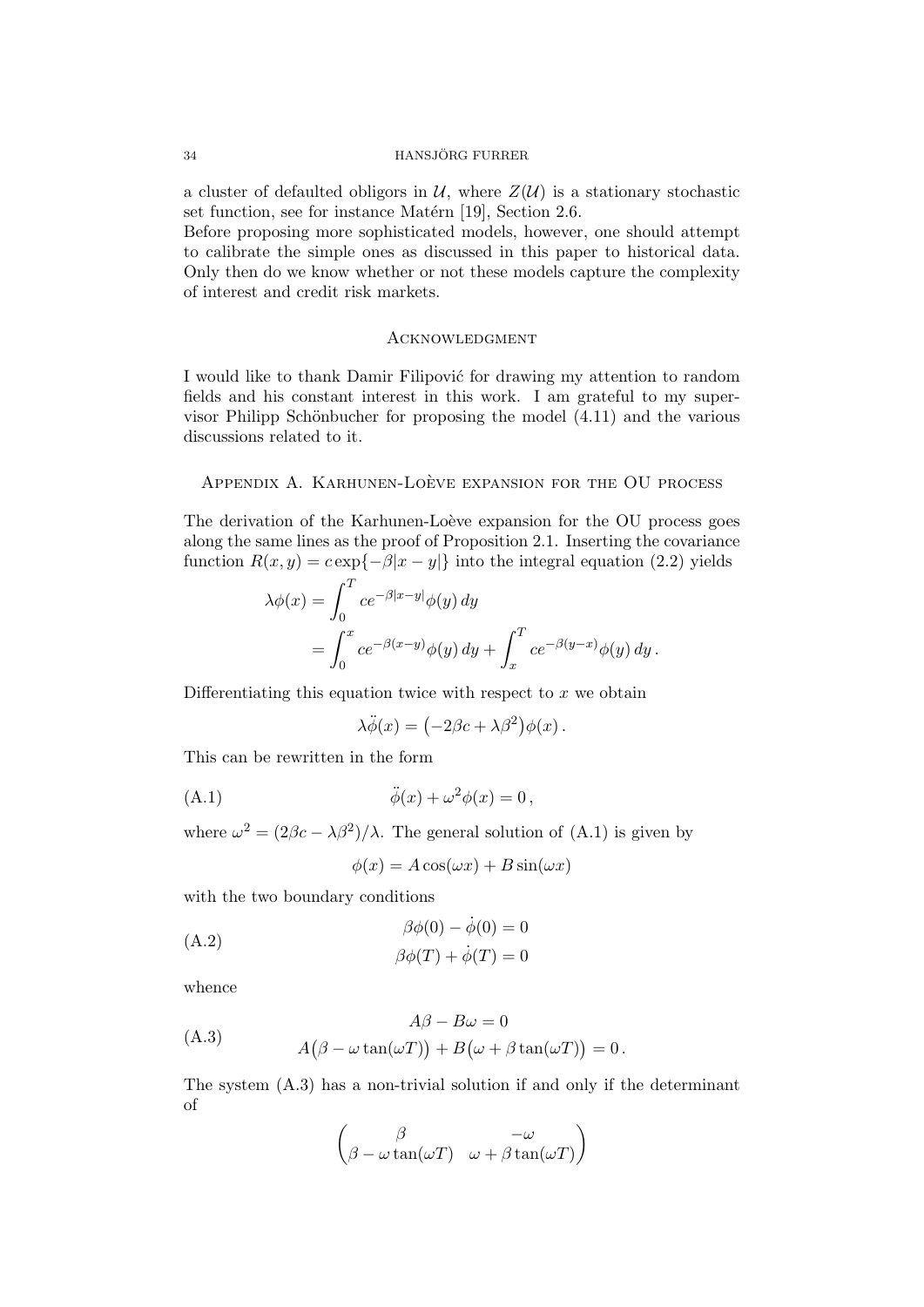is zero, whence

 $\omega + \beta \tan(\omega T) = 0$  and  $\beta - \omega \tan(\omega T) = 0$ .

Let  $\omega_k$  denote the roots of the equation  $\omega + \beta \tan(\omega T) = 0$ . It follows that  $A = 0$  and therefore  $\phi_k(x) = B \sin(\omega_k x)$ . The constant B can be determined using the orthonormality condition:

$$
1 = \int_0^T \phi_k^2(y) \, dy = B^2 \int_0^T \sin^2(\omega_k y) \, dy = B^2 \left( \frac{T}{2} - \frac{\sin(2T\omega_k)}{4\omega_k} \right) \, .
$$

Solving for B yields  $B = (T/2 - \sin(2T\omega_k)/(4\omega_k))^{-1/2}$ . In the same way we can calculate the constant A when considering the roots  $\delta_i$  of the equation  $\beta - \delta \tan(\delta T) = 0$ :

$$
1 = \int_0^T \phi_j^2(y) \, dy = A^2 \int_0^T \cos^2(\delta_j y) \, dy = A^2 \left( \frac{T}{2} + \frac{\sin(2T\delta_j)}{4\delta_j} \right) \,,
$$

yielding  $A = (T/2 + \sin(2T\delta_j)/(4\delta_j))^{-1/2}$ .

REMARK. The integral equation  $(2.2)$  can be solved analytically only in special cases like the ones we considered. Where this is not possible, numerical methods are required to determine the eigenvalues and eigenfunctions of the covariance function  $R$ .

#### **REFERENCES**

- [1] Adler, R. J. (1981). The Geometry of Random Fields. John Wiley, Chichester.
- [2] Bochner, S. (1933). Monotone Funktionen, Stieltjessche Integrale und harmonische Analyse. Math. Ann., Vol. 108, 378-410.
- [3] Collin-Dufresne, P., and Goldstein, R. S. (2003). Generalizing the affine framework to HJM and random field models. Working paper.
- [4] Cramér, H. (1940). On the theory of stationary random processes. Ann. Math. Vol. 41, 215-230.
- [5] Cressie, N., and Huang, H. (1999). Classes of non-separable spatio-temporal stationary covariance functions. Journal of the American Statistical Association, Vol. 94, No. 448, 1330-1340.
- [6] Dai, Q., and Singleton, K. J. (2000). Specification analysis of affine term structure models. The Journal of Finance. Vol. LV, No. 5, 1943–1978.
- [7] Da Prato, G., and Zabczyk, J. (1992). Stochastic equations in infinite dimensions. Cambridge University Press.
- [8] Duffee, G. R. (1996). Estimating the price of default risk. Working paper.
- [9] Duffie, D., Filipović, D., and Schachermeyer, W. (2003). Affine processes and applications in finance. The Annals of Applied Probability. Vol. 13, No. 3. 984–1053.
- [10] Duffie, D., and Kan, R. (1996). A yield-factor model of interest rates. Mathematical Finance. Vol. 6, No. 4, 379-406.
- [11] Duffie, D., and Singleton, K. J. (1999). Modeling term structures of defaultable bonds. The Review of Financial Studies. Special Vol. 12, No. 4, 687-720.
- [12] Gneiting, T. (1997). Symmetric positive definite functions with applications in spatial statistics. Diss. University Bayreuth.
- [13] Goldstein, R. S. (1997). The term structure of interest rates as a random field. Working paper.
- [14] Kac, M. (1946). On the average of a certain Wiener functional and a related limit theorem in calculus of probability. Transactions of the American Mathematical Society. Vol. 59, 401-414.